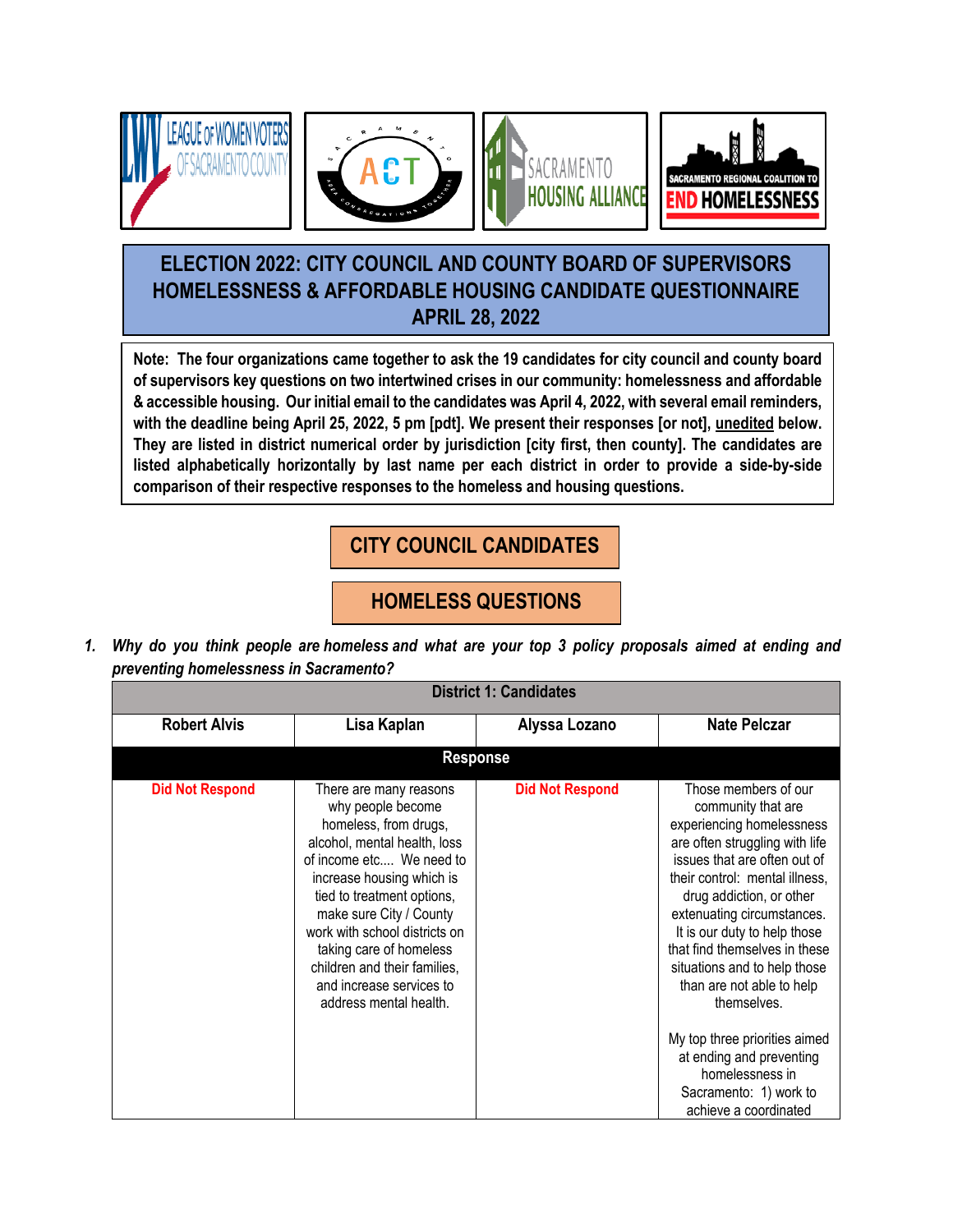|  | approach (community-wide      |
|--|-------------------------------|
|  | coordinated approach to       |
|  | delivering services, housing, |
|  | and programs), 2) rapidly     |
|  | build housing options that    |
|  | include wrap-around           |
|  | services that help them to be |
|  | self-sufficient again; and 3) |
|  | provide assistance for the    |
|  | most vulnerable (longer-term  |
|  | rental assistance and         |
|  | services, permanent           |
|  | supportive housing, etc.).    |

| <b>District 3: Candidates</b>                                                                                                                                                                                                                                                                                                                                                                                                                                                                                                                                                                                                                                                                                                                                                                                                                                                                                                                             |                                                                                                                                                                                                                                                                                                                                                                                                                                                                                                                                                                                                                                                                                                                                                                                                                                                                                                                                                                                                                                                                                                                                                                                                                                                           |                          |  |  |
|-----------------------------------------------------------------------------------------------------------------------------------------------------------------------------------------------------------------------------------------------------------------------------------------------------------------------------------------------------------------------------------------------------------------------------------------------------------------------------------------------------------------------------------------------------------------------------------------------------------------------------------------------------------------------------------------------------------------------------------------------------------------------------------------------------------------------------------------------------------------------------------------------------------------------------------------------------------|-----------------------------------------------------------------------------------------------------------------------------------------------------------------------------------------------------------------------------------------------------------------------------------------------------------------------------------------------------------------------------------------------------------------------------------------------------------------------------------------------------------------------------------------------------------------------------------------------------------------------------------------------------------------------------------------------------------------------------------------------------------------------------------------------------------------------------------------------------------------------------------------------------------------------------------------------------------------------------------------------------------------------------------------------------------------------------------------------------------------------------------------------------------------------------------------------------------------------------------------------------------|--------------------------|--|--|
| <b>Adrianne Gonzales</b>                                                                                                                                                                                                                                                                                                                                                                                                                                                                                                                                                                                                                                                                                                                                                                                                                                                                                                                                  | <b>Michael Lynch</b>                                                                                                                                                                                                                                                                                                                                                                                                                                                                                                                                                                                                                                                                                                                                                                                                                                                                                                                                                                                                                                                                                                                                                                                                                                      | <b>Karina Talamantes</b> |  |  |
|                                                                                                                                                                                                                                                                                                                                                                                                                                                                                                                                                                                                                                                                                                                                                                                                                                                                                                                                                           | <b>Response</b>                                                                                                                                                                                                                                                                                                                                                                                                                                                                                                                                                                                                                                                                                                                                                                                                                                                                                                                                                                                                                                                                                                                                                                                                                                           |                          |  |  |
| Homelessness is a direct result of poverty.<br>Other factors like lack of family support, ability<br>to sustain a decent wage-paying job, mental<br>health or disability status, substance abuse-<br>related issues, and veteran status just to<br>name a few are all contributing factors. We<br>cannot end homelessness unless we address<br>all the issues listed above and more.<br>Preventing homelessness is possible and<br>would require policymakers who care to<br>change it. We need to create more affordable<br>housing units that are supportive to the<br>individual or family, strengthen crisis response<br>systems that connect individuals or families to<br>housing, and ultimately ensure partnerships at<br>the local, state and federal level to narrow the<br>approach to preventing<br>homeslessness. Prevention is the key to<br>keeping people off the streets which requires<br>reducing the risk of homelessness completely. | There are many reasons people<br>become homeless including lack of<br>affordable housing, unemployment,<br>poverty and inability to access mental<br>health and substance abuse services.<br>Nobody's pathway to housing is linear.<br>There are no one-size fits all<br>solutions.<br>My top 3 proposals address<br>homelessness are:<br>1. We need to be much more<br>aggressive about building Affordable<br>Housing throughout the city. We need<br>to be laser-focused on going after<br>state tax credits and resources like<br>Project Homekey that allow us to build<br>traditional affordable housing and<br>convert hotels into units for the<br>unhoused while simultaneously<br>investing more in innovative housing<br>types that can be built quicker and<br>cheaper.<br>2. We need to better coordinate our<br>system and end the finger-pointing<br>between the city, county, and<br>Sacramento Steps Forward (SSF).<br>SSF leads our Continuum of Care but<br>is not empowered to operate<br>effectively. We need to ensure<br>regional elected officials are meeting<br>with SSF to improve coordination of<br>our regions resources. This will allow<br>us to create a truly coordinated entry<br>system to track data, resources, and | <b>Did Not Respond</b>   |  |  |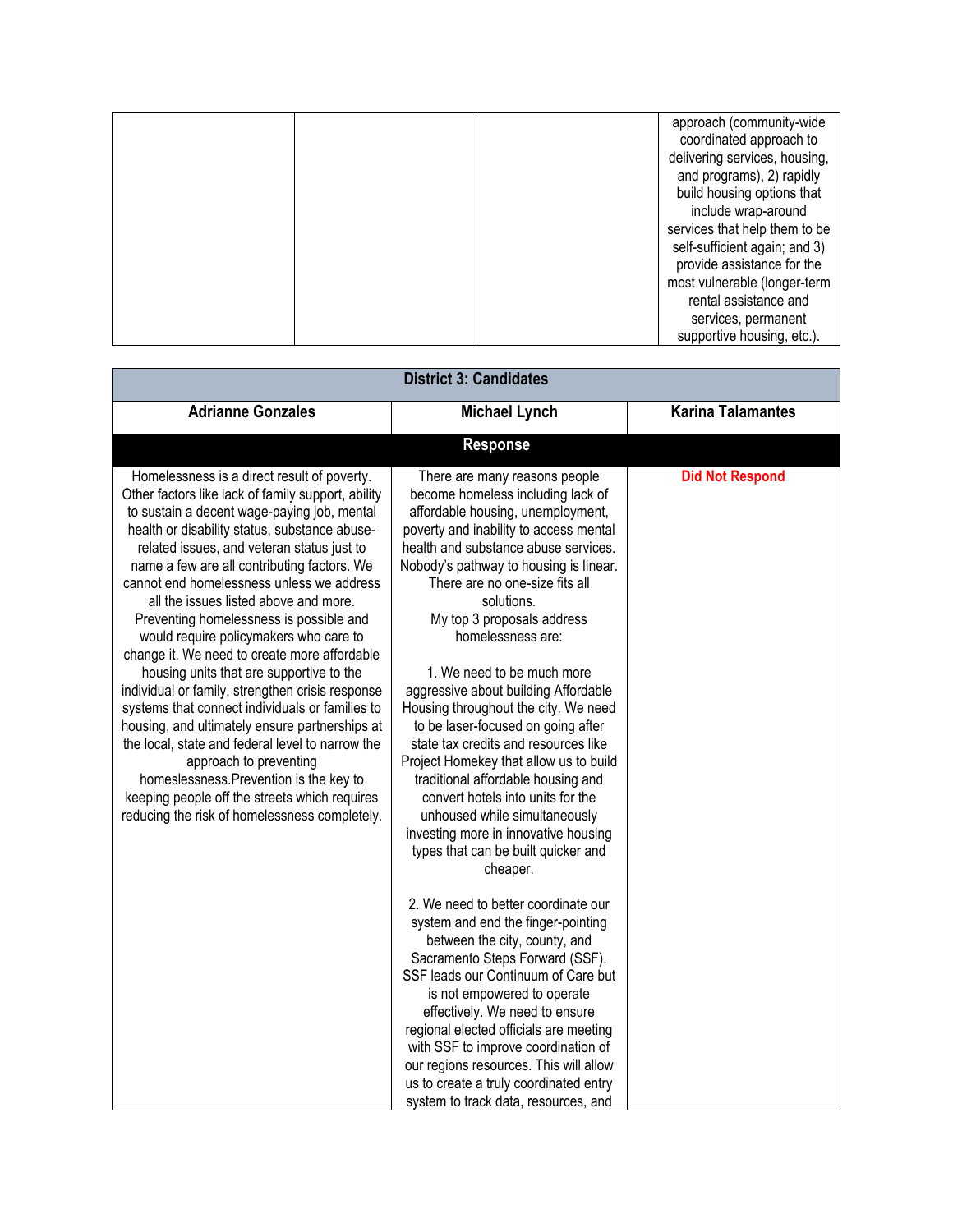| services for our unhoused population.   |  |
|-----------------------------------------|--|
|                                         |  |
| 3. We must expand prevention            |  |
| resources like shallow rental subsidies |  |
| that keep people from becoming          |  |
| homeless, create new relationships      |  |
| with landlords to increase housing      |  |
| options, and ensure that people who     |  |
| have vouchers are able to find the      |  |
| housing opportunities they need         |  |
| without being discriminated against     |  |

| <b>District 5: Candidates</b>                                                                                                                                                                                                                                                                                                                                                                                                                                                                                                                                                                                                                                                                                                                                                                                                                                                                                                                                                                                                                                                                                      |                                                                                                                                                                                                                                                                                                                                                                                                |                                                                                                                                                                                                                                                                                                                                                                                                                                                                                                                                                                                                                                                                                                                                                                                                                                      |                                                                                                                                                                                                                                          |  |
|--------------------------------------------------------------------------------------------------------------------------------------------------------------------------------------------------------------------------------------------------------------------------------------------------------------------------------------------------------------------------------------------------------------------------------------------------------------------------------------------------------------------------------------------------------------------------------------------------------------------------------------------------------------------------------------------------------------------------------------------------------------------------------------------------------------------------------------------------------------------------------------------------------------------------------------------------------------------------------------------------------------------------------------------------------------------------------------------------------------------|------------------------------------------------------------------------------------------------------------------------------------------------------------------------------------------------------------------------------------------------------------------------------------------------------------------------------------------------------------------------------------------------|--------------------------------------------------------------------------------------------------------------------------------------------------------------------------------------------------------------------------------------------------------------------------------------------------------------------------------------------------------------------------------------------------------------------------------------------------------------------------------------------------------------------------------------------------------------------------------------------------------------------------------------------------------------------------------------------------------------------------------------------------------------------------------------------------------------------------------------|------------------------------------------------------------------------------------------------------------------------------------------------------------------------------------------------------------------------------------------|--|
| <b>Chris Baker</b>                                                                                                                                                                                                                                                                                                                                                                                                                                                                                                                                                                                                                                                                                                                                                                                                                                                                                                                                                                                                                                                                                                 | <b>Tamiko Heim</b>                                                                                                                                                                                                                                                                                                                                                                             | <b>Caity Maple</b>                                                                                                                                                                                                                                                                                                                                                                                                                                                                                                                                                                                                                                                                                                                                                                                                                   | <b>Kimberly Sow</b>                                                                                                                                                                                                                      |  |
|                                                                                                                                                                                                                                                                                                                                                                                                                                                                                                                                                                                                                                                                                                                                                                                                                                                                                                                                                                                                                                                                                                                    |                                                                                                                                                                                                                                                                                                                                                                                                | <b>Response</b>                                                                                                                                                                                                                                                                                                                                                                                                                                                                                                                                                                                                                                                                                                                                                                                                                      |                                                                                                                                                                                                                                          |  |
| Well there can be several<br>factors that we would need<br>to look at as to why they are<br>homeless or became<br>homeless and then once we<br>identify the reason [s] then<br>we must go to work to get<br>them back in shelter and<br>make it a continued process<br>to check in on them. My top<br>3 1.bring to the table all<br>developers and really ask<br>what is in the way of building<br>more affordable housing<br>e.t.c. while most of us know<br>what it is. 2.set goals and<br>priorities in which my first<br>goal would be better housing<br>and programs for mental<br>health homeless individuals<br>and families and to create a<br>permanent follow up<br>program to help them 3.<br>look for incentives in order to<br>work with owners e.t.c.<br>create some type of financial<br>program in which we can<br>make sure there rent,<br>utilities and other things are<br>getting paid the focus should<br>be on preparing them for the<br>future once the program<br>ends and the only way to do<br>that is to continue to work<br>with them not just get them<br>housing and then thats it!! | The root causes of<br>homelessness are often but<br>not limited to: economic<br>instability, mental illness,<br>and substance abuse. My<br>top policy priorities are<br>working with the County to<br>expand and improve<br>wraparound services,<br>supporting efforts to secure<br>additional state funding, and<br>supporting more efforts to<br>build more permanent<br>supportive housing. | We are in a housing crisis,<br>which is the primary driver of<br>homelessness in our city.<br>We have a severe lack of<br>affordable housing and the<br>price of ALL housing is<br>skyrocketing across the<br>region.<br>1. We must significantly<br>invest in affordable housing<br>and input tenant protections<br>to ensure people can stay in<br>their homes.<br>2. We must act as a<br>REGION to create a shared<br>action plan and pool<br>resources. At a minimum,<br>the city and county should<br>be working in tandem to<br>provide supportive housing<br>and wrap around services.<br>3. We must create economic<br>mobility to reduce poverty<br>and prevent people from<br>ending up on our streets. We<br>can do this by bolstering<br>apprenticeship programs<br>and other pathways to<br>quality jobs with benefits. | Poverty gentrification mental<br>health. Policies to address<br>poverty. Policies for<br>affordable housing rent<br>control, and policies to<br>address mental health.<br>Policies to provide more<br>resources to address the<br>crisis |  |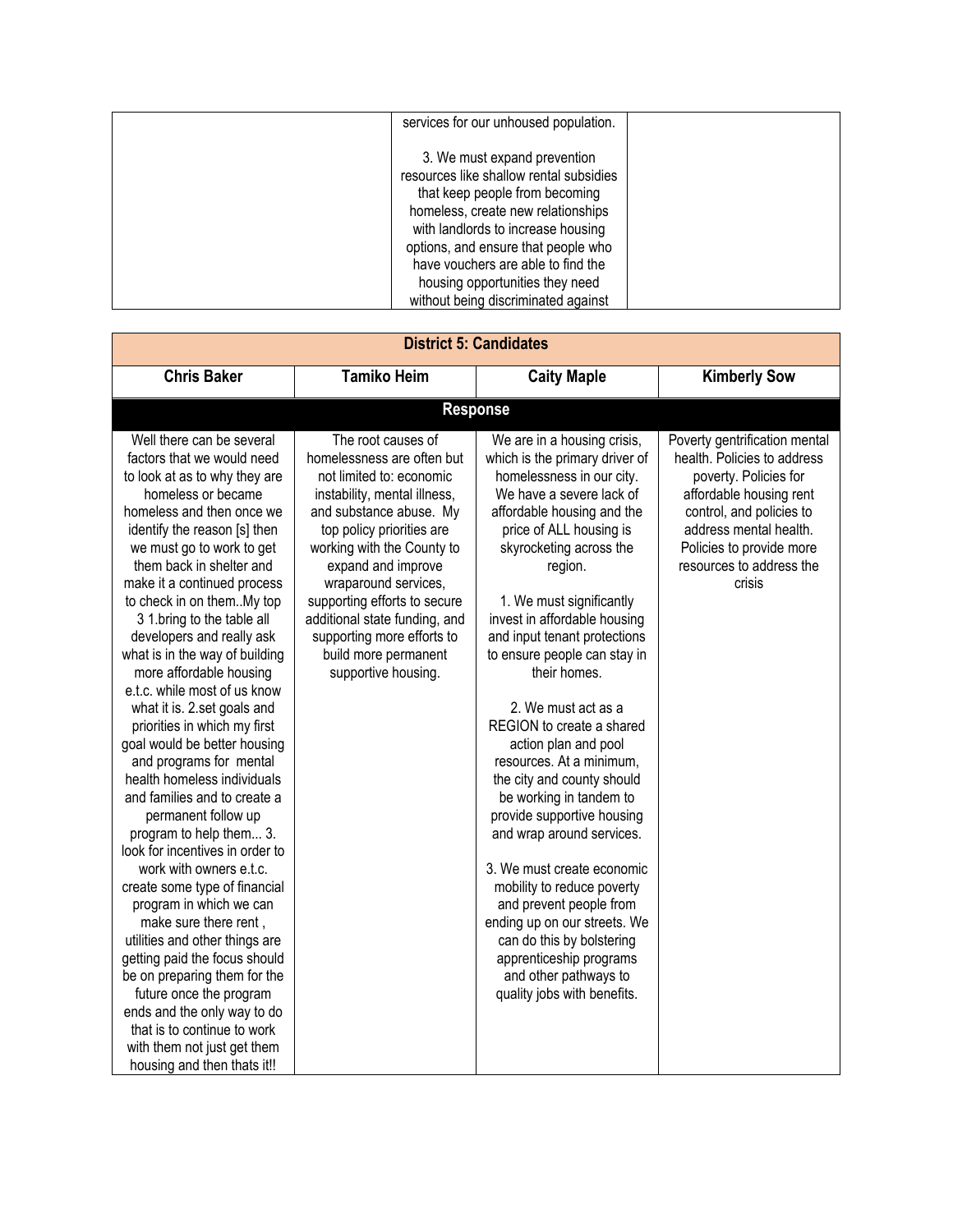| <b>District 7: Candidate</b>     |  |
|----------------------------------|--|
| <b>Rick Jennings [Incumbent]</b> |  |
| <b>Response</b>                  |  |
| <b>Did Not Respond</b>           |  |

2. What is the status of homelessness in your district and where is the issue in your list of priorities and why?

| <b>District 1: Candidates</b> |                                                                                                                                                                                                                                                                                                                                                         |                        |                                                                                                                                                                                                                                                                                                                                                                                                                                                                                                                                                                                                                                                                                                                                                                                                                                                                                                                                                                                                                                                                                                                                                                 |  |
|-------------------------------|---------------------------------------------------------------------------------------------------------------------------------------------------------------------------------------------------------------------------------------------------------------------------------------------------------------------------------------------------------|------------------------|-----------------------------------------------------------------------------------------------------------------------------------------------------------------------------------------------------------------------------------------------------------------------------------------------------------------------------------------------------------------------------------------------------------------------------------------------------------------------------------------------------------------------------------------------------------------------------------------------------------------------------------------------------------------------------------------------------------------------------------------------------------------------------------------------------------------------------------------------------------------------------------------------------------------------------------------------------------------------------------------------------------------------------------------------------------------------------------------------------------------------------------------------------------------|--|
| <b>Robert Alvis</b>           | Lisa Kaplan                                                                                                                                                                                                                                                                                                                                             | Alyssa Lozano          | <b>Nate Pelczar</b>                                                                                                                                                                                                                                                                                                                                                                                                                                                                                                                                                                                                                                                                                                                                                                                                                                                                                                                                                                                                                                                                                                                                             |  |
|                               | <b>Response</b>                                                                                                                                                                                                                                                                                                                                         |                        |                                                                                                                                                                                                                                                                                                                                                                                                                                                                                                                                                                                                                                                                                                                                                                                                                                                                                                                                                                                                                                                                                                                                                                 |  |
| <b>Did Not Respond</b>        | District 1 is at the very north<br>end of the city.<br>Homelessness is often not<br>seen, but it is here if one<br>looks and doesn't turn a<br>blind eye. Homelessness is<br>a top priority, because the<br>City of Sacramento can not<br>be the city we want it to be<br>safe, vibrant and welcoming<br>if we can not address the<br>homeless problem. | <b>Did Not Respond</b> | The unhoused are living<br>across our entire city and<br>region - no district is exempt.<br>Just a few months ago, I had<br>someone living 20' from my<br>back door, just over a 6' wall<br>and in the bushes and vines<br>surrounding my<br>development. This person<br>disappeared a couple nights<br>later, although I have no idea<br>if they received any kind of<br>professional support or<br>services to help them with<br>their immediate or long term<br>needs. We now have tent<br>encampments and RV<br>encampments just down the<br>road from my home. This is<br>an issue that is impacting<br>our entire city, not just one or<br>two city districts.<br>This is the biggest issue<br>faced by our city, our<br>residents, and our<br>businesses - and it impacts<br>us all, directly and indirectly.<br>We must identify this as our<br>city's biggest issue and<br>appropriate resources to<br>reflect that priority and the<br>urgency that it deserves. As<br>mentioned above, we must<br>help those that are not able<br>to help themselves,<br>regardless of who they are,<br>how they got there, or their<br>willingness to ask for help. |  |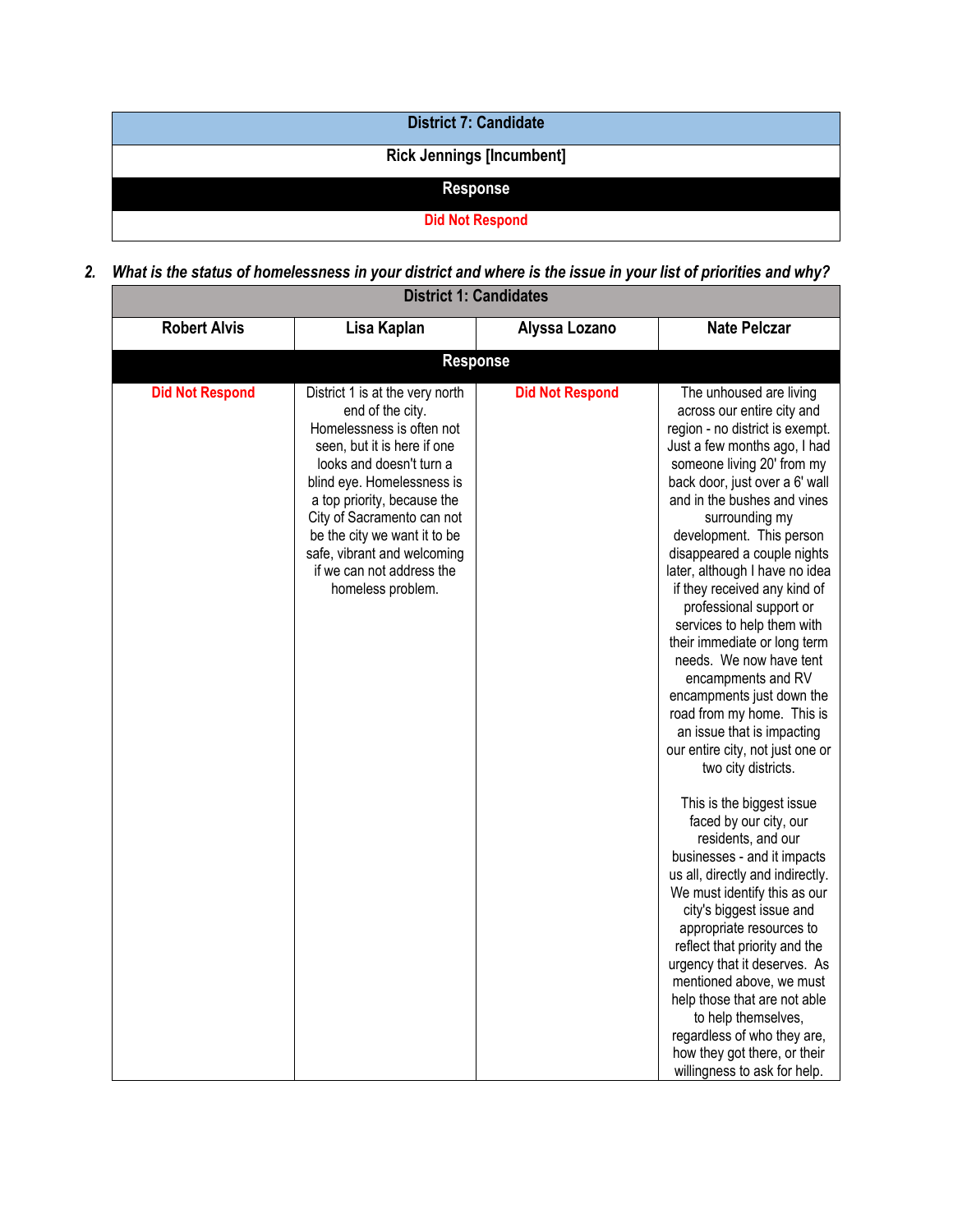| <b>District 3: Candidates</b>                                                                                                                                                                                                                                                                                                                                                                                                                                                                                                                                                                                                                                                                                                                                          |                                                                                                                                                                                                                                                                                                                                                                                        |                          |  |  |
|------------------------------------------------------------------------------------------------------------------------------------------------------------------------------------------------------------------------------------------------------------------------------------------------------------------------------------------------------------------------------------------------------------------------------------------------------------------------------------------------------------------------------------------------------------------------------------------------------------------------------------------------------------------------------------------------------------------------------------------------------------------------|----------------------------------------------------------------------------------------------------------------------------------------------------------------------------------------------------------------------------------------------------------------------------------------------------------------------------------------------------------------------------------------|--------------------------|--|--|
| <b>Adrianne Gonzales</b>                                                                                                                                                                                                                                                                                                                                                                                                                                                                                                                                                                                                                                                                                                                                               | <b>Michael Lynch</b>                                                                                                                                                                                                                                                                                                                                                                   | <b>Karina Talamantes</b> |  |  |
|                                                                                                                                                                                                                                                                                                                                                                                                                                                                                                                                                                                                                                                                                                                                                                        | <b>Response</b>                                                                                                                                                                                                                                                                                                                                                                        |                          |  |  |
| Homelessness in District 3 is awful and<br>apparent. Many of the individuals are<br>clearly experiencing substance and mental<br>health crises, especially near W El<br>Camino Ave and Northgate Blvd. and<br>Truxel Rd. near the Levee. Homelessness<br>is a top priority of my campaign simply<br>because many of the families in our<br>community do not feel safe. The<br>community deserves to feel safe. I have<br>three children myself and want my<br>children to be safe in our community. I<br>have personally been affected by<br>unhoused individuals on my property and<br>the unexpected behavior is enough to<br>make people feel unsafe. This must<br>change. I would like to see Northgate Blvd<br>implement a clinic for rehabilitation<br>services. | Anyone who lives in District 3 knows<br>that far too many people live on the<br>streets, in parks, or under freeway<br>overpasses. There are large-scale<br>unsanctioned encampments along<br>Garden highway and several homeless<br>encampments off of San Juan Blvd.<br>Addressing the homelessness and<br>housing crisis will be one of my top 3<br>priorities on the City Council. | <b>Did Not Respond</b>   |  |  |

| <b>District 5: Candidates</b>                                                                                                                                                                                                                                                                                                                                                                                                                                                                                                                                              |                                                                                                                                                                                                                                                                                                                                                                                                                                                                                                                                                                                                                                                                                                       |                                                                                                                                                                                                                                                                                                                                                                                          |                                                                                                                                                                                                                                        |  |
|----------------------------------------------------------------------------------------------------------------------------------------------------------------------------------------------------------------------------------------------------------------------------------------------------------------------------------------------------------------------------------------------------------------------------------------------------------------------------------------------------------------------------------------------------------------------------|-------------------------------------------------------------------------------------------------------------------------------------------------------------------------------------------------------------------------------------------------------------------------------------------------------------------------------------------------------------------------------------------------------------------------------------------------------------------------------------------------------------------------------------------------------------------------------------------------------------------------------------------------------------------------------------------------------|------------------------------------------------------------------------------------------------------------------------------------------------------------------------------------------------------------------------------------------------------------------------------------------------------------------------------------------------------------------------------------------|----------------------------------------------------------------------------------------------------------------------------------------------------------------------------------------------------------------------------------------|--|
| <b>Chris Baker</b>                                                                                                                                                                                                                                                                                                                                                                                                                                                                                                                                                         | <b>Tamiko Heim</b>                                                                                                                                                                                                                                                                                                                                                                                                                                                                                                                                                                                                                                                                                    | <b>Caity Maple</b>                                                                                                                                                                                                                                                                                                                                                                       | <b>Kimberly Sow</b>                                                                                                                                                                                                                    |  |
|                                                                                                                                                                                                                                                                                                                                                                                                                                                                                                                                                                            |                                                                                                                                                                                                                                                                                                                                                                                                                                                                                                                                                                                                                                                                                                       | <b>Response</b>                                                                                                                                                                                                                                                                                                                                                                          |                                                                                                                                                                                                                                        |  |
| Well in my district I have<br>personally spoken with alot<br>of them and what is amazing<br>lots of these folks have jobs<br>and families but just cant<br>seem to qualify for an<br>apartment and then i heard<br>stories of some being<br>charged between 35-50\$ for<br>a credit check-application<br>fee and we got to change<br>that some how, so the status<br>would probably fit in with<br>other surrounding areas so<br>then my priorities would to<br>look for some incentives to<br>offer and work with owners<br>that are willing to be part of<br>the process | Many people are just one<br>paycheck away from being<br>homeless. That's the case<br>across our city and in D5.<br>In District 5 - we have a<br>range of unhoused needs -<br>from general - those in<br>encampments, parked cars<br>and RVs, to needs of<br>specific populations such as<br>transitional aged youth,<br>women and children seeking<br>permanent and stable<br>housing. D5 has a range of<br>housing options but not<br>nearly enough - from our<br>Navigation Center, Homekey<br>site at La Manchafamily and<br>youth shelters, and more. D5<br>also has service providers<br>who are limited by state and<br>county resources. We need<br>more options for those most<br>vulnerable. | Homelessness is the number<br>one issue cited by residents<br>that I have spoken with and<br>the number one priority for<br>me if elected. Nearly 200<br>people died on the streets of<br>the Capitol city of the fifth<br>largest economy in the world<br>last year. That is<br>incomprehensible. We must<br>act with conviction and<br>compassion to get people<br>the help they need. | There are many homeless<br>spread out through the<br>district. I'm a renter, it is a<br>top priority for me as I don't<br>want to end up in that<br>situation. Rent control is a<br>problem for folks living in<br>single family homes |  |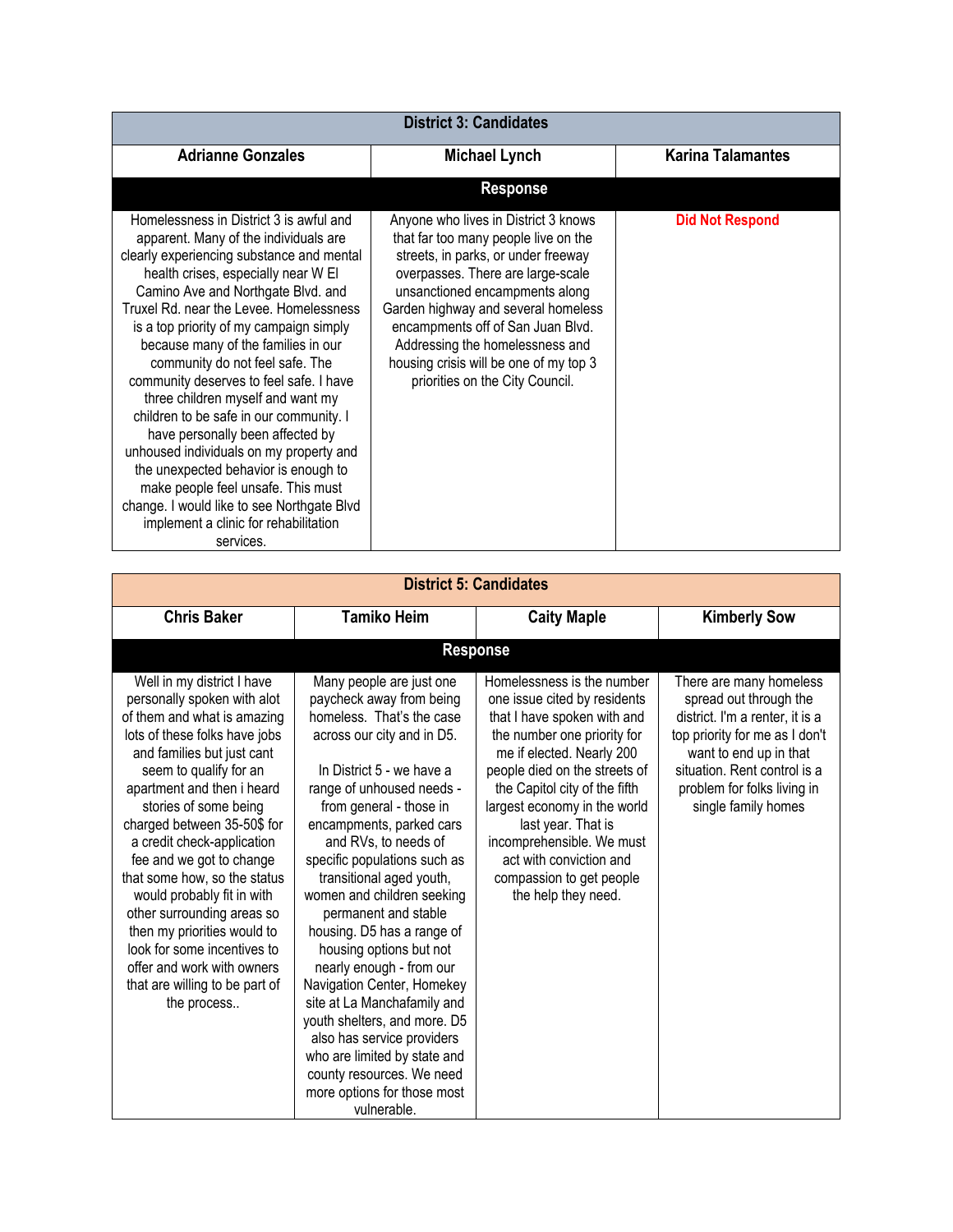| agencies. |
|-----------|
|-----------|

| <b>District 7: Candidate</b>     |
|----------------------------------|
| <b>Rick Jennings [Incumbent]</b> |
| <b>Response</b>                  |
| <b>Did Not Respond</b>           |

3. In August 2021 the City Council passed the Homeless Comprehensive Siting Plan: How do you think the implementation of this plan is going in the city and your district specifically? Are there elements of the plan *you support? which ones and why? are there elements of the plan you oppose? which ones and why?*

| <b>District 1: Candidates</b> |                                                                                                                                                                                                                                                                    |                        |                                                                                                                                                                                                                                                                                                                                                                                                                                                                                                                                                                                                                                                                                                                                                                                                                                                                        |  |
|-------------------------------|--------------------------------------------------------------------------------------------------------------------------------------------------------------------------------------------------------------------------------------------------------------------|------------------------|------------------------------------------------------------------------------------------------------------------------------------------------------------------------------------------------------------------------------------------------------------------------------------------------------------------------------------------------------------------------------------------------------------------------------------------------------------------------------------------------------------------------------------------------------------------------------------------------------------------------------------------------------------------------------------------------------------------------------------------------------------------------------------------------------------------------------------------------------------------------|--|
| <b>Robert Alvis</b>           | Lisa Kaplan                                                                                                                                                                                                                                                        | Alyssa Lozano          | <b>Nate Pelczar</b>                                                                                                                                                                                                                                                                                                                                                                                                                                                                                                                                                                                                                                                                                                                                                                                                                                                    |  |
|                               | <b>Response</b>                                                                                                                                                                                                                                                    |                        |                                                                                                                                                                                                                                                                                                                                                                                                                                                                                                                                                                                                                                                                                                                                                                                                                                                                        |  |
| <b>Did Not Respond</b>        | The implementation of the<br>plan is slow. District 1 did<br>have a site, but because of<br>redistricting an additional site<br>will need to be planned and<br>implemented. I support<br>increasing the rate of adding<br>safe places for our homeless<br>to live. | <b>Did Not Respond</b> | The Plan was a good start,<br>although there appears to be<br>a disconnect between the<br>severity of the problem and<br>the level of attention it is<br>receiving from some city<br>council members. The plan<br>only includes housing<br>options (when fully<br>developed) for less than a<br>tenth of the unhoused in our<br>community - we must do<br>more. I support having<br>housing options throughout<br>our community, specifically<br>in areas that provide 1) easy<br>access to the services the<br>unhoused folks need and 2)<br>easy access to public transit<br>options. We need more<br>solutions like what we've<br>built up here in Natomas<br>(and elsewhere in the city)<br>with the hotel conversion<br>project: a temporary<br>housing option that caters to<br>the unique needs of one<br>segment of the unhoused<br>population, includes wrap- |  |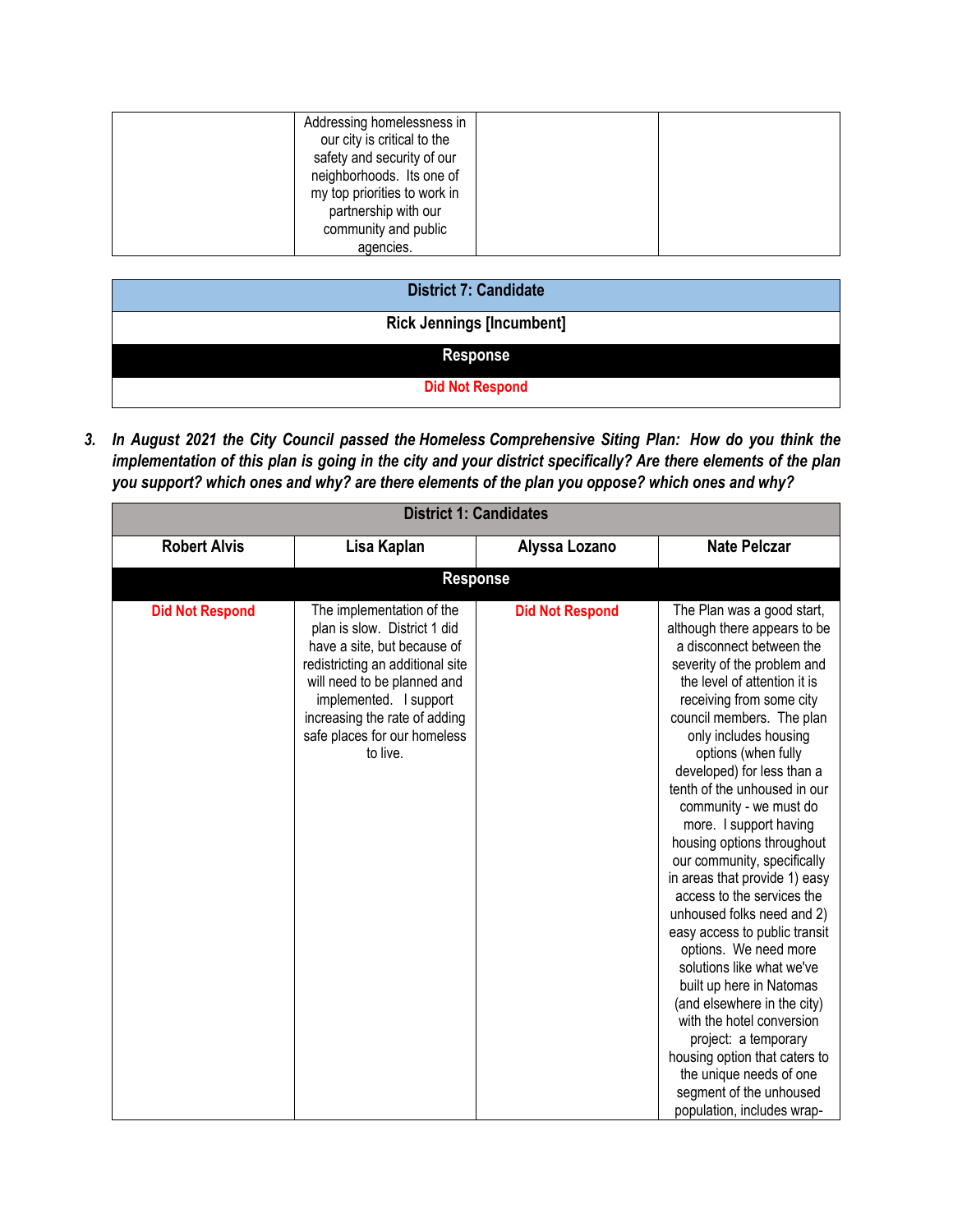|  | around services, and<br>provides them with a plan<br>and path to self-sufficiency<br>(to the extent that they are<br>able to be self-sufficient). I<br>do not support putting<br>massive amounts of the<br>unhoused in one location;<br>this essentially creates |
|--|------------------------------------------------------------------------------------------------------------------------------------------------------------------------------------------------------------------------------------------------------------------|
|  | pockets of poverty and                                                                                                                                                                                                                                           |
|  | issues with the surrounding                                                                                                                                                                                                                                      |
|  | neighborhoods.                                                                                                                                                                                                                                                   |

| <b>District 3: Candidates</b>                                                                                                                                                                                                                                                                                                                                                                                                                                                                                                                                                                                                                                                                     |                                                                                                                                                                                                                                                                                                                                                                                                                                                                                                                                                                                                                                                                        |                          |  |
|---------------------------------------------------------------------------------------------------------------------------------------------------------------------------------------------------------------------------------------------------------------------------------------------------------------------------------------------------------------------------------------------------------------------------------------------------------------------------------------------------------------------------------------------------------------------------------------------------------------------------------------------------------------------------------------------------|------------------------------------------------------------------------------------------------------------------------------------------------------------------------------------------------------------------------------------------------------------------------------------------------------------------------------------------------------------------------------------------------------------------------------------------------------------------------------------------------------------------------------------------------------------------------------------------------------------------------------------------------------------------------|--------------------------|--|
| <b>Adrianne Gonzales</b>                                                                                                                                                                                                                                                                                                                                                                                                                                                                                                                                                                                                                                                                          | <b>Michael Lynch</b>                                                                                                                                                                                                                                                                                                                                                                                                                                                                                                                                                                                                                                                   | <b>Karina Talamantes</b> |  |
|                                                                                                                                                                                                                                                                                                                                                                                                                                                                                                                                                                                                                                                                                                   | <b>Response</b>                                                                                                                                                                                                                                                                                                                                                                                                                                                                                                                                                                                                                                                        |                          |  |
| Clearly, the Homeless Comprehensive<br>Siting Plan has not been successful.<br>Progress is slow meanwhile there has<br>been federal dollars poured into our city<br>that have not progressed plans such as<br>this. The fact there are so many people<br>living on the streets of Sacramento proves<br>just how bad our homeless issue has<br>become. We need to do more as a city<br>and quickly. Safe Grounds have received<br>a lot of push-back from neighborhoods and<br>I don't support them. We need permanent<br>housing solutions. I would like to see more<br>housing solutions for families as many<br>people aren't aware there are plenty<br>families experiencing homelessness too. | support the comprehensive siting plan<br>and its goal to create new housing<br>units, shelters and safe camping spots<br>as soon as possible. However, progress<br>on the siting plan has been too slow.<br>In District 3, the Staybridge Hotel<br>conversion project has demonstrated<br>how hotel conversions can offer a path<br>to creating transitional and permanent<br>housing units for people experiencing<br>homelessness much faster and much<br>more affordably than from building new<br>housing from the ground up. We should<br>be looking to identify additional<br>opportunities to work with the state and<br>Sacramento County on similar projects. | <b>Did Not Respond</b>   |  |

| <b>District 5: Candidates</b>                                                                                                                                                                                                                                                                                                                     |                                                                                                                                                                                                                                                                                                                                                                               |                                                                                                                                                                                                                                                                                                                                                                                        |                                                                                                                                                                       |
|---------------------------------------------------------------------------------------------------------------------------------------------------------------------------------------------------------------------------------------------------------------------------------------------------------------------------------------------------|-------------------------------------------------------------------------------------------------------------------------------------------------------------------------------------------------------------------------------------------------------------------------------------------------------------------------------------------------------------------------------|----------------------------------------------------------------------------------------------------------------------------------------------------------------------------------------------------------------------------------------------------------------------------------------------------------------------------------------------------------------------------------------|-----------------------------------------------------------------------------------------------------------------------------------------------------------------------|
| <b>Chris Baker</b>                                                                                                                                                                                                                                                                                                                                | <b>Tamiko Heim</b>                                                                                                                                                                                                                                                                                                                                                            | <b>Caity Maple</b>                                                                                                                                                                                                                                                                                                                                                                     | <b>Kimberly Sow</b>                                                                                                                                                   |
|                                                                                                                                                                                                                                                                                                                                                   |                                                                                                                                                                                                                                                                                                                                                                               | <b>Response</b>                                                                                                                                                                                                                                                                                                                                                                        |                                                                                                                                                                       |
| Bottom line to me is lets stop<br>putting a band aid on some<br>of these issues and come up<br>with some permanent<br>solutions and put it to work, I<br>would have to review the<br>sitting plan again another<br>thing i would say is making<br>sure the money is going to<br>the program and not to big<br>salaries or any nonprofit to<br>run | The plan was adopted by<br>Council without a true<br>implementation plan, but<br>with lots of momentum. The<br>Comprehensive Siting Plan<br>had no realistic<br>implementation plan or<br>resources to sufficiently<br>address the sites identified.<br>or other potential sites. As<br>someone who works in<br>public sector infrastructure<br>and budgets, it was set up to | Many elements of the plan<br>have been stalled and/or<br>unable to move forward due<br>to jurisdictional red tape,<br>community pushback, and<br>other unforeseen issues. In<br>reality, this incremental<br>approach would not have<br>even been able to shelter<br>near the number of people<br>that were estimated in the<br>2019 PIT count, let alone the<br>much larger number we | I SUPPORT THIS PLAN. I<br>HAVEN'T SEEN ANY<br><b>IMPLEMENTATION IN</b><br>DISTRICT 5. I LOVE THE<br>TINY HOMES AND SAFE<br><b>GROUND AND SAFE</b><br>PARKING AS WELL. |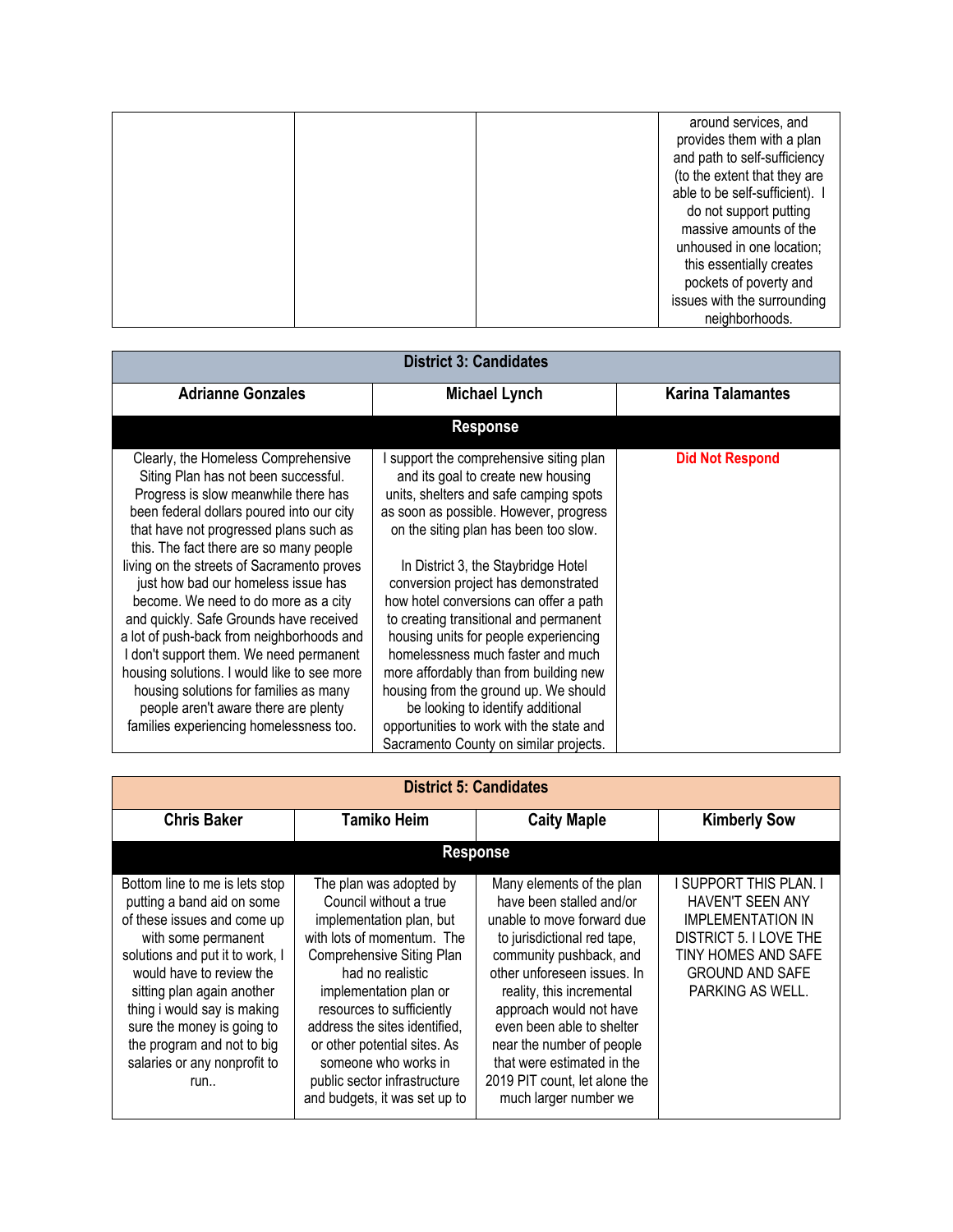|                       | fail. Many of the sites          | anticipate to be announced      |  |
|-----------------------|----------------------------------|---------------------------------|--|
|                       | proposed are no longer           | in the coming months.           |  |
|                       | feasible.                        |                                 |  |
|                       |                                  | While there may be no           |  |
|                       | I support every council          | perfect solution, most of the   |  |
|                       | district working to find         | elements proposed offer         |  |
|                       | solutions in their own district. | very limited, short-term        |  |
|                       | even more when we can            | solutions. I would much         |  |
|                       | work to get sites up and         | rather see the bulk of the      |  |
|                       | running quickly. That            | funding allotted for the Siting |  |
|                       | hasn't been the case. I          | Plan go toward the              |  |
|                       | also believe the resources to    | immediate development of        |  |
|                       | address homelessness are         | housing with dignity for this   |  |
|                       | disproportionately allocated -   | population specifically.        |  |
|                       | they need to address the         | Imagine the number of           |  |
|                       | most vulnerable - in our         | micro-apartments that could     |  |
|                       | black and brown                  | be constructed with \$100       |  |
|                       | communities.                     | million.                        |  |
|                       |                                  |                                 |  |
| District 7: Candidate |                                  |                                 |  |

| <b>District 7: Candidate</b>     |  |  |
|----------------------------------|--|--|
| <b>Rick Jennings [Incumbent]</b> |  |  |
| <b>Response</b>                  |  |  |
| <b>Did Not Respond</b>           |  |  |

*4. As you know, the City's Code Enforcement Dept has recently increased tagging, towing and impounding homeless peoples vehicles. Additionally, law enforcement continues to do sweeps of encampments, displacing people experiencing homelessness. What is your position on this issue and why?*

| <b>District 1: Candidates</b> |                                                                                                                                                                                                                                                                                                                                  |                        |                                                                                                                                                                                                                                                                                                       |
|-------------------------------|----------------------------------------------------------------------------------------------------------------------------------------------------------------------------------------------------------------------------------------------------------------------------------------------------------------------------------|------------------------|-------------------------------------------------------------------------------------------------------------------------------------------------------------------------------------------------------------------------------------------------------------------------------------------------------|
| <b>Robert Alvis</b>           | Lisa Kaplan                                                                                                                                                                                                                                                                                                                      | Alyssa Lozano          | <b>Nate Pelczar</b>                                                                                                                                                                                                                                                                                   |
|                               |                                                                                                                                                                                                                                                                                                                                  | <b>Response</b>        |                                                                                                                                                                                                                                                                                                       |
| <b>Did Not Respond</b>        | There needs to be safe<br>places for people to live in<br>their cars and vehicles. If an<br>area is not safe then<br>unfortunately it needs to be<br>moved. However, the city<br>should be doing all it can to<br>find safe and appropriate<br>places for individuals to live<br>in their vehicles if an<br>encampment is moved. | <b>Did Not Respond</b> | The city should not be<br>confiscating the belongings<br>of the unhoused, especially<br>their vehicles (which often<br>serve as their homes). The<br>city must do a better job of<br>identifying places for the<br>unhoused to go PRIOR to<br>moving or confiscating their<br>shelter and belongings. |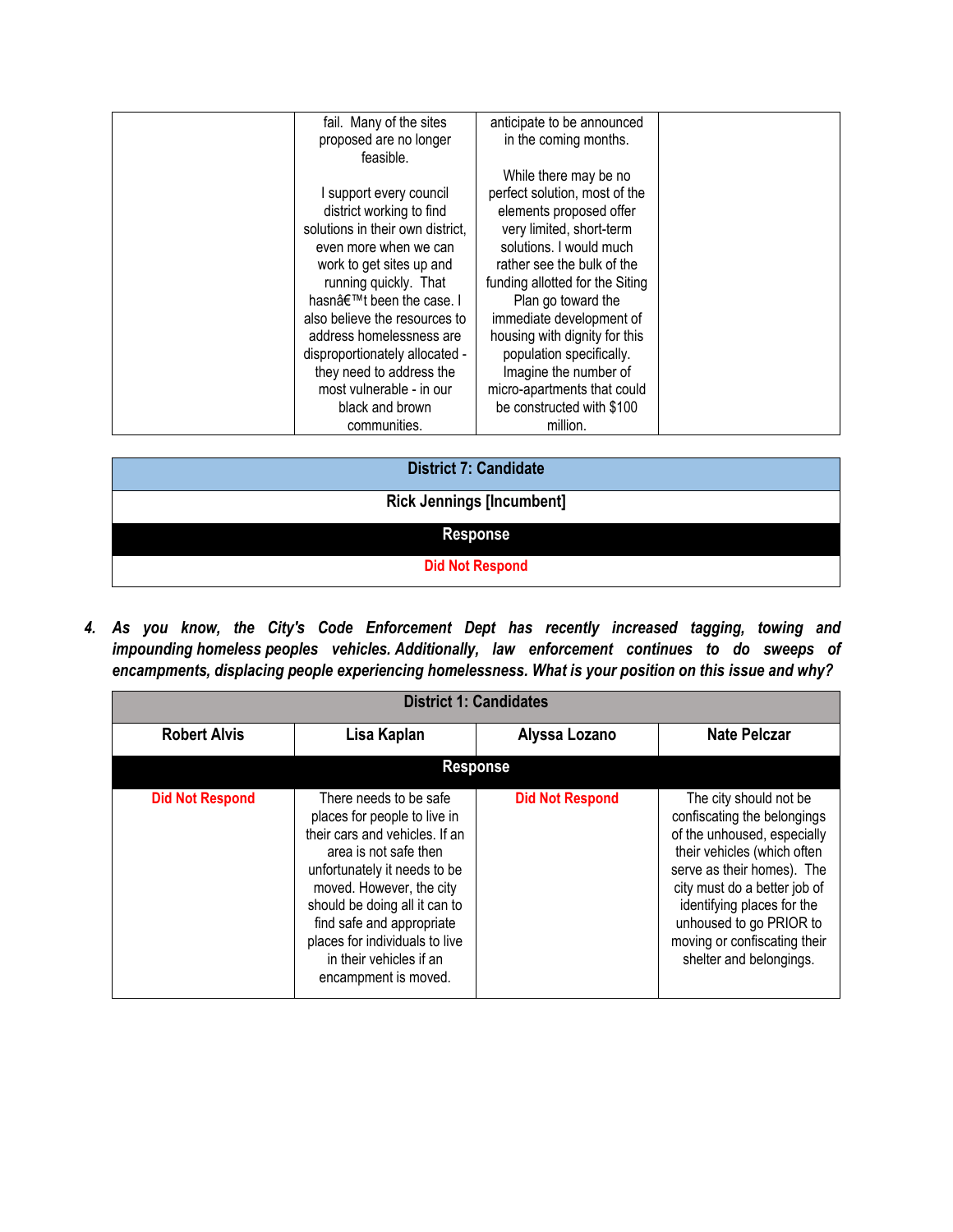| <b>District 3: Candidates</b>                                                                                                                                                                                                                                                                                                                                                                                                                                                                                                                                  |                                                                                                                                                                                                                                                                                                                                                                  |                          |  |
|----------------------------------------------------------------------------------------------------------------------------------------------------------------------------------------------------------------------------------------------------------------------------------------------------------------------------------------------------------------------------------------------------------------------------------------------------------------------------------------------------------------------------------------------------------------|------------------------------------------------------------------------------------------------------------------------------------------------------------------------------------------------------------------------------------------------------------------------------------------------------------------------------------------------------------------|--------------------------|--|
| <b>Adrianne Gonzales</b>                                                                                                                                                                                                                                                                                                                                                                                                                                                                                                                                       | <b>Michael Lynch</b>                                                                                                                                                                                                                                                                                                                                             | <b>Karina Talamantes</b> |  |
|                                                                                                                                                                                                                                                                                                                                                                                                                                                                                                                                                                | <b>Response</b>                                                                                                                                                                                                                                                                                                                                                  |                          |  |
| do not support sweeps. They provide no<br>solution and create bigger concerns with<br>unhoused individuals moving elsewhere<br>in the city. If there is no where for these<br>individuals to go, why move them? I<br>would like to see more solutions<br>attempted before code enforcement is<br>called out. We need to create the<br>adequate housing needed to get people<br>off the streets. Sacramento is lacking<br>affordable housing and chooses to<br>perform sweeps while failing to use<br>funding quickly enough to provide options<br>for housing. | The City and County need to do much<br>more and move much faster to create<br>more places for unhoused individuals<br>and families to get help, shelter, and<br>housing. I do not think it is right or<br>compassionate to let people who need<br>help and support services live on the<br>streets in fear of violence, constant<br>harassment, and uncertainty. | <b>Did Not Respond</b>   |  |

| <b>District 5: Candidates</b>                                                                                                                                                                                                                                          |                                                                                                                                                                                                                                                                                                                                                                                                 |                                                                                                                                                                                                                                                                  |                                                         |
|------------------------------------------------------------------------------------------------------------------------------------------------------------------------------------------------------------------------------------------------------------------------|-------------------------------------------------------------------------------------------------------------------------------------------------------------------------------------------------------------------------------------------------------------------------------------------------------------------------------------------------------------------------------------------------|------------------------------------------------------------------------------------------------------------------------------------------------------------------------------------------------------------------------------------------------------------------|---------------------------------------------------------|
| <b>Chris Baker</b>                                                                                                                                                                                                                                                     | <b>Tamiko Heim</b>                                                                                                                                                                                                                                                                                                                                                                              | <b>Caity Maple</b>                                                                                                                                                                                                                                               | <b>Kimberly Sow</b>                                     |
|                                                                                                                                                                                                                                                                        |                                                                                                                                                                                                                                                                                                                                                                                                 | <b>Response</b>                                                                                                                                                                                                                                                  |                                                         |
| my position would be to look<br>at the specifics of what the<br>ordinance says and were<br>does law enforcement play a<br>role, and to why a decision<br>was made to tow these folks<br>transportation because there<br>transportation is there home<br>in most cases. | We need more safe camping<br>and parking sites. There are<br>no easy solutions. Ultimately<br>we need to be<br>compassionate towards<br>those experiencing<br>homelessness and also to<br>the neighbors living with<br>encampments which<br>presents a multitude of<br>public safety and public<br>health issues. No one wants<br>to have encampments in<br>front of their home or<br>business. | We must stop the sweeps.<br>Moving people from one<br>sidewalk to another with<br>nowhere to go is not only<br>expensive and<br>counterproductive, it's<br>traumatic. Let's instead work<br>with the county to ensure<br>people have the resources<br>they need. | am against it. It further<br>traumatizing the unhoused. |

| <b>District 7: Candidate</b>     |
|----------------------------------|
| <b>Rick Jennings [Incumbent]</b> |
|                                  |
|                                  |
| <b>Did Not Respond</b>           |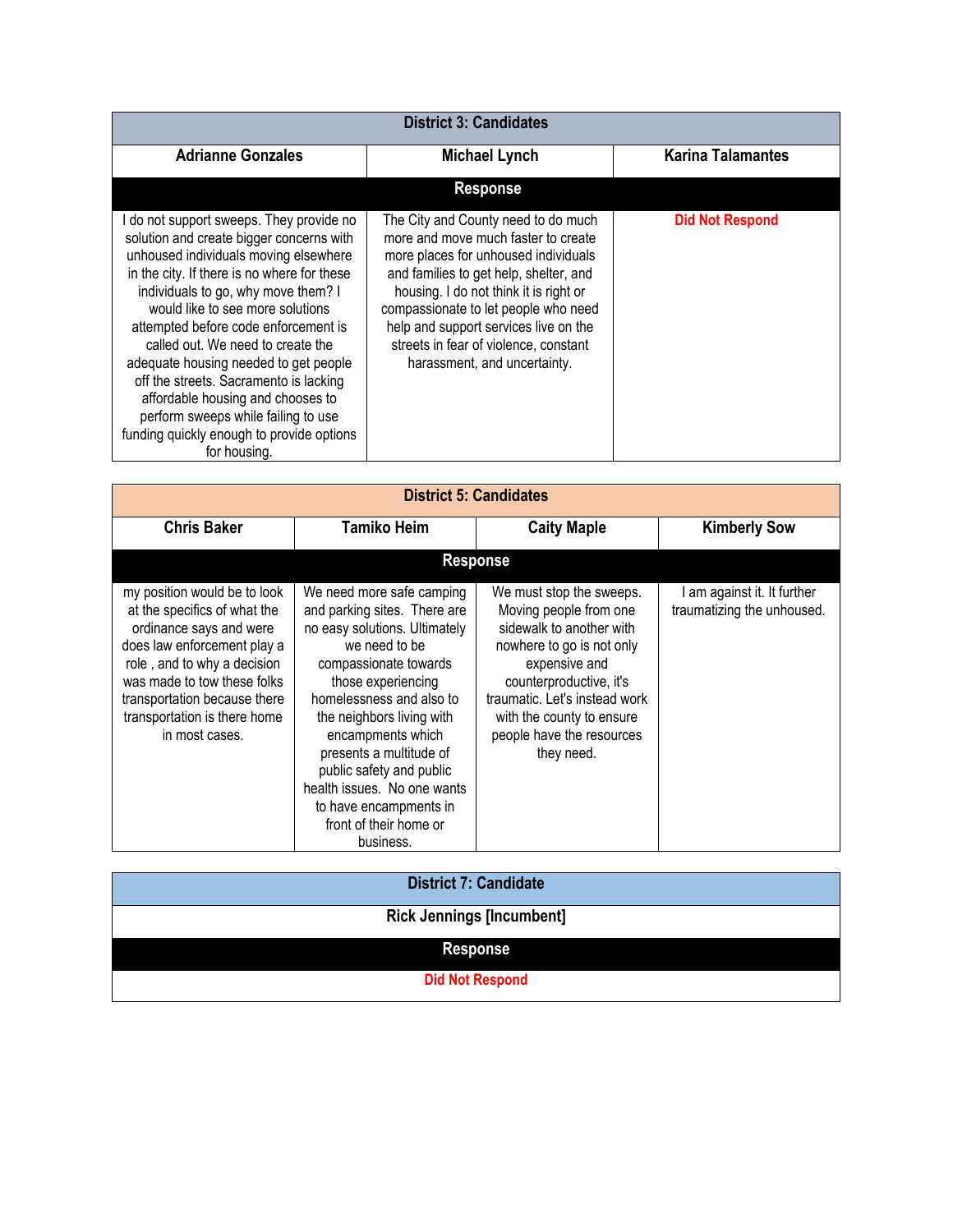5. Not In My Backyard or NIMBY is a significant barrier to siting homeless programs as well as low income *housing. What specifically will you do as a City Councilmember to overcome this barrier in your district?*

| <b>District 1: Candidates</b> |                                                                                                                                                                                                                                                                       |                        |                                                                                                                                                                                                                                                                                                                                                                                                                                                                                                                                                                                                                                                                                                                                                     |
|-------------------------------|-----------------------------------------------------------------------------------------------------------------------------------------------------------------------------------------------------------------------------------------------------------------------|------------------------|-----------------------------------------------------------------------------------------------------------------------------------------------------------------------------------------------------------------------------------------------------------------------------------------------------------------------------------------------------------------------------------------------------------------------------------------------------------------------------------------------------------------------------------------------------------------------------------------------------------------------------------------------------------------------------------------------------------------------------------------------------|
| <b>Robert Alvis</b>           | Lisa Kaplan                                                                                                                                                                                                                                                           | Alyssa Lozano          | <b>Nate Pelczar</b>                                                                                                                                                                                                                                                                                                                                                                                                                                                                                                                                                                                                                                                                                                                                 |
|                               | <b>Response</b>                                                                                                                                                                                                                                                       |                        |                                                                                                                                                                                                                                                                                                                                                                                                                                                                                                                                                                                                                                                                                                                                                     |
| <b>Did Not Respond</b>        | Sometimes you can't<br>overcome a barrier or<br>change people's minds, I<br>have done this and seen it<br>as a 20 year school board<br>member. My job is to do<br>what is right, gather the facts<br>and make a decision, no<br>matter how loud the<br>opposition is. | <b>Did Not Respond</b> | Like most public policy<br>issues, it comes down to<br>public education and helping<br>residents and business<br>owners better understand<br>how being part of the<br>solution is better than no<br>solution. I will do everything<br>I can to educate residents<br>and ensure that residents of<br>D1 and Sacramento<br>understand how the issue<br>impacts each and every one<br>of us and that in not<br>addressing the problem and<br>implementing solutions, we<br>are making the problem<br>larger, more expensive, and<br>more difficult to resolve.<br>Residents need to better<br>understand the scope of the<br>problem, what needs to be<br>done now, and how we can<br>work together, take action,<br>and work to resolve the<br>issue. |

| <b>District 3: Candidates</b>                                                                                                                                                                                                                                                                                                                                                                                                                                                                                                                                                                                                                               |                                                                                                                                                                                                                                                                                                                                                                                                                                                                                                                                                                                                                                     |                          |  |
|-------------------------------------------------------------------------------------------------------------------------------------------------------------------------------------------------------------------------------------------------------------------------------------------------------------------------------------------------------------------------------------------------------------------------------------------------------------------------------------------------------------------------------------------------------------------------------------------------------------------------------------------------------------|-------------------------------------------------------------------------------------------------------------------------------------------------------------------------------------------------------------------------------------------------------------------------------------------------------------------------------------------------------------------------------------------------------------------------------------------------------------------------------------------------------------------------------------------------------------------------------------------------------------------------------------|--------------------------|--|
| <b>Adrianne Gonzales</b>                                                                                                                                                                                                                                                                                                                                                                                                                                                                                                                                                                                                                                    | <b>Michael Lynch</b>                                                                                                                                                                                                                                                                                                                                                                                                                                                                                                                                                                                                                | <b>Karina Talamantes</b> |  |
|                                                                                                                                                                                                                                                                                                                                                                                                                                                                                                                                                                                                                                                             | <b>Response</b>                                                                                                                                                                                                                                                                                                                                                                                                                                                                                                                                                                                                                     |                          |  |
| As a councilmember, I would advocate that<br>everyone deserves a place to live. It's a<br>basic human right to have shelter, food,<br>water. These are our basic needs that<br>must be met before we can accomplish<br>anything else in life. My district struggles<br>with a huge homeless problem therefore I<br>would have to see how much of a barrier<br>NIMBY imposes in this district where many<br>residents would be happy to see the<br>homelessness issues addressed. As a<br>councilmember I would ensure that land<br>use was appropriate while also working<br>with stakeholders and developers to<br>ensure developments are placed into our | We cannot afford to waste time when it<br>comes to addressing homelessness.<br>Every district must do its fair share<br>regarding siting housing, shelters, and<br>services that serve our unhoused<br>population. As a City Councilmember, I<br>will be committed to conducting robust<br>outreach and communication with my<br>constituents about the importance of<br>moving urgently to site the facilities and<br>services we need. Ultimately, we need<br>to elect leaders to lead and address the<br>most difficult challenges facing our city.<br>Sometimes that means pushing through<br>misguided NIMBYism to benefit our | <b>Did Not Respond</b>   |  |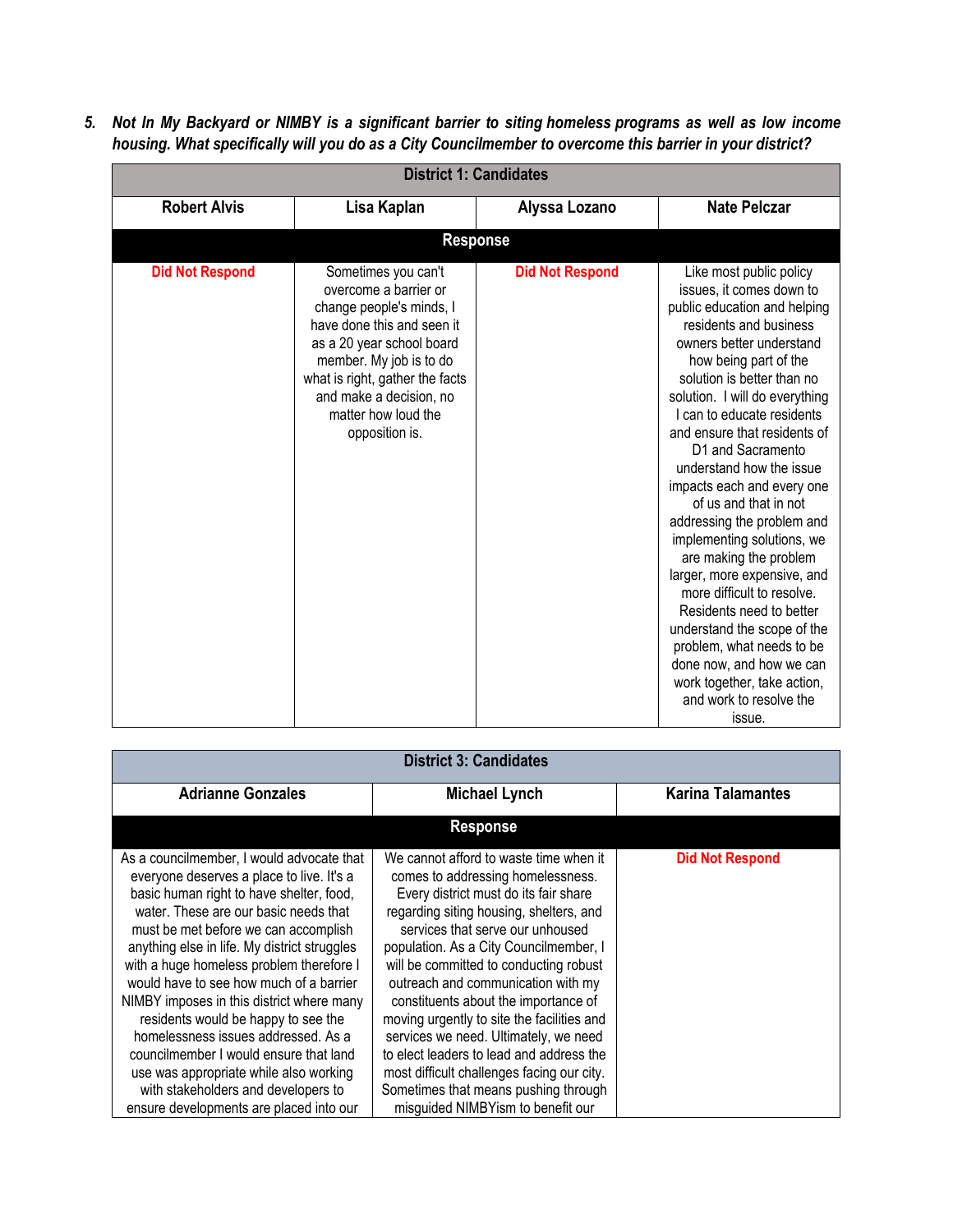| district with good intent. Many residents<br>would be happy to see additional senior<br>living as an example. District 3 is more or<br>less underdeveloped and there is | unhoused population, our district, and<br>our city. |  |
|-------------------------------------------------------------------------------------------------------------------------------------------------------------------------|-----------------------------------------------------|--|
| opportunity for inclusive housing. While<br>continuing to improve the safety for all                                                                                    |                                                     |  |
| residents in the district.                                                                                                                                              |                                                     |  |

| <b>District 5: Candidates</b>                                                                                                                                                                                                                                                                                                                                                                                                                                                                                  |                                                                                                                                                                                                                                                                                                                                                                                            |                                                                                                                                                                                                                                                                                                                                                                                                                                                                                                                                                                                                                                                                                                                                                                                                               |                                                                                                                             |  |
|----------------------------------------------------------------------------------------------------------------------------------------------------------------------------------------------------------------------------------------------------------------------------------------------------------------------------------------------------------------------------------------------------------------------------------------------------------------------------------------------------------------|--------------------------------------------------------------------------------------------------------------------------------------------------------------------------------------------------------------------------------------------------------------------------------------------------------------------------------------------------------------------------------------------|---------------------------------------------------------------------------------------------------------------------------------------------------------------------------------------------------------------------------------------------------------------------------------------------------------------------------------------------------------------------------------------------------------------------------------------------------------------------------------------------------------------------------------------------------------------------------------------------------------------------------------------------------------------------------------------------------------------------------------------------------------------------------------------------------------------|-----------------------------------------------------------------------------------------------------------------------------|--|
| <b>Chris Baker</b>                                                                                                                                                                                                                                                                                                                                                                                                                                                                                             | <b>Tamiko Heim</b>                                                                                                                                                                                                                                                                                                                                                                         | <b>Caity Maple</b>                                                                                                                                                                                                                                                                                                                                                                                                                                                                                                                                                                                                                                                                                                                                                                                            | <b>Kimberly Sow</b>                                                                                                         |  |
|                                                                                                                                                                                                                                                                                                                                                                                                                                                                                                                |                                                                                                                                                                                                                                                                                                                                                                                            | <b>Response</b>                                                                                                                                                                                                                                                                                                                                                                                                                                                                                                                                                                                                                                                                                                                                                                                               |                                                                                                                             |  |
| Have continue on going<br>discussions, but this is a<br>high priority and sometimes<br>we have to do things that<br>folks wont like but with<br>NIMBY its gonna happen<br>regardless but my motto is<br>would we want that vacant<br>land to continue collect<br>weeds and trash or do the<br>humane thing and get<br>families and individuals off<br>the streets, but we do need<br>to keep others concerns in<br>my mind, but what i say to<br>that is have strict rules once<br>affordable housing is ready | Every neighborhood is<br>experiencing the difficulty of<br>homelessness and each<br>community needs to be part<br>of the solution. Many D5<br>neighborhoods already<br>support and are proximate to<br>shelters, services, and<br>affordable housing. I would<br>work with every community<br>and neighborhood to<br>develop functional proposals<br>to address<br>our homeless challenge. | We are in an unprecedented<br>humanitarian crisis. People<br>on our streets lack access to<br>even the most basic needs --<br>food, water, shelter and<br>sanitation. To me, these<br>needs must be met first and<br>foremost. We must measure<br>ourselves not by our wealth<br>but by how we treat those<br>who have the least among<br>US.<br>I have found in my years<br>navigating state and local<br>government that it is literally<br>impossible to please<br>everyone. Good leaders<br>listen to all sides and make<br>judgements based on what's<br>best for their community with<br>the understanding that the<br>decisions they make will<br>upset some people no<br>matter what. I commit to<br>convening these tough<br>conversations and ensuring<br>that unhoused voices are at<br>the table. | We all must compromise and<br>sacrifice we need to come to<br>the table and come to an<br>agreement on making<br>compromise |  |

| <b>District 7: Candidate</b>     |
|----------------------------------|
| <b>Rick Jennings [Incumbent]</b> |
| <b>Response</b>                  |
| <b>Did Not Respond</b>           |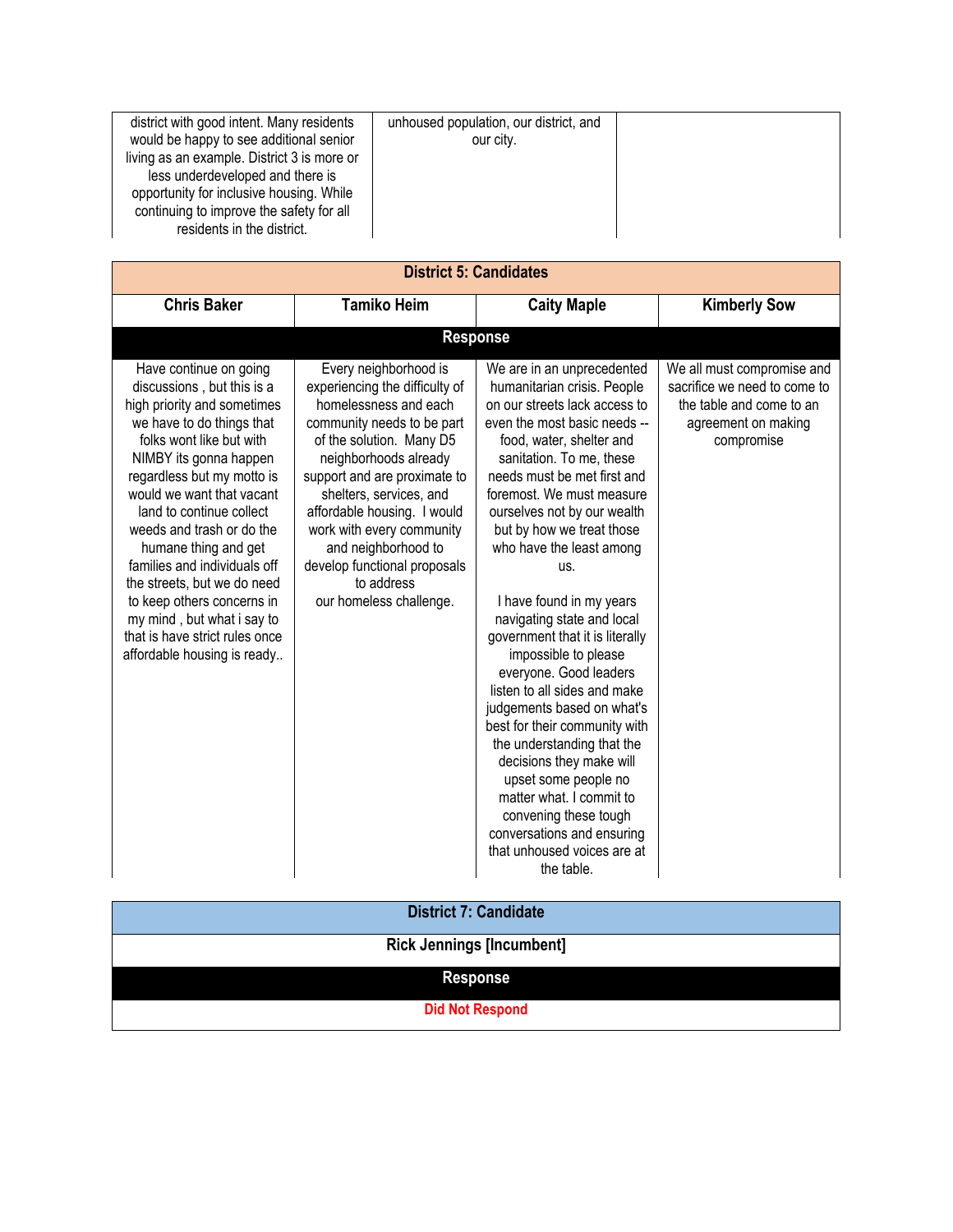*6. According to the SRCEH Homeless Deaths Report, between 2002-2020, approximately 30% of the 1,500 homeless people who died, died violent deaths – blunt force head injuries, gun shots, stabbings and* hangings. Do you support including homeless people as a protected class locally? If yes, why? If no, why not?

| <b>District 1: Candidates</b> |                                                                                                                                                                                                              |                        |                                                                                                                                                                                                                                                                                                                                                                                                                                                                                   |  |
|-------------------------------|--------------------------------------------------------------------------------------------------------------------------------------------------------------------------------------------------------------|------------------------|-----------------------------------------------------------------------------------------------------------------------------------------------------------------------------------------------------------------------------------------------------------------------------------------------------------------------------------------------------------------------------------------------------------------------------------------------------------------------------------|--|
| <b>Robert Alvis</b>           | Lisa Kaplan                                                                                                                                                                                                  | Alyssa Lozano          | <b>Nate Pelczar</b>                                                                                                                                                                                                                                                                                                                                                                                                                                                               |  |
|                               | <b>Response</b>                                                                                                                                                                                              |                        |                                                                                                                                                                                                                                                                                                                                                                                                                                                                                   |  |
| <b>Did Not Respond</b>        | I do not understand this<br>question. What comes with<br>being a protected class.<br>Human beings have a right<br>protections set for in the<br>Constitution and laws on the<br>books. I support those laws. | <b>Did Not Respond</b> | Yes, I support including<br>homeless people as a<br>protected class locally. If<br>serving as a protected class<br>allows them to get the<br>services that they need to<br>get themselves back to<br>where they are able to<br>support themselves and be<br>self-sufficient, then I'm in<br>complete support. We must<br>come together as a<br>community and lift up those<br>residents that are not able to<br>provide for themselves or<br>take adequate care of<br>themselves. |  |

| <b>District 3: Candidates</b>                                                                                                                                                                                                                                                                                                                                                                                                 |                                                                                                                                                                                                                                                                                                                                                                                                                                                                     |                          |  |  |
|-------------------------------------------------------------------------------------------------------------------------------------------------------------------------------------------------------------------------------------------------------------------------------------------------------------------------------------------------------------------------------------------------------------------------------|---------------------------------------------------------------------------------------------------------------------------------------------------------------------------------------------------------------------------------------------------------------------------------------------------------------------------------------------------------------------------------------------------------------------------------------------------------------------|--------------------------|--|--|
| <b>Adrianne Gonzales</b>                                                                                                                                                                                                                                                                                                                                                                                                      | <b>Michael Lynch</b>                                                                                                                                                                                                                                                                                                                                                                                                                                                | <b>Karina Talamantes</b> |  |  |
|                                                                                                                                                                                                                                                                                                                                                                                                                               | <b>Response</b>                                                                                                                                                                                                                                                                                                                                                                                                                                                     |                          |  |  |
| Yes, I would support including homeless<br>people as protected class locally because<br>being homeless is risky and dangerous.<br>Many individuals who experience<br>homelessness are veterans, the mentally<br>disabled, and youth especially LGBTQ+.<br>Many are targeted and unable to protect<br>themselves. The discrimination alone<br>against homeless individuals deserves<br>special protection under policy or law. | The number of individuals who have<br>died on our streets due to violence.<br>exposure to the elements, or other<br>impacts arising from being unhoused is<br>unacceptable. People experiencing<br>homelessness deserve the full<br>protection of the laws afforded to us<br>because we are all human beings with<br>inherent rights. I do not believe it is<br>right or should be legal to discriminate<br>against an individual based on their<br>housing status. | <b>Did Not Respond</b>   |  |  |

| <b>District 5: Candidates</b> |                              |                             |                            |  |
|-------------------------------|------------------------------|-----------------------------|----------------------------|--|
| <b>Chris Baker</b>            | <b>Tamiko Heim</b>           | <b>Caity Maple</b>          | <b>Kimberly Sow</b>        |  |
| <b>Response</b>               |                              |                             |                            |  |
| Certainly yes why not         | Being considered a special   | do. We must always ensure   | Yes, they are a very       |  |
| include them, regardless of   | class presumes that it comes | that those who              | vulnerable population they |  |
| what ones status is they      | with enhanced penalties.     | disproportionately impacted | need protection from       |  |
| have a right to be protected  | Seeing how much of the       | by violence are protected.  | discrimination.            |  |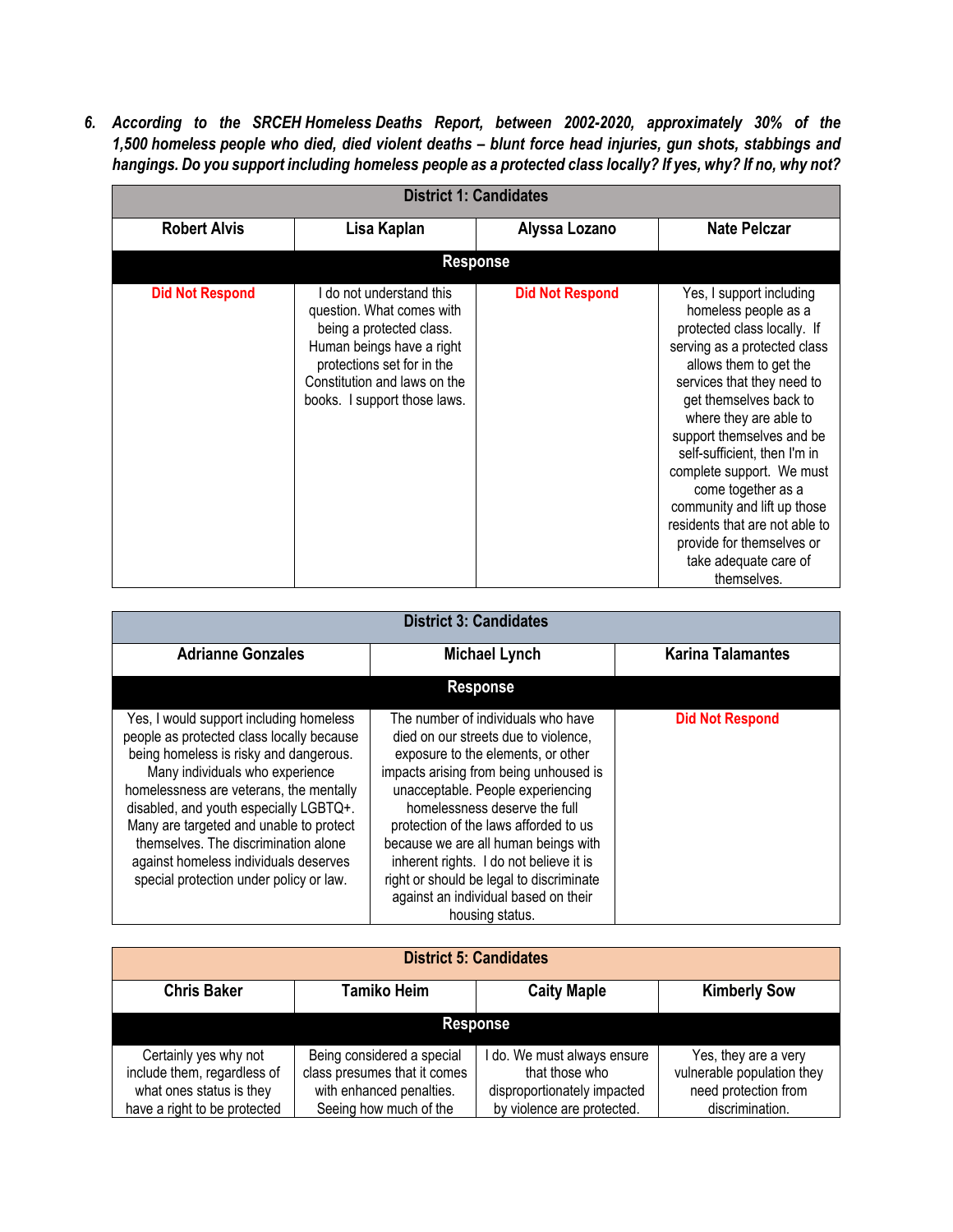| just as anyone of us do just | violence committed against    |  |
|------------------------------|-------------------------------|--|
| because a person [s] is      | the homeless is perpetrated   |  |
| homeless it gives no one the | by other homeless may not     |  |
| right to harm them and or    | serve as a sufficient         |  |
| take advantage of them and   | deterrent to addressing the   |  |
| if done the perpetraitor     | problem. While I'm not        |  |
| needs to be prosecuted just  | opposed to the concept,       |  |
| as anybody else would        | focusing energy on resolving  |  |
|                              | the conditions which          |  |
|                              | facilitate violence on        |  |
|                              | homelessness would be a       |  |
|                              | higher priority for me than   |  |
|                              | seeking enhanced penalties    |  |
|                              | for something that is already |  |
|                              | a crime.                      |  |

| <b>District 7: Candidate</b>     |
|----------------------------------|
| <b>Rick Jennings [Incumbent]</b> |
| <b>Response</b>                  |
| <b>Did Not Respond</b>           |

*7. What is your position on the city ballot initiative "Emergency Temporary Shelter & Enforcement Act of 2022"? why are you supporting or why not?*

| <b>District 1: Candidates</b> |                                                                                          |                        |                                                                                                                                                                                                                                                                                                                                                                                                                                                                                                                          |  |
|-------------------------------|------------------------------------------------------------------------------------------|------------------------|--------------------------------------------------------------------------------------------------------------------------------------------------------------------------------------------------------------------------------------------------------------------------------------------------------------------------------------------------------------------------------------------------------------------------------------------------------------------------------------------------------------------------|--|
| <b>Robert Alvis</b>           | Lisa Kaplan                                                                              | Alyssa Lozano          | <b>Nate Pelczar</b>                                                                                                                                                                                                                                                                                                                                                                                                                                                                                                      |  |
|                               |                                                                                          | <b>Response</b>        |                                                                                                                                                                                                                                                                                                                                                                                                                                                                                                                          |  |
| <b>Did Not Respond</b>        | I support it. It may not be<br>perfect but it is a start, and<br>the voters will decide. | <b>Did Not Respond</b> | I support the Act only as a<br>temporary solution (while<br>work occurs on a better long<br>term solution), and only for<br>the reason is that it is a<br>better option than that<br>provided by the mayor's<br>"Housing for All" proposal. I<br>believe that the City was put<br>into a difficult situation, that<br>not enough time was<br>provided for council<br>members to make informed<br>decisions, and that there<br>were not enough<br>opportunities for the<br>community to provide input<br>on the proposal. |  |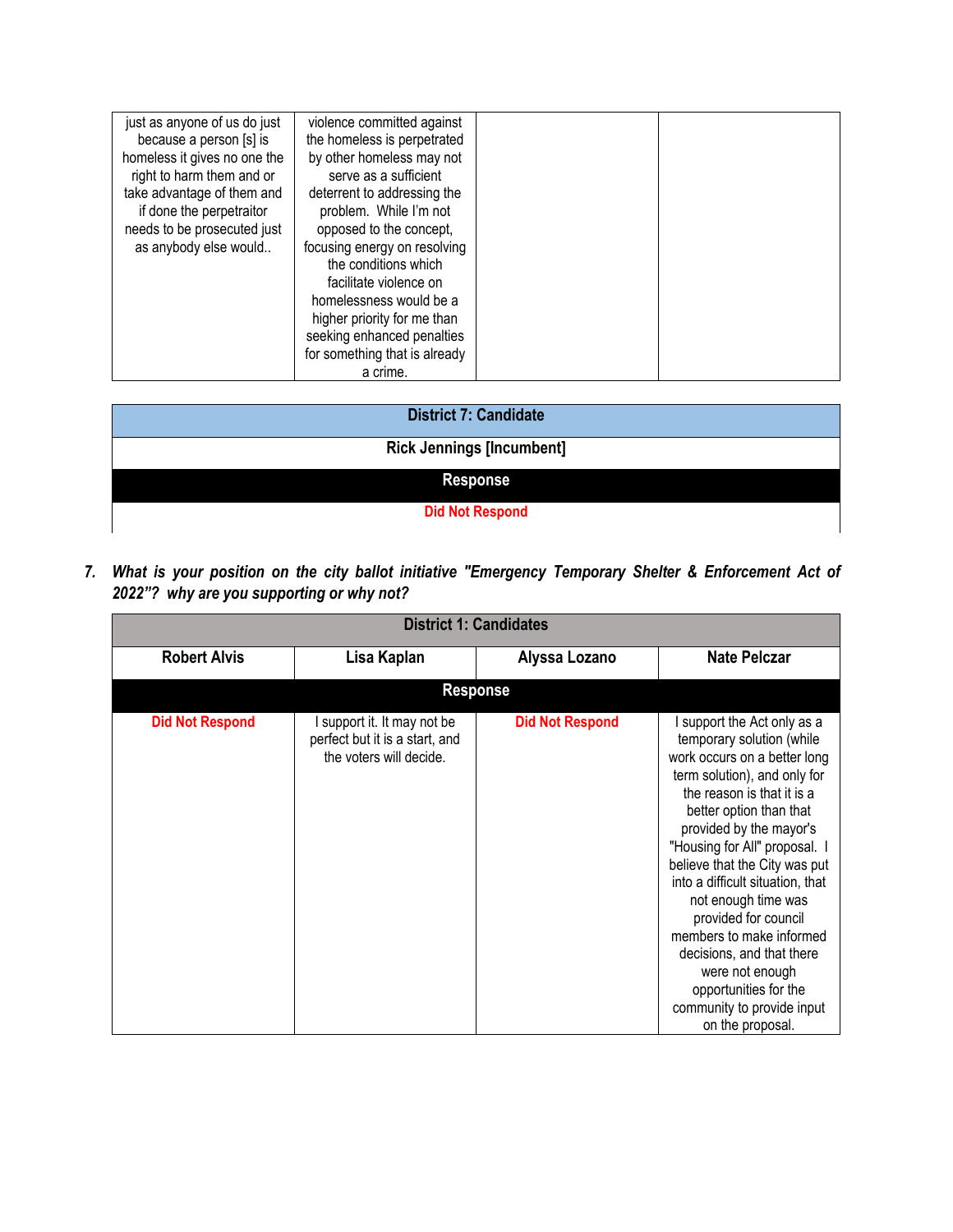| <b>District 3: Candidates</b>                                                                                                                                                                                                                                                                                                                                                                                                                                                                                                                                                                                                                                                                                                                                                                                                                                                           |                                                                                                                                                                                                                                                                                                                                                                                                                                                                                                                                                           |                        |  |  |
|-----------------------------------------------------------------------------------------------------------------------------------------------------------------------------------------------------------------------------------------------------------------------------------------------------------------------------------------------------------------------------------------------------------------------------------------------------------------------------------------------------------------------------------------------------------------------------------------------------------------------------------------------------------------------------------------------------------------------------------------------------------------------------------------------------------------------------------------------------------------------------------------|-----------------------------------------------------------------------------------------------------------------------------------------------------------------------------------------------------------------------------------------------------------------------------------------------------------------------------------------------------------------------------------------------------------------------------------------------------------------------------------------------------------------------------------------------------------|------------------------|--|--|
| <b>Adrianne Gonzales</b>                                                                                                                                                                                                                                                                                                                                                                                                                                                                                                                                                                                                                                                                                                                                                                                                                                                                | <b>Karina Talamantes</b>                                                                                                                                                                                                                                                                                                                                                                                                                                                                                                                                  |                        |  |  |
|                                                                                                                                                                                                                                                                                                                                                                                                                                                                                                                                                                                                                                                                                                                                                                                                                                                                                         | <b>Response</b>                                                                                                                                                                                                                                                                                                                                                                                                                                                                                                                                           |                        |  |  |
| We need permanent housing solutions in<br>Sacramento. I am unsure about this ballot<br>initiative. While it provides a shelter bed to<br>keep an individual off the streets, what<br>other case management services will the<br>initiative provide to prevent the person<br>from ending up on the streets again? It<br>seems more complicated than expected. I<br>don't see the city coming up with enough<br>shelter spaces as the city hasn't been able<br>to before? It's an optimistic measure. I<br>can't say I support it at this time. We<br>haven't received the homeless count<br>numbers and to expect 75% of the total<br>count is huge percent to provide shelter. I<br>do support being compassionate and<br>preventing deaths of individuals on<br>Sacramento streets and agree we need to<br>move more quickly than the current city<br>council has in providing spaces. | I believe the proposed ballot initiative<br>offers a potential pathway to compel the<br>city to do more to address<br>homelessness than ever before. As I<br>mentioned previously, progress on<br>addressing homelessness has been too<br>slow, and the proposed initiative will<br>force the city to move faster. This ballot<br>measure appears to be based largely<br>on ideas that founded the basis for the<br>Mayor's Right-to-Housing proposal, and<br>while imperfect, I believe the proposed<br>ballot measure is better than the status<br>quo. | <b>Did Not Respond</b> |  |  |

| <b>District 5: Candidates</b>                                                                                                                                                                                                                                                                                                                                                                                                                              |                                                                                                                                                                                                                                                                                                         |                                                                                                                                                                                                                                                                                                                                                                                                                                                                                                                                                                                                                       |                                                                                                         |  |
|------------------------------------------------------------------------------------------------------------------------------------------------------------------------------------------------------------------------------------------------------------------------------------------------------------------------------------------------------------------------------------------------------------------------------------------------------------|---------------------------------------------------------------------------------------------------------------------------------------------------------------------------------------------------------------------------------------------------------------------------------------------------------|-----------------------------------------------------------------------------------------------------------------------------------------------------------------------------------------------------------------------------------------------------------------------------------------------------------------------------------------------------------------------------------------------------------------------------------------------------------------------------------------------------------------------------------------------------------------------------------------------------------------------|---------------------------------------------------------------------------------------------------------|--|
| <b>Chris Baker</b>                                                                                                                                                                                                                                                                                                                                                                                                                                         | <b>Tamiko Heim</b>                                                                                                                                                                                                                                                                                      | <b>Caity Maple</b>                                                                                                                                                                                                                                                                                                                                                                                                                                                                                                                                                                                                    | <b>Kimberly Sow</b>                                                                                     |  |
|                                                                                                                                                                                                                                                                                                                                                                                                                                                            |                                                                                                                                                                                                                                                                                                         | <b>Response</b>                                                                                                                                                                                                                                                                                                                                                                                                                                                                                                                                                                                                       |                                                                                                         |  |
| Well i am not all there on this<br>issue because what i dont<br>like is when it says increase<br>homeless shelter space but<br>in the same time dont allow<br>living in parks e.t.c. i just<br>think we can do better, i<br>would bring businesses to<br>the table and ask them to<br>help us with this, now as far<br>as sidewalks i have to admit<br>that has become a safety<br>hazard for the homeless and<br>the people walking down that<br>sidewalk | I support finding ways to<br>address the unhoused<br>population in our City. The<br>success of the measure<br>depends on if the other<br>challenges to addressing<br>homelessness are also<br>resolved. That is going to<br>take time, resources, and<br>better collaboration with all<br>stakeholders. | This measure was brought<br>forth by a group of residents<br>and hastily debated at City<br>Council under pressure. It<br>does nothing to identify<br>where funding should come<br>from and puts an unknown<br>financial burden on the city. I<br>support the concept of<br>getting people off the streets<br>as quickly as possible and<br>ensuring the government is<br>accountable to that goal, but<br>I believe that energy should<br>be directed at the county,<br>which is primarily<br>responsible for public health,<br>human services, mental<br>health, and the<br>implementation of homeless<br>services. | i don't support that it would<br>make camping illegal and<br>enforcing this policy is<br>controversial. |  |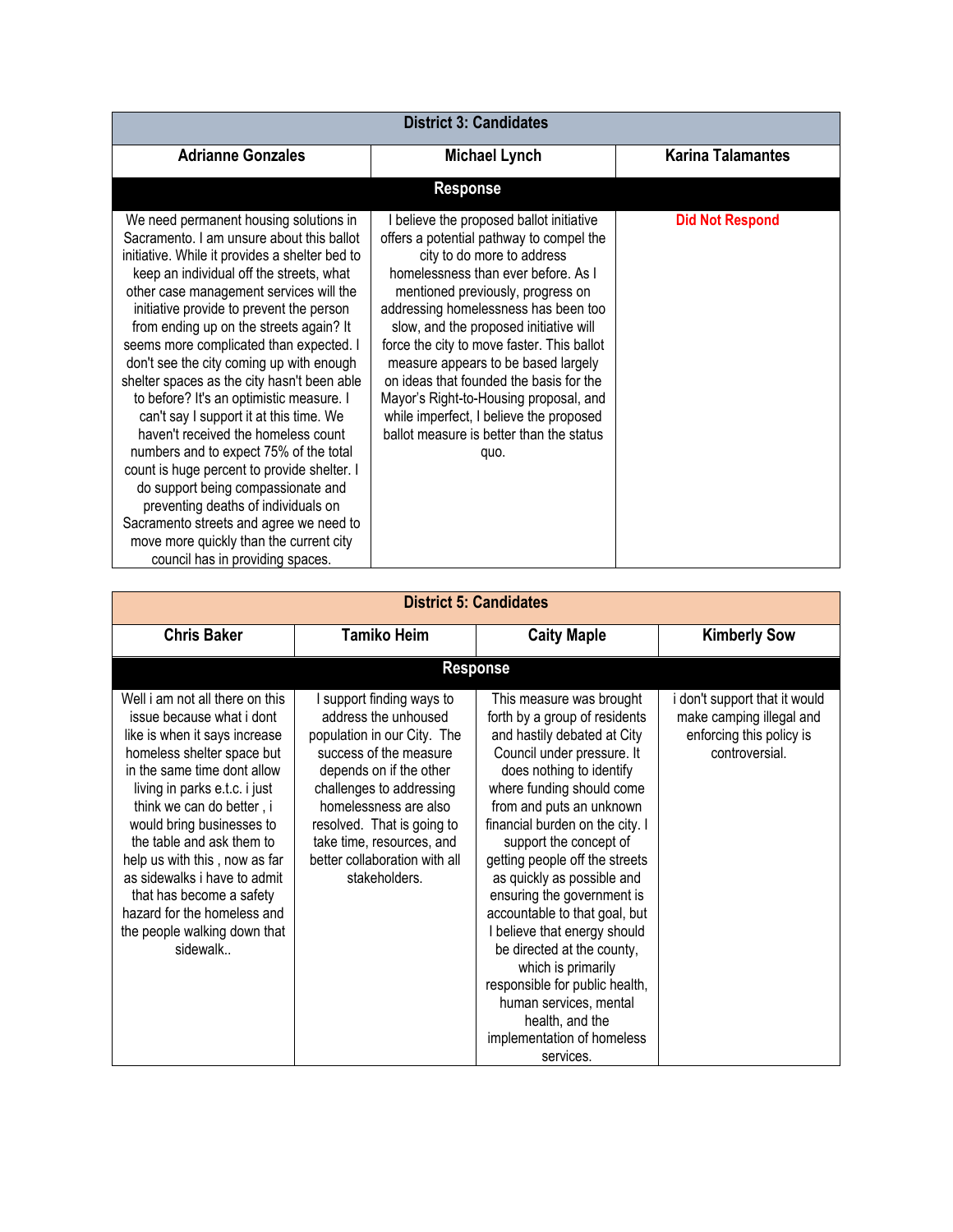| <b>District 7: Candidate</b>     |
|----------------------------------|
| <b>Rick Jennings [Incumbent]</b> |
| <b>Response</b>                  |
| <b>Did Not Respond</b>           |

*8. What is your position on the city and county signing a partnership agreement and engaging a range of stakeholders in creating a comprehensive regional plan to end and prevent homelessness? Why do you take this position?*

| <b>District 1: Candidates</b> |                                                                                                                                       |                        |                                                                                                                                                                                                                                                                                                          |  |  |
|-------------------------------|---------------------------------------------------------------------------------------------------------------------------------------|------------------------|----------------------------------------------------------------------------------------------------------------------------------------------------------------------------------------------------------------------------------------------------------------------------------------------------------|--|--|
| <b>Robert Alvis</b>           | Lisa Kaplan                                                                                                                           | Alyssa Lozano          | <b>Nate Pelczar</b>                                                                                                                                                                                                                                                                                      |  |  |
|                               | <b>Response</b>                                                                                                                       |                        |                                                                                                                                                                                                                                                                                                          |  |  |
| <b>Did Not Respond</b>        | support this plan. To end<br>and prevent homelessness<br>we can not operate in a silo,<br>so all stakeholders need to<br>participate. | <b>Did Not Respond</b> | I'm absolutely in support.<br>We are one region, one<br>community, and must act<br>together on a solution that<br>doesn't just shift the problem<br>from one corner of the region<br>to another. This is our<br>approach on some problems<br>and should be our approach<br>on this very important issue. |  |  |

|                                                                                                                                                                                                                                                                                                                                                                                                                                                                                                                                                                                                                                                                                                                                               | <b>District 3: Candidates</b>                                                                                                                                                                                                                                                                                                                          |                          |
|-----------------------------------------------------------------------------------------------------------------------------------------------------------------------------------------------------------------------------------------------------------------------------------------------------------------------------------------------------------------------------------------------------------------------------------------------------------------------------------------------------------------------------------------------------------------------------------------------------------------------------------------------------------------------------------------------------------------------------------------------|--------------------------------------------------------------------------------------------------------------------------------------------------------------------------------------------------------------------------------------------------------------------------------------------------------------------------------------------------------|--------------------------|
| <b>Adrianne Gonzales</b><br><b>Michael Lynch</b>                                                                                                                                                                                                                                                                                                                                                                                                                                                                                                                                                                                                                                                                                              |                                                                                                                                                                                                                                                                                                                                                        | <b>Karina Talamantes</b> |
|                                                                                                                                                                                                                                                                                                                                                                                                                                                                                                                                                                                                                                                                                                                                               | <b>Response</b>                                                                                                                                                                                                                                                                                                                                        |                          |
| I fully support a partnership between the<br>city and county and question why this<br>wasn't created sooner. We have to work<br>together to achieve a solution to<br>preventing homelessness. We shouldn't<br>just engage stakeholders, everyone can<br>play a role to ensure the success of<br>preventing homelessness in Sacramento.<br>A comprehensive regional plan will give<br>the city and county the same vision for<br>prevention of homelessness whereas it<br>was viewed differently before. I take this<br>position because every individual who has<br>the ability to make decisions at the local<br>level needs to be on the same page in<br>terms of goals, objectives and actions to<br>support Sacramento's homeless crisis. | As I mentioned previously, coordination<br>between the City and County and other<br>cities throughout the region has not<br>rendered the results our community<br>needs and deserves. I support<br>formalizing a partnership between the<br>City and County and engaging with<br>appropriate stakeholders to develop a<br>comprehensive regional plan. | <b>Did Not Respond</b>   |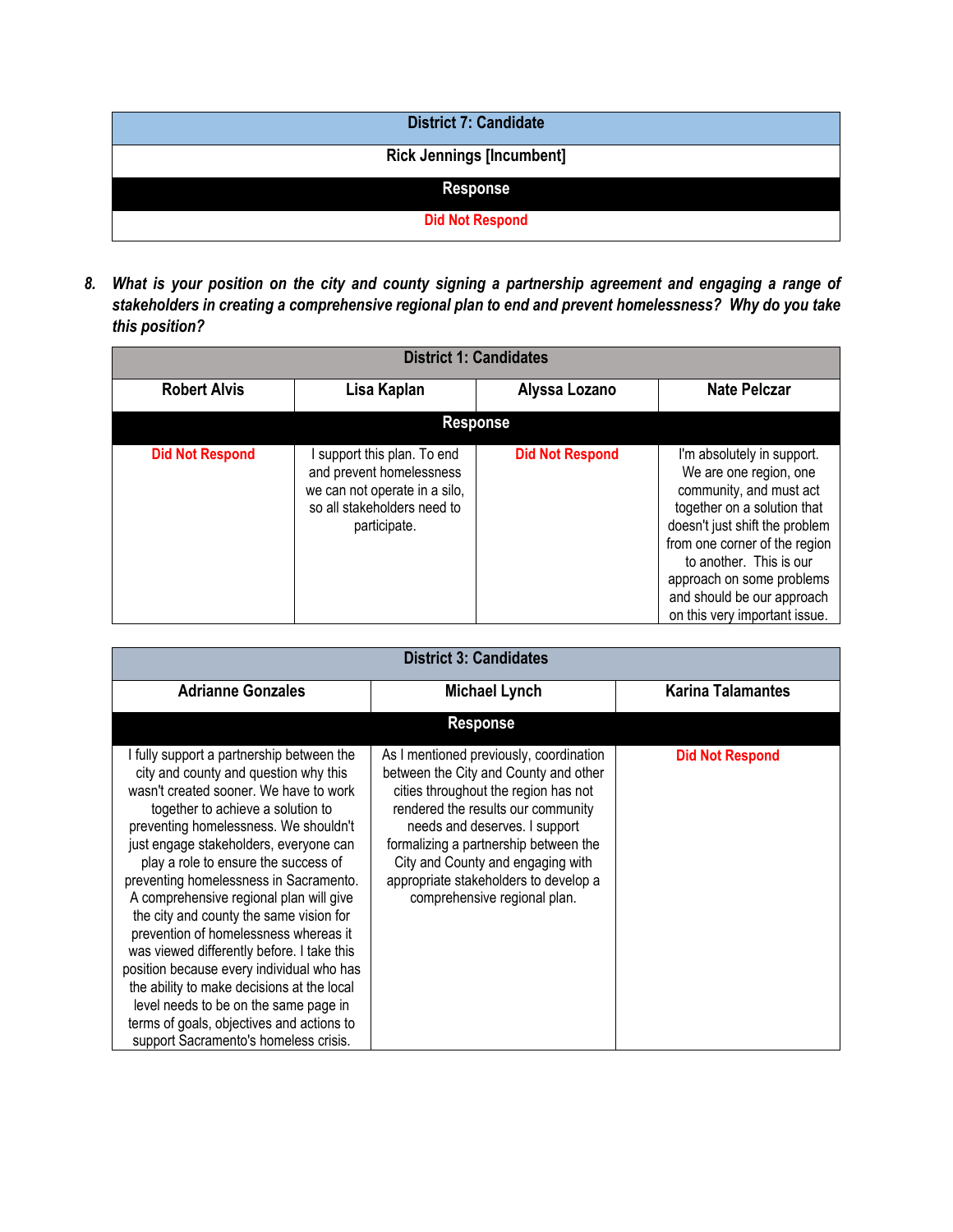| <b>District 5: Candidates</b>                                                                                                                                                                                                                                                               |                                                                                                                                                                                                                                                                                                                                                                                                                                                                                    |                                                                                                                                                                                                    |                                                                                                                                                                                                                                                                                                                                                                                           |
|---------------------------------------------------------------------------------------------------------------------------------------------------------------------------------------------------------------------------------------------------------------------------------------------|------------------------------------------------------------------------------------------------------------------------------------------------------------------------------------------------------------------------------------------------------------------------------------------------------------------------------------------------------------------------------------------------------------------------------------------------------------------------------------|----------------------------------------------------------------------------------------------------------------------------------------------------------------------------------------------------|-------------------------------------------------------------------------------------------------------------------------------------------------------------------------------------------------------------------------------------------------------------------------------------------------------------------------------------------------------------------------------------------|
| <b>Chris Baker</b>                                                                                                                                                                                                                                                                          | <b>Tamiko Heim</b>                                                                                                                                                                                                                                                                                                                                                                                                                                                                 | <b>Caity Maple</b>                                                                                                                                                                                 | <b>Kimberly Sow</b>                                                                                                                                                                                                                                                                                                                                                                       |
|                                                                                                                                                                                                                                                                                             |                                                                                                                                                                                                                                                                                                                                                                                                                                                                                    | <b>Response</b>                                                                                                                                                                                    |                                                                                                                                                                                                                                                                                                                                                                                           |
| with those two entities<br>finally working together<br>maybe we can move<br>much faster but my<br>concern is i dont want to<br>see all the money going to<br>big salaries and wasted on<br>committees and why i take<br>this position is because it<br>is not right and we can do<br>better | The city has created<br>several 10 year plans to<br>end homelessness all of<br>which have not either<br>worked or been<br>implemented. Bringing in<br>more groups to align work<br>and support efforts to end<br>homelessness is essential,<br>with specific outcomes and<br>metrics and clear roles and<br>responsibilities. This is a<br>regional issue and having<br>a regional coalition would<br>be ideal. However, our<br>time to plan was 10 years<br>ago. Now we must act. | This is something I have openly<br>advocated for and written on, which<br>you can read here:<br>https://caitymaple.medium.com/our-<br>unhoused-neighbors-deserve-<br>compassion-and-collaboration- | Yes please. We need<br>partnerships to provide<br>wrap around services I<br>believe they should have a<br>partnership and share the<br>burden of solving this<br>problem. we need to<br>remove government<br>barriers to provide needed<br>services and with a<br>partnership more services<br>could be delivered with<br>more options on how to<br>deliver and expedite the<br>delivery. |

**District 7: Candidate**

**Rick Jennings [Incumbent]**

**Response**

**Did Not Respond**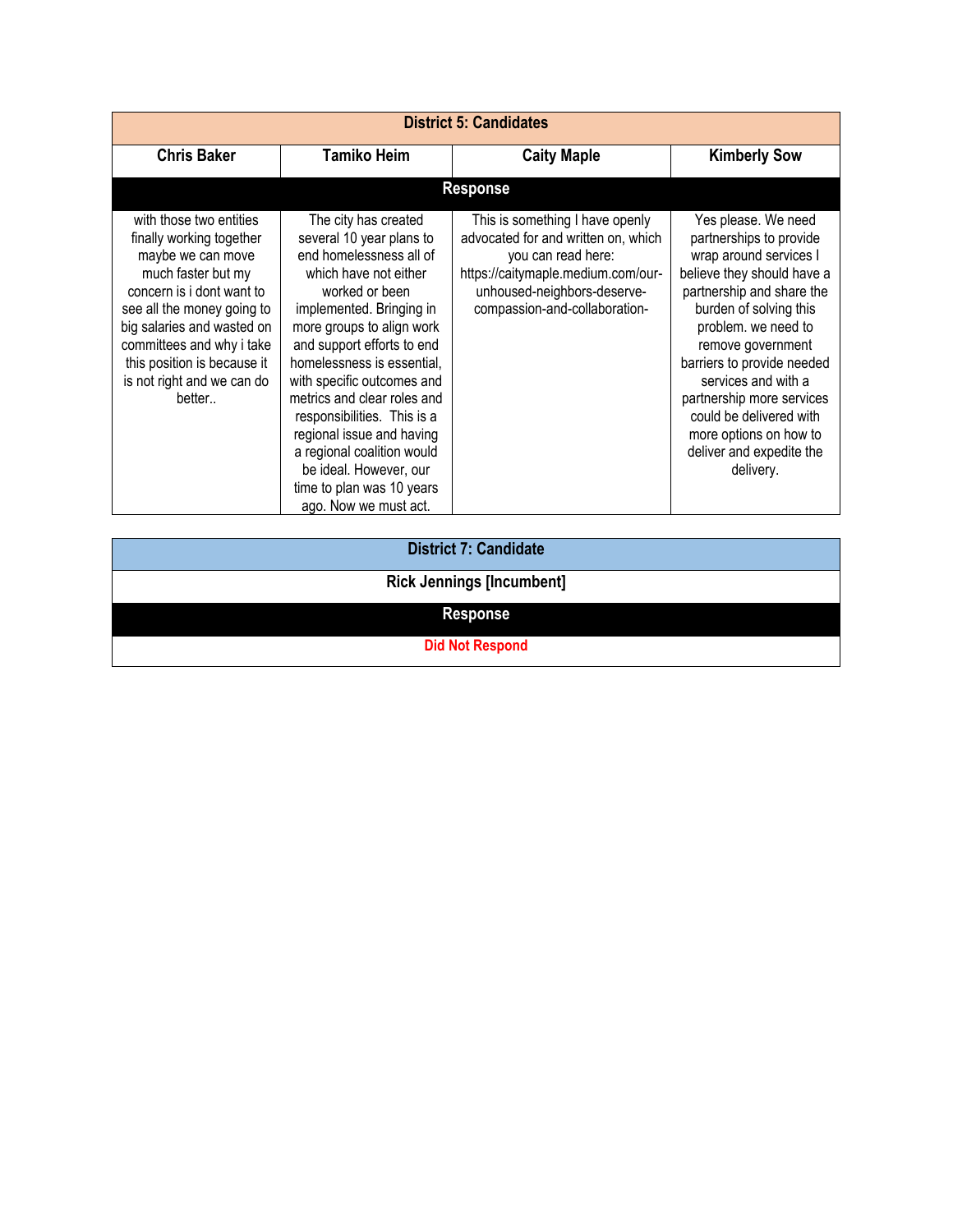# **CITY COUNCIL CANDIDATES**

# **AFFORDABLE HOUSING QUESTIONS**

*1. What do you see as the greatest affordable housing need in your district and how will you prioritize addressing those needs? City/County? Which income groups would you prioritize?* ÷

| <b>District 1: Candidates</b> |                                                                                                         |                        |                                                                                                                                                                                                                                                                                                                                                                                                                                                                                                                                                                                                                                                                                                                                 |  |
|-------------------------------|---------------------------------------------------------------------------------------------------------|------------------------|---------------------------------------------------------------------------------------------------------------------------------------------------------------------------------------------------------------------------------------------------------------------------------------------------------------------------------------------------------------------------------------------------------------------------------------------------------------------------------------------------------------------------------------------------------------------------------------------------------------------------------------------------------------------------------------------------------------------------------|--|
| <b>Robert Alvis</b>           | Lisa Kaplan                                                                                             | Alyssa Lozano          | <b>Nate Pelczar</b>                                                                                                                                                                                                                                                                                                                                                                                                                                                                                                                                                                                                                                                                                                             |  |
|                               |                                                                                                         | <b>Response</b>        |                                                                                                                                                                                                                                                                                                                                                                                                                                                                                                                                                                                                                                                                                                                                 |  |
| <b>Did Not Respond</b>        | All housing is needed.<br>Affordable, small housing<br>units. A variety of housing<br>units are needed. | <b>Did Not Respond</b> | Our community has had less<br>than a month's supply of<br>homes available for nearly<br>two years straight. This low<br>inventory pushes prices for<br>available homes incredibly<br>high, often out of reach of<br>most folks in search of<br>housing options in our<br>region. For those in need of<br>low income, affordable, or<br>inclusionary housing options:<br>even fewer options exist.<br>The lack of affordable<br>housing options is a massive<br>issue in our district and<br>citywide. The city must<br>prioritize the creation of<br>incentives for developers to<br>build housing options that<br>meet the needs of all<br>residents, not just those that<br>are able to afford the most<br>expensive options. |  |

| <b>District 3: Candidates</b>                                                                                                                                                                                                                                                                                                            |                                                                                                                                                                                                                                                                                                                                                                               |                          |
|------------------------------------------------------------------------------------------------------------------------------------------------------------------------------------------------------------------------------------------------------------------------------------------------------------------------------------------|-------------------------------------------------------------------------------------------------------------------------------------------------------------------------------------------------------------------------------------------------------------------------------------------------------------------------------------------------------------------------------|--------------------------|
| <b>Adrianne Gonzales</b><br><b>Michael Lynch</b>                                                                                                                                                                                                                                                                                         |                                                                                                                                                                                                                                                                                                                                                                               | <b>Karina Talamantes</b> |
|                                                                                                                                                                                                                                                                                                                                          | <b>Response</b>                                                                                                                                                                                                                                                                                                                                                               |                          |
| Inclusive housing is needed all across the<br>district. Priority must be given to the<br>neighborhoods who show the biggest<br>need for housing. Gardenland and<br>Northgate areas have the lowest incomes<br>in our district. I would ensure there are<br>housing types for all the ranges of<br>incomes in the district. Sacramento in | Throughout our city, we need additional<br>housing across the affordability<br>spectrum. However, the greatest needs<br>in our city and district are for well-<br>integrated housing for low-income and<br>extremely low-income units so that we<br>can create additional opportunities for<br>the families who are on the brink of<br>homelessness. I do not believe this is | <b>Did Not Respond</b>   |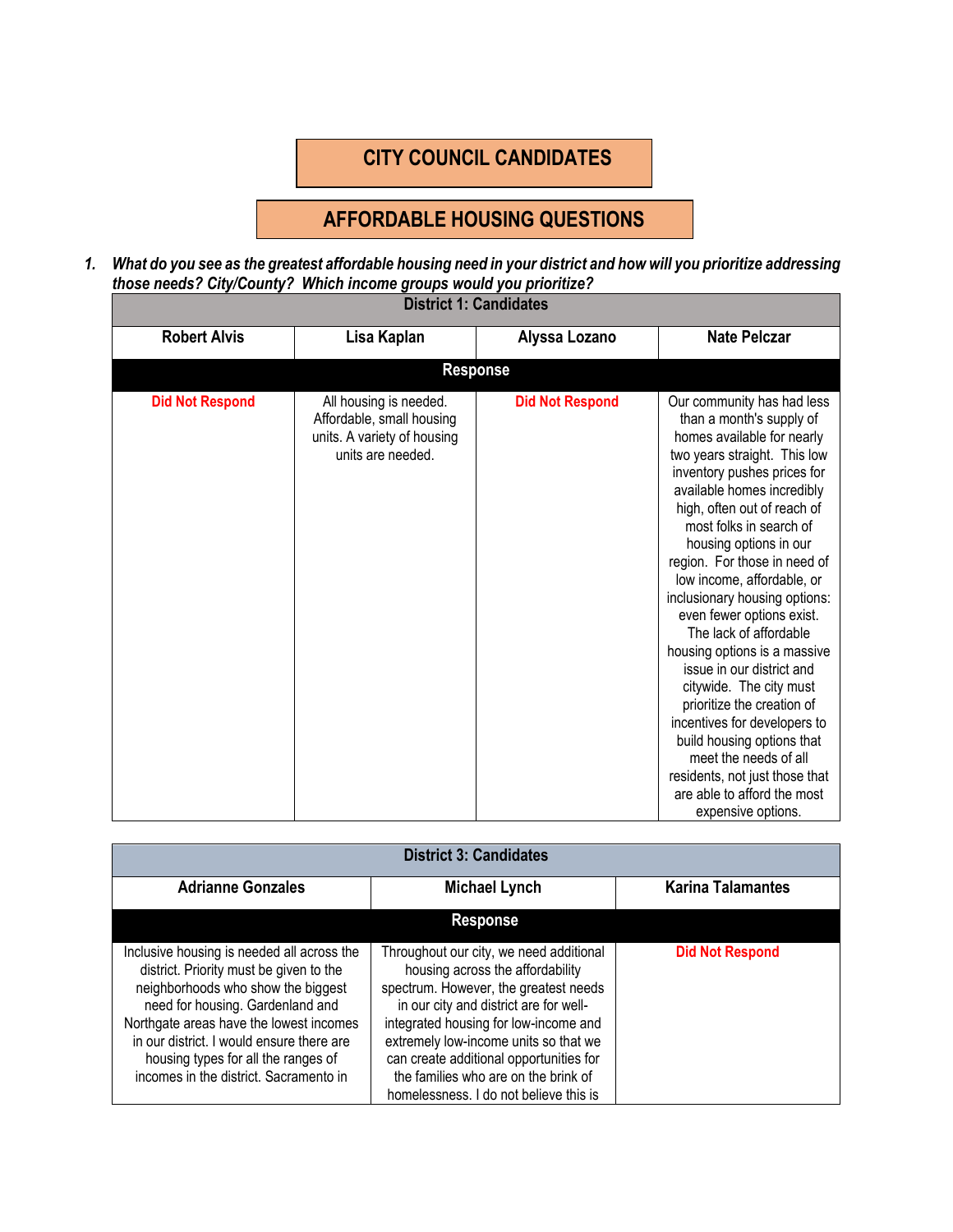| totality needs to focus on inclusive<br>housing. | an either/or situation and the city must<br>create an environment where all types<br>of housing â including workforce,<br>affordable-by-design, and deed-<br>restricted Affordable Housing - can be<br>built as quickly as possible. This is<br>critical if we are going to address the<br>housing needs of our community. |  |
|--------------------------------------------------|----------------------------------------------------------------------------------------------------------------------------------------------------------------------------------------------------------------------------------------------------------------------------------------------------------------------------|--|
|--------------------------------------------------|----------------------------------------------------------------------------------------------------------------------------------------------------------------------------------------------------------------------------------------------------------------------------------------------------------------------------|--|

| <b>District 5: Candidates</b>                                                                                                                                                                                                                                                                                                                                                                                   |                                                                                                                                                                                                                                                                                                                                                                                                                                  |                                                                                                                                                                                                                                                                                              |                                                                                                                                                                                                                                                                                       |
|-----------------------------------------------------------------------------------------------------------------------------------------------------------------------------------------------------------------------------------------------------------------------------------------------------------------------------------------------------------------------------------------------------------------|----------------------------------------------------------------------------------------------------------------------------------------------------------------------------------------------------------------------------------------------------------------------------------------------------------------------------------------------------------------------------------------------------------------------------------|----------------------------------------------------------------------------------------------------------------------------------------------------------------------------------------------------------------------------------------------------------------------------------------------|---------------------------------------------------------------------------------------------------------------------------------------------------------------------------------------------------------------------------------------------------------------------------------------|
| <b>Chris Baker</b>                                                                                                                                                                                                                                                                                                                                                                                              | <b>Tamiko Heim</b>                                                                                                                                                                                                                                                                                                                                                                                                               | <b>Caity Maple</b>                                                                                                                                                                                                                                                                           | <b>Kimberly Sow</b>                                                                                                                                                                                                                                                                   |
|                                                                                                                                                                                                                                                                                                                                                                                                                 | <b>Response</b>                                                                                                                                                                                                                                                                                                                                                                                                                  |                                                                                                                                                                                                                                                                                              |                                                                                                                                                                                                                                                                                       |
| mainly i see lots of families<br>struggling such as family of 3<br>living in a 1 bedroom<br>because that is what they<br>can afford and keep in mind<br>they are barely affording<br>thatthis is a hard decision<br>because would like to get all<br>in housing  but i would<br>prioritize the families<br>especially with minor<br>children, and the next high<br>priority would be homeless<br>mental health. | Housing is becoming less<br>affordable and housing<br>supply continues to not meet<br>demand both citywide and in<br>D5. It is becoming harder for<br>current residents, especially<br>low- and middle-income<br>families and individuals, to<br>afford housing. The most<br>vulnerable communities in<br>D5, including low- and<br>middle-income households<br>and communities of color,<br>are disproportionately<br>affected. | TRULY affordable housing<br>(rather than 80% AMI as<br>defined). People need<br>places they can afford,<br>period. The housing crisis is<br>continually exacerbated by<br>the lack of supply.<br>I would prioritize low-income<br>housing, which is<br>desperately needed in my<br>district. | rent control for single family<br>homes, more tenant<br>protections. this is a priority<br>for me as I am a renter. I<br>would prioritize low income<br>groups. this needs to be<br>addressed by city and<br>county. subsidized housing<br>that benefits both landlord<br>and tenant. |

| <b>District 7: Candidate</b>     |
|----------------------------------|
| <b>Rick Jennings [Incumbent]</b> |
| <b>Response</b>                  |
| <b>Did Not Respond</b>           |

*2. The most successful inclusionary programs require the production of affordable housing. Both the City and County are evaluating their inclusionary programs, which only require payment of a minimal fee. Do you support updating the inclusionary programs to mandate development of affordable housing? Why or why not?*

|                        |                                                                            | <b>District 1: Candidates</b> |                                                                                                                                                                                                 |
|------------------------|----------------------------------------------------------------------------|-------------------------------|-------------------------------------------------------------------------------------------------------------------------------------------------------------------------------------------------|
| <b>Robert Alvis</b>    | Lisa Kaplan                                                                | Alyssa Lozano                 | <b>Nate Pelczar</b>                                                                                                                                                                             |
|                        | <b>Response</b>                                                            |                               |                                                                                                                                                                                                 |
| <b>Did Not Respond</b> | l do support updating a<br>program if it is not<br>addressing the problem. | <b>Did Not Respond</b>        | I support the creation of<br>incentives by the city so that<br>developers build to meet the<br>needs of all residents. I also<br>support a system of fees that<br>are equitable and reflect the |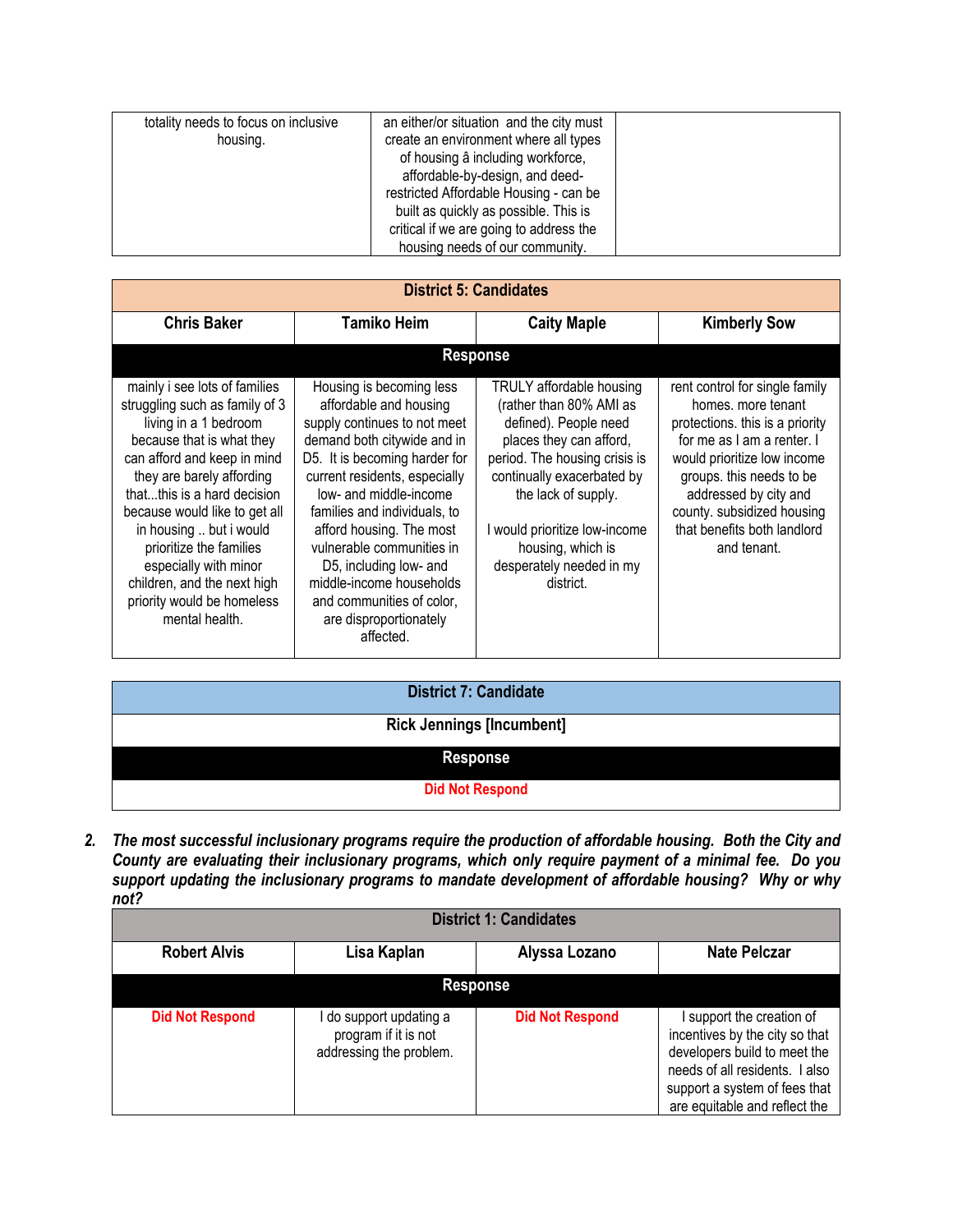|  | true costs of building units; |
|--|-------------------------------|
|  | my understanding is that the  |
|  | fees currently being charged  |
|  | do not accurately reflect the |
|  | costs that a developer would  |
|  | otherwise pay to build an     |
|  | inclusionary unit. I support  |
|  | updating the programs to      |
|  | reflect amounts that are      |
|  | reflective of the costs of    |
|  | building inclusionary units - |
|  | doing otherwise leaves        |
|  | money on the table for the    |
|  | city and doesn't allow us to  |
|  | meet the needs of our         |
|  | community. We must do a       |
|  | better job of meeting the     |
|  | needs of our community!       |

| <b>District 3: Candidates</b>                                                                                                                                                                                                                                                                                                                                                                                                   |                                                                                                                                                                                                                                                                                                                                                                                                                 |                          |
|---------------------------------------------------------------------------------------------------------------------------------------------------------------------------------------------------------------------------------------------------------------------------------------------------------------------------------------------------------------------------------------------------------------------------------|-----------------------------------------------------------------------------------------------------------------------------------------------------------------------------------------------------------------------------------------------------------------------------------------------------------------------------------------------------------------------------------------------------------------|--------------------------|
| <b>Adrianne Gonzales</b><br><b>Michael Lynch</b>                                                                                                                                                                                                                                                                                                                                                                                |                                                                                                                                                                                                                                                                                                                                                                                                                 | <b>Karina Talamantes</b> |
|                                                                                                                                                                                                                                                                                                                                                                                                                                 | <b>Response</b>                                                                                                                                                                                                                                                                                                                                                                                                 |                          |
| Yes, because Sacramento has a huge<br>need for affordable housing. Public policy<br>defines afforable housing as spending no<br>more than 30% of total gross income on<br>housing cost. Many residents in<br>Sacramento become displaced because<br>they can not afford their rents or<br>mortgages. If we had more affordable<br>housing, individuals and families could<br>retain their housing at a more affordable<br>rate. | The city is currently conducting a review<br>of its mixed-income housing ordinance<br>in addition to a workforce housing study<br>in collaboration with SACOG. I look<br>forward to reviewing those studies and<br>participating in the debate on the best<br>way to produce large amounts of<br>affordable housing without slowing the<br>development of quality housing across<br>the affordability spectrum. | <b>Did Not Respond</b>   |

| <b>District 5: Candidates</b>                                                                                                                   |                                                                                                                                                                                   |                                                                                                                                                                                                                                                                                                               |                                                                                                                                                                                                                                          |
|-------------------------------------------------------------------------------------------------------------------------------------------------|-----------------------------------------------------------------------------------------------------------------------------------------------------------------------------------|---------------------------------------------------------------------------------------------------------------------------------------------------------------------------------------------------------------------------------------------------------------------------------------------------------------|------------------------------------------------------------------------------------------------------------------------------------------------------------------------------------------------------------------------------------------|
| <b>Chris Baker</b>                                                                                                                              | <b>Tamiko Heim</b>                                                                                                                                                                | <b>Caity Maple</b>                                                                                                                                                                                                                                                                                            | <b>Kimberly Sow</b>                                                                                                                                                                                                                      |
|                                                                                                                                                 |                                                                                                                                                                                   | <b>Response</b>                                                                                                                                                                                                                                                                                               |                                                                                                                                                                                                                                          |
| most certainly i support this<br>especially if it is gonna bring<br>more affordable housing it is<br>the right thing to do and do it<br>quickly | support building more<br>housing and more affordable<br>housing. A combination of<br>policy and funding<br>mechanisms can do that,<br>which can include<br>inclusionary programs. | Yes. Sacramento formerly<br>required affordable housing<br>as a component of new<br>housing developments and<br>that was done away with for<br>an "in leiu of" fee. I believe<br>that is one of the many<br>reasons we have not seen<br>anywhere near the number<br>of affordable units we<br>currently need. | yes, often developers do not<br>build enough affordable<br>housing. it provides below<br>market rent and assists with<br>racial equity and more<br>affordable housing. i support<br>inclusion. it reduces the risk<br>of gentrification. |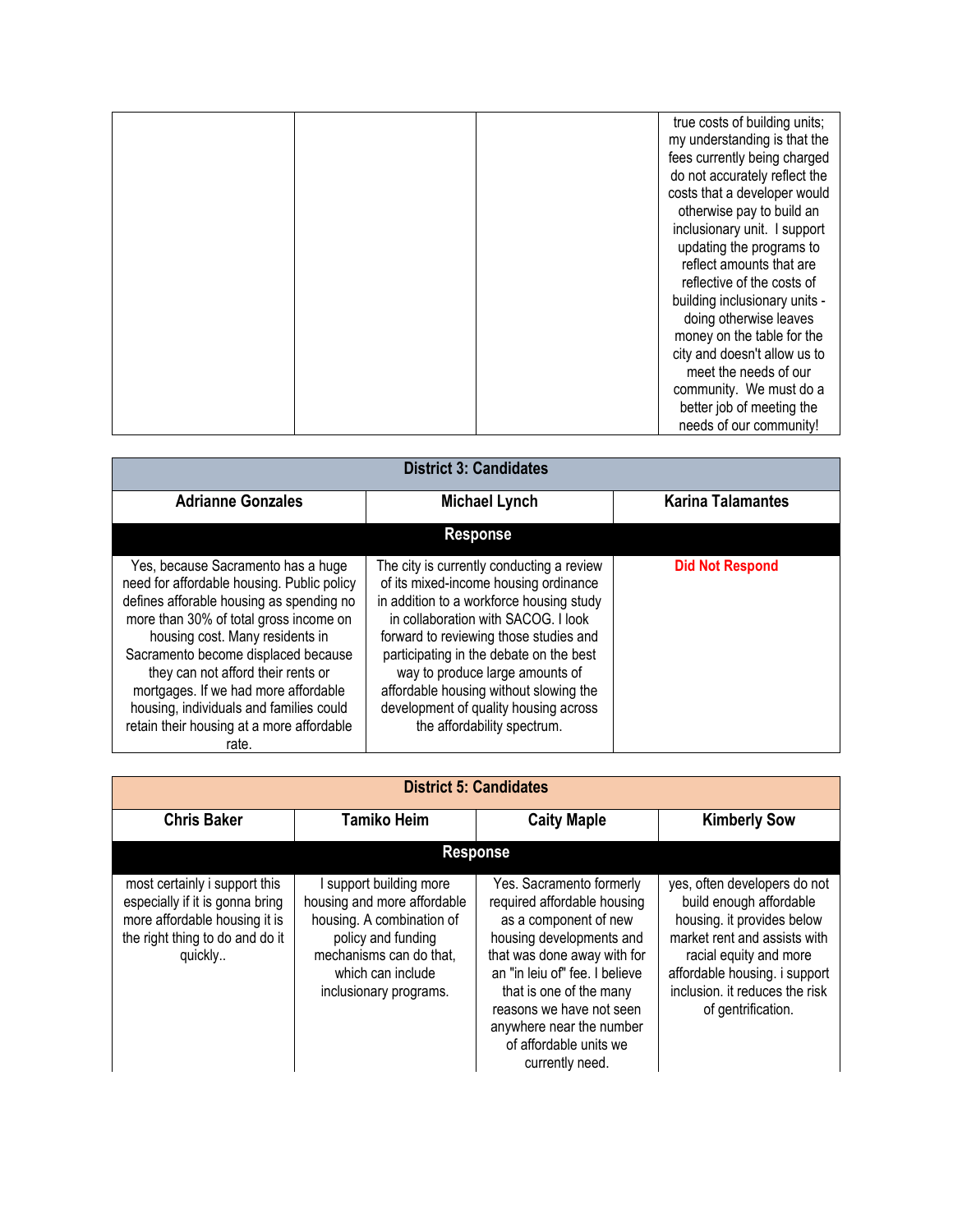| <b>District 7: Candidate</b>     |
|----------------------------------|
| <b>Rick Jennings [Incumbent]</b> |
| <b>Response</b>                  |
| <b>Did Not Respond</b>           |

*3. Both market-rate and affordable housing costs are skyrocketing, amplifying the need for public funding resources, especially at the local level. How will you prioritize developing local funding sources to build affordable housing?*

| <b>District 1: Candidates</b> |                                                                                         |                        |                                                                                                                                                                                                                                                                                                                                                                                                                                                                                                                                                                                                                                                                                                                                     |  |
|-------------------------------|-----------------------------------------------------------------------------------------|------------------------|-------------------------------------------------------------------------------------------------------------------------------------------------------------------------------------------------------------------------------------------------------------------------------------------------------------------------------------------------------------------------------------------------------------------------------------------------------------------------------------------------------------------------------------------------------------------------------------------------------------------------------------------------------------------------------------------------------------------------------------|--|
| <b>Robert Alvis</b>           | Lisa Kaplan                                                                             | Alyssa Lozano          | <b>Nate Pelczar</b>                                                                                                                                                                                                                                                                                                                                                                                                                                                                                                                                                                                                                                                                                                                 |  |
|                               | <b>Response</b>                                                                         |                        |                                                                                                                                                                                                                                                                                                                                                                                                                                                                                                                                                                                                                                                                                                                                     |  |
| <b>Did Not Respond</b>        | Continue to support the<br>funding streams available to<br>increase affordable housing. | <b>Did Not Respond</b> | The City must identify local<br>funding sources and build<br>affordable housing. The City<br>must take a leading role in<br>the development of housing<br>units, gather the resources<br>to do so, and ensure that<br>enough affordable housing<br>units are developed. The<br>housing crisis and the issue<br>of the unhoused are the two<br>top issues for the City and<br>must be prioritized<br>accordingly. I'll work with<br>City and community<br>stakeholders to identify ways<br>to streamline the approval<br>process, lower fees to the<br>extent possible, and work to<br>remove any impediments<br>that are restricting more<br>rapid development of<br>housing, specifically<br>affordable housing, in<br>Sacramento. |  |

| <b>District 3: Candidates</b>                                                                                                                                                                                                                                    |                                                                                                                                                                                                                                           |                          |  |  |
|------------------------------------------------------------------------------------------------------------------------------------------------------------------------------------------------------------------------------------------------------------------|-------------------------------------------------------------------------------------------------------------------------------------------------------------------------------------------------------------------------------------------|--------------------------|--|--|
| <b>Adrianne Gonzales</b>                                                                                                                                                                                                                                         | <b>Michael Lynch</b>                                                                                                                                                                                                                      | <b>Karina Talamantes</b> |  |  |
|                                                                                                                                                                                                                                                                  | <b>Response</b>                                                                                                                                                                                                                           |                          |  |  |
| All housing is skyrocketing, unfortunately.<br>Public funding resources like funding from<br>local, state, and federal sources need to<br>be prioritized and given to those who<br>need it most. District 3 compromises<br>many low-income families, many of who | For years, the City's Affordable Housing<br>Trust Fund has been underfunded and<br>the city has fallen woefully short of<br>meeting housing goals. Part of the<br>promise voters was told during the<br>Measure U campaign was that funds | <b>Did Not Respond</b>   |  |  |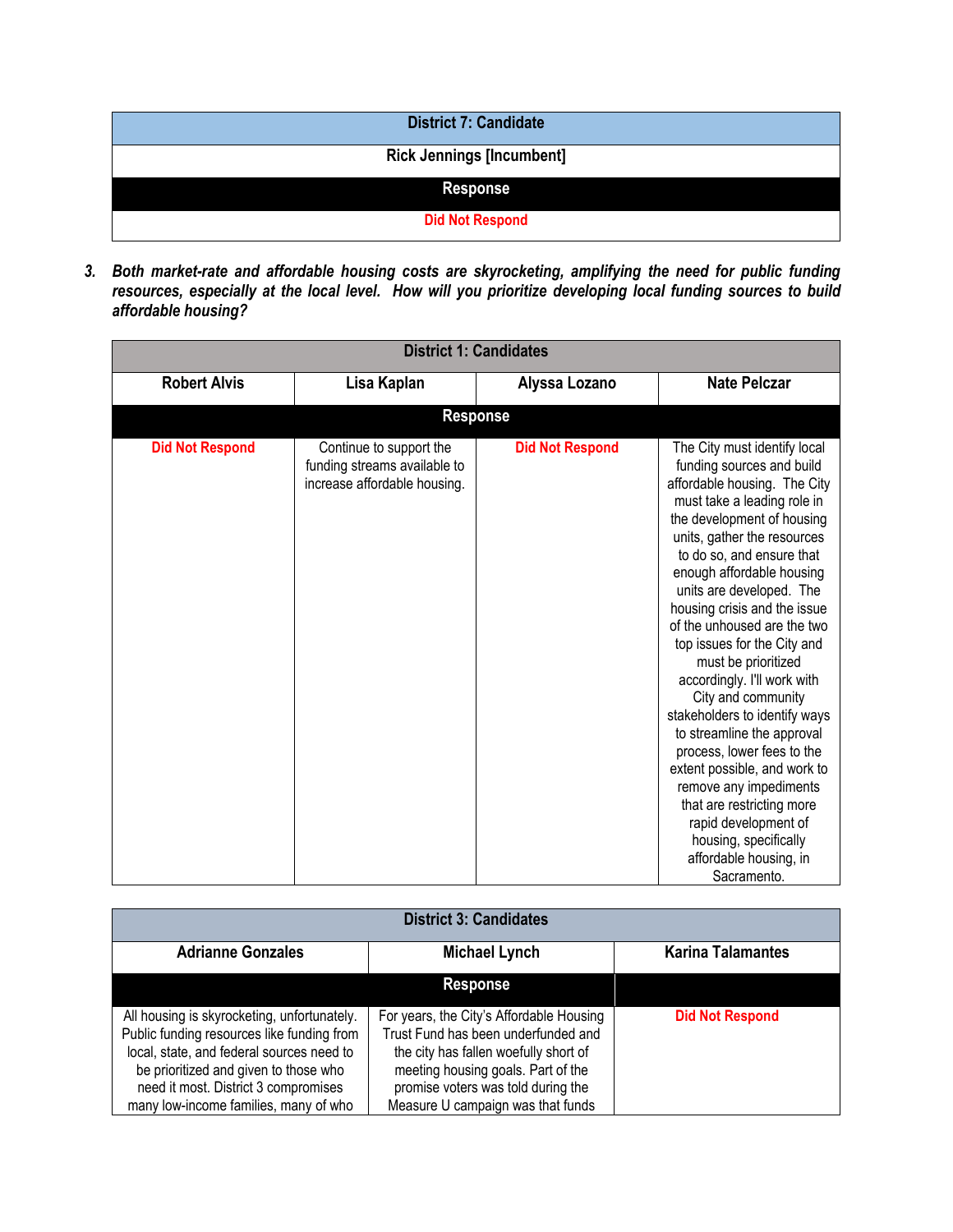| are renters. I would ensure affordable<br>housing units are made available to our<br>most vulnerable populations. | would be used to create new housing<br>especially for low and extremely low-<br>income individuals and families. As a<br>City Councilmember, I would want to<br>see a substantial portion of Measure U<br>resources used to create housing,<br>focusing on ELI housing. Additionally, I<br>think the City and County need to be<br>aggressive about going after state<br>LIHTEC funding and do a better job<br>pushing our Housing Authority to<br>develop deed-restricted units. This<br>includes ramping up the use of Project-<br>Based Vouchers to create more<br>permanent housing units, especially<br>because there appear to be so many<br>individuals who cannot actually use their<br>vouchers once they receive them. |  |
|-------------------------------------------------------------------------------------------------------------------|----------------------------------------------------------------------------------------------------------------------------------------------------------------------------------------------------------------------------------------------------------------------------------------------------------------------------------------------------------------------------------------------------------------------------------------------------------------------------------------------------------------------------------------------------------------------------------------------------------------------------------------------------------------------------------------------------------------------------------|--|
|-------------------------------------------------------------------------------------------------------------------|----------------------------------------------------------------------------------------------------------------------------------------------------------------------------------------------------------------------------------------------------------------------------------------------------------------------------------------------------------------------------------------------------------------------------------------------------------------------------------------------------------------------------------------------------------------------------------------------------------------------------------------------------------------------------------------------------------------------------------|--|

|                                                                                                                                                                                                                                                                                                                                                           |                                                                                                                                                                                                                                                                                                                       | <b>District 5: Candidates</b>                                                                                                                                                                                                                                                                                                                                                                                                                                     |                                                                                                           |
|-----------------------------------------------------------------------------------------------------------------------------------------------------------------------------------------------------------------------------------------------------------------------------------------------------------------------------------------------------------|-----------------------------------------------------------------------------------------------------------------------------------------------------------------------------------------------------------------------------------------------------------------------------------------------------------------------|-------------------------------------------------------------------------------------------------------------------------------------------------------------------------------------------------------------------------------------------------------------------------------------------------------------------------------------------------------------------------------------------------------------------------------------------------------------------|-----------------------------------------------------------------------------------------------------------|
| <b>Chris Baker</b>                                                                                                                                                                                                                                                                                                                                        | <b>Tamiko Heim</b>                                                                                                                                                                                                                                                                                                    | <b>Caity Maple</b>                                                                                                                                                                                                                                                                                                                                                                                                                                                | <b>Kimberly Sow</b>                                                                                       |
|                                                                                                                                                                                                                                                                                                                                                           |                                                                                                                                                                                                                                                                                                                       | <b>Response</b>                                                                                                                                                                                                                                                                                                                                                                                                                                                   |                                                                                                           |
| We got to look deep into why<br>developers are fleeing and<br>not wanting to build and my<br>belief is the prevailing wage<br>and project labor agreement<br>is a major road block from<br>what i am understanding so<br>my question would be to call<br>it back to the table with some<br>ammendments in order to<br>create more affordable<br>building. | Building affordable housing<br>is expensive. Developer fees<br>alone will not yield enough<br>revenue to build the housing<br>we need. We must identify a<br>local source for housing<br>funding, and use it to<br>leverage state funding -<br>including very competitive<br>state programs and state tax<br>credits. | Our housing crisis and<br>homeless crisis are<br>intertwined. The rapid<br>production of truly affordable<br>housing is a top priority in<br>order to make an impact on<br>both of these issues.<br>Developing new funding<br>sources is critical to that<br>mission and I am interested<br>in talking with experts in the<br>field to develop creative<br>solutions. For example,<br>looking into modeling after<br>San Francisco's Housing<br>Accelerator Fund. | tap into revenue sources,<br>examine budget to find a<br>place for funding, create new<br>revenue sources |

| <b>District 7: Candidate</b>     |
|----------------------------------|
| <b>Rick Jennings [Incumbent]</b> |
| <b>Response</b>                  |
| <b>Did Not Respond</b>           |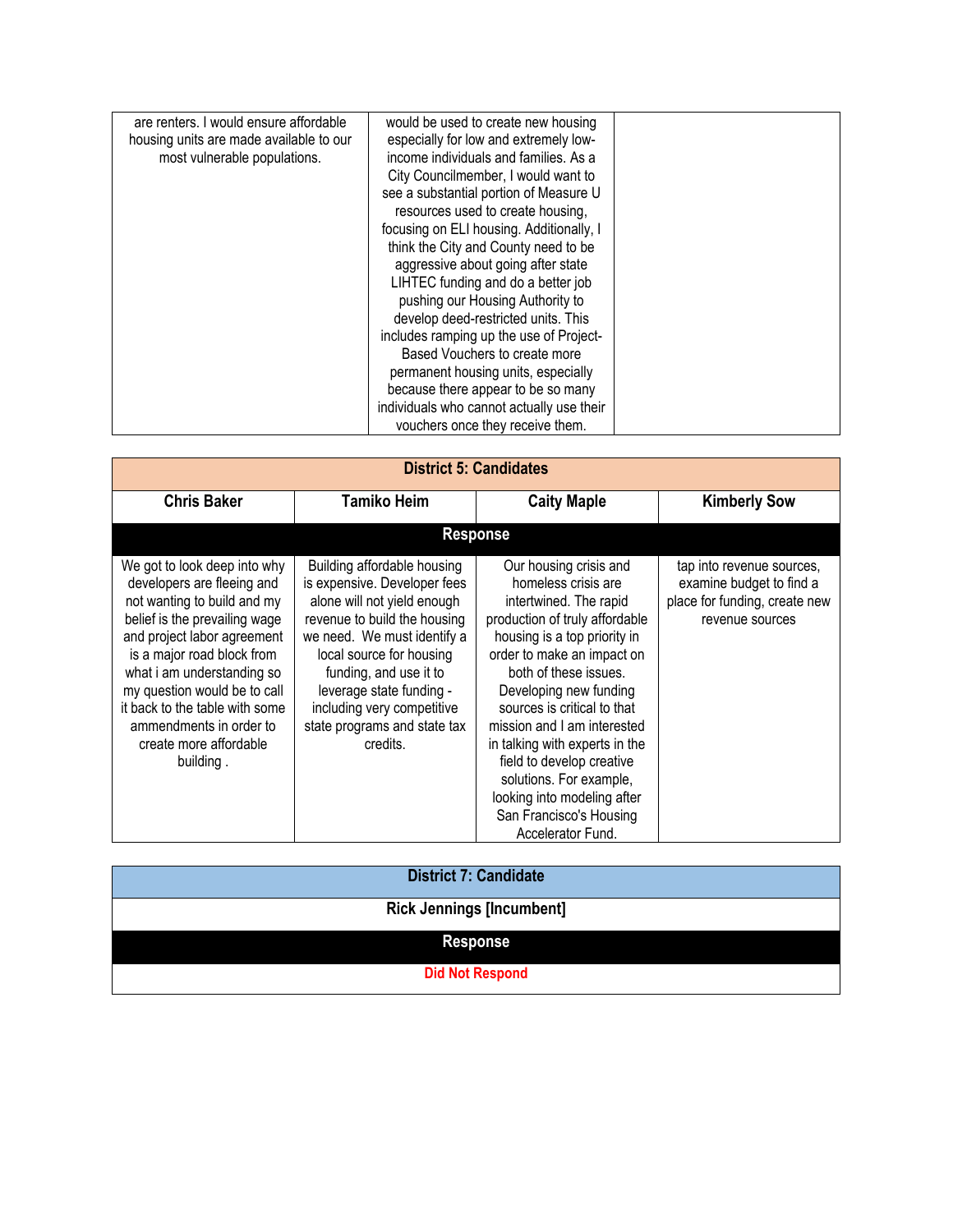*4. The state is now emphasizing affordable housing development in areas of opportunity to affirmative further fair housing, how would you propose identifying sites in our city and successfully encouraging such development?*

| <b>District 1: Candidates</b> |             |                        |                                                                                                                                                                                                                                                                                                                                                                                                |  |
|-------------------------------|-------------|------------------------|------------------------------------------------------------------------------------------------------------------------------------------------------------------------------------------------------------------------------------------------------------------------------------------------------------------------------------------------------------------------------------------------|--|
| <b>Robert Alvis</b>           | Lisa Kaplan | Alyssa Lozano          | <b>Nate Pelczar</b>                                                                                                                                                                                                                                                                                                                                                                            |  |
|                               |             | <b>Response</b>        |                                                                                                                                                                                                                                                                                                                                                                                                |  |
| <b>Did Not Respond</b>        | Yes.        | <b>Did Not Respond</b> | We must identify where the<br>greatest need exists, where<br>the services are located that<br>would support residents, and<br>where the best transit<br>options exist that would<br>allow them to move freely<br>around the city, county, and<br>region. We must also<br>consider any cost<br>differentials related to<br>development within any<br>particular districts, should<br>any exist. |  |

| <b>District 3: Candidates</b>                                                                                                                                                                                                                                                                                                                                                                                                                                                                                                                                                                                                              |                                                                                                                                                                                                                                                                                                                                                                                                                                                                                                                                                                                                                                                                                                                                                                                      |                          |  |
|--------------------------------------------------------------------------------------------------------------------------------------------------------------------------------------------------------------------------------------------------------------------------------------------------------------------------------------------------------------------------------------------------------------------------------------------------------------------------------------------------------------------------------------------------------------------------------------------------------------------------------------------|--------------------------------------------------------------------------------------------------------------------------------------------------------------------------------------------------------------------------------------------------------------------------------------------------------------------------------------------------------------------------------------------------------------------------------------------------------------------------------------------------------------------------------------------------------------------------------------------------------------------------------------------------------------------------------------------------------------------------------------------------------------------------------------|--------------------------|--|
| <b>Adrianne Gonzales</b>                                                                                                                                                                                                                                                                                                                                                                                                                                                                                                                                                                                                                   | <b>Michael Lynch</b>                                                                                                                                                                                                                                                                                                                                                                                                                                                                                                                                                                                                                                                                                                                                                                 | <b>Karina Talamantes</b> |  |
|                                                                                                                                                                                                                                                                                                                                                                                                                                                                                                                                                                                                                                            | <b>Response</b>                                                                                                                                                                                                                                                                                                                                                                                                                                                                                                                                                                                                                                                                                                                                                                      |                          |  |
| District 3 is unique in that it still has some<br>underdeveloped areas that could see more<br>housing developments. However, I would<br>strongly listen to all developments<br>presented and use precaution. The<br>projects we will see in the future will<br>determine how much land use will be<br>preserved in our city. Sacramento's<br>population is continuing to grow and we<br>want to make sure we leave the city in<br>good condition for future generations<br>without causing too much influx of housing<br>that will result in our city seeming more like<br>the bay area or other cities with many<br>housing developments. | The city and state have created a<br>database of publicly-owned property<br>that can be used to develop affordable<br>housing. More needs to be done to<br>utilize those parcels. The City needs to<br>be intentional about seeking<br>partnerships with non-profit developers<br>to build the lasting affordable housing<br>we need. Additionally, we should be<br>seeking to utilize innovative housing<br>types that can be built faster and<br>cheaper on smaller parcels.<br>Just as the Mayor called for each<br>council district to site 100 shelter beds<br>in their district, I believe a similar fair<br>share approach to creating affordable<br>housing is needed, with each council<br>member responsible for creating a<br>specific number of units in their district. | <b>Did Not Respond</b>   |  |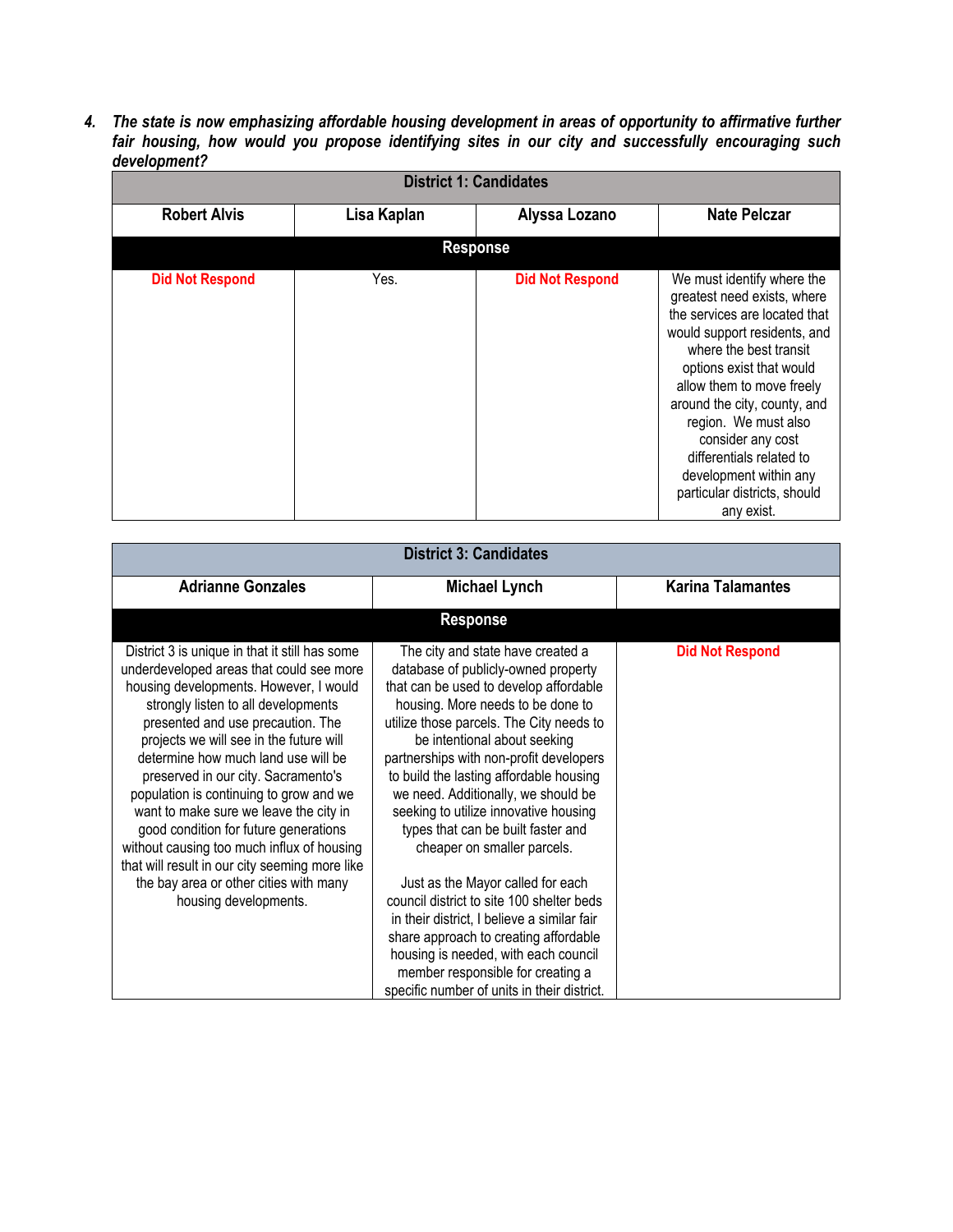| <b>District 5: Candidates</b>                                                                                                                                                                                                                                                                                              |                                                                               |                                                                                                                                                                                                                                                                                                                                                                                                                                                                                                                                            |                                                                                                                 |
|----------------------------------------------------------------------------------------------------------------------------------------------------------------------------------------------------------------------------------------------------------------------------------------------------------------------------|-------------------------------------------------------------------------------|--------------------------------------------------------------------------------------------------------------------------------------------------------------------------------------------------------------------------------------------------------------------------------------------------------------------------------------------------------------------------------------------------------------------------------------------------------------------------------------------------------------------------------------------|-----------------------------------------------------------------------------------------------------------------|
| <b>Chris Baker</b>                                                                                                                                                                                                                                                                                                         | <b>Tamiko Heim</b>                                                            | <b>Caity Maple</b>                                                                                                                                                                                                                                                                                                                                                                                                                                                                                                                         | <b>Kimberly Sow</b>                                                                                             |
|                                                                                                                                                                                                                                                                                                                            |                                                                               | <b>Response</b>                                                                                                                                                                                                                                                                                                                                                                                                                                                                                                                            |                                                                                                                 |
| i would propose by taking<br>the developers on a tour to<br>the areas that have the land<br>and talk about incentives<br>with H.U.D. and others that<br>play a major role and bring in<br>other surrounding<br>businesses and community<br>people so all can have some<br>say and then we can all be<br>on the same level. | I would look to the City's<br>adopted Housing Element<br>and work with staff. | One of the great challenges<br>our city faces as a result of<br>many years of zoning and<br>development decisions is the<br>concentration of both wealth<br>and poverty in certain areas.<br>We know that when<br>neighborhoods have a mix of<br>incomes and experiences,<br>opportunity grows and it<br>creates a more vibrant<br>community for all. I believe it<br>is important for the city to<br>invest in affordable housing<br>throughout the city, but<br>especially in areas that are<br>nearby transit, retail, and<br>services. | map out areas have town<br>hall meetings get public input<br>work with developers to<br>ensure affordable units |

**District 7: Candidate**

#### **Rick Jennings [Incumbent]**

**Response**

**Did Not Respond**

*5. Studies show that ones zip code is correlated with health, social and economic outcomes. Sacramento's neighborhoods reflect those disparities. How would you improve equity and outcomes based on zip codes?*

| <b>District 1: Candidates</b> |                                                                                                                                                                                                                                                             |                        |                                                                                                                                                                                                                                                                                                                                                                                               |  |
|-------------------------------|-------------------------------------------------------------------------------------------------------------------------------------------------------------------------------------------------------------------------------------------------------------|------------------------|-----------------------------------------------------------------------------------------------------------------------------------------------------------------------------------------------------------------------------------------------------------------------------------------------------------------------------------------------------------------------------------------------|--|
| <b>Robert Alvis</b>           | Lisa Kaplan                                                                                                                                                                                                                                                 | Alyssa Lozano          | <b>Nate Pelczar</b>                                                                                                                                                                                                                                                                                                                                                                           |  |
|                               | <b>Response</b>                                                                                                                                                                                                                                             |                        |                                                                                                                                                                                                                                                                                                                                                                                               |  |
| <b>Did Not Respond</b>        | I can not do it alone. It takes<br>the vote of other council<br>members to prioritize the<br>health and safety of<br>communities. I would work to<br>advocate and educate my<br>fellow councilmembers so<br>that a majority want to<br>address disparities. | <b>Did Not Respond</b> | We must first understand<br>what factors are impacting<br>residents' health and then<br>work to ensure that the<br>needed services exist and<br>cater to their needs and<br>location. We must ensure<br>that city programs take<br>equity into account and<br>provide services to those<br>that have the greatest need<br>and stand to benefit the most<br>from city support and<br>services. |  |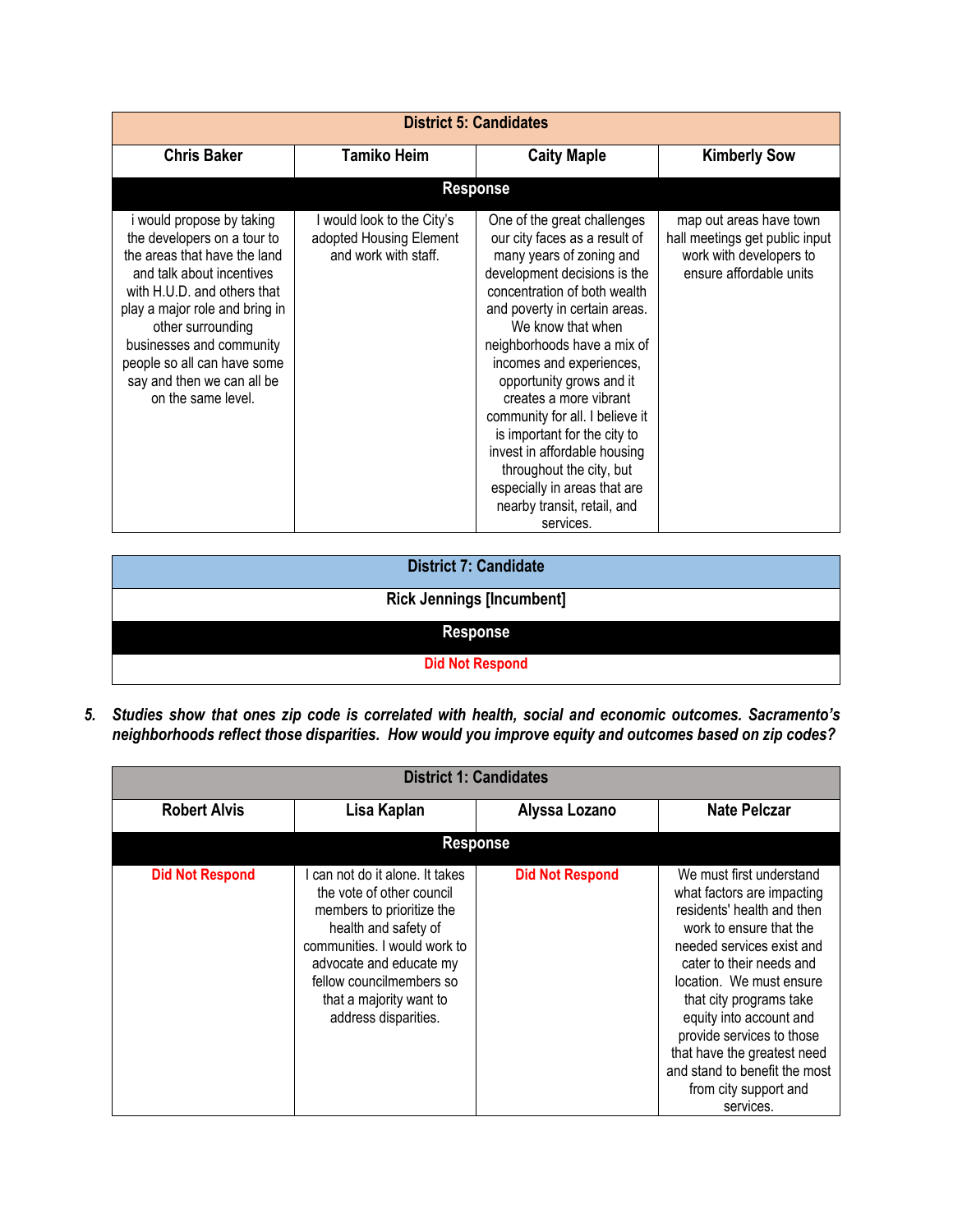| <b>District 3: Candidates</b>                                                                                                                                                                                                                                                                                                                                                                                                                                                                                                                                                                                                        |                                                                                                                                                                                                                                                                                                                                                                                                                                                                                                                                                                                                                                                                                                                                                                                                                                                                                                                                                                                                                                                                                                                                                                                                                                                                                                                                                                                                                                                                                                                                                                                                                                                                                   |                          |  |
|--------------------------------------------------------------------------------------------------------------------------------------------------------------------------------------------------------------------------------------------------------------------------------------------------------------------------------------------------------------------------------------------------------------------------------------------------------------------------------------------------------------------------------------------------------------------------------------------------------------------------------------|-----------------------------------------------------------------------------------------------------------------------------------------------------------------------------------------------------------------------------------------------------------------------------------------------------------------------------------------------------------------------------------------------------------------------------------------------------------------------------------------------------------------------------------------------------------------------------------------------------------------------------------------------------------------------------------------------------------------------------------------------------------------------------------------------------------------------------------------------------------------------------------------------------------------------------------------------------------------------------------------------------------------------------------------------------------------------------------------------------------------------------------------------------------------------------------------------------------------------------------------------------------------------------------------------------------------------------------------------------------------------------------------------------------------------------------------------------------------------------------------------------------------------------------------------------------------------------------------------------------------------------------------------------------------------------------|--------------------------|--|
| <b>Adrianne Gonzales</b>                                                                                                                                                                                                                                                                                                                                                                                                                                                                                                                                                                                                             | <b>Michael Lynch</b>                                                                                                                                                                                                                                                                                                                                                                                                                                                                                                                                                                                                                                                                                                                                                                                                                                                                                                                                                                                                                                                                                                                                                                                                                                                                                                                                                                                                                                                                                                                                                                                                                                                              | <b>Karina Talamantes</b> |  |
|                                                                                                                                                                                                                                                                                                                                                                                                                                                                                                                                                                                                                                      | <b>Response</b>                                                                                                                                                                                                                                                                                                                                                                                                                                                                                                                                                                                                                                                                                                                                                                                                                                                                                                                                                                                                                                                                                                                                                                                                                                                                                                                                                                                                                                                                                                                                                                                                                                                                   |                          |  |
| As a public health advocate, I have<br>studied the health disparities that affect<br>quality of life. District 3 has many<br>vulnerable zipcodes including: 95833,<br>95834. To improve disparities we must<br>address the issues at hand including air<br>quality, access to healthy foods,<br>healthcare options, access to clean<br>drinking water, reliable transportation and<br>decent housing. All these disparties<br>require solutions which I intend to address<br>as the next councilwoman. District 3 is<br>ready for a healthy food store where we<br>don't have to drive to the CO-OP or North<br>Natomas for Sprouts. | This is why I am running. A ZIP code<br>should not be the number one<br>determinant of health, social, or<br>economic outcomes.<br>I am the co-founder and CEO of the<br>youth nonprofit Improve Your Tomorrow<br>(IYT), which is focused on increasing<br>the number of young men of color to<br>attend and graduate from colleges and<br>universities. IYT serves 3,000 students<br>across Northern and Central California,<br>nearly 300 in Natomas USD. 99% of<br>IYT scholars graduate high school on<br>time, and 82% attend college.<br>I am running because I believe the City<br>must invest in neighborhoods and<br>create environments where every<br>individual, family and child has an<br>opportunity to thrive. As a personal<br>mentor to hundreds of students, and<br>through my own experience living in<br>South Sacramento and attending Valley<br>High School, I have seen firsthand the<br>abysmal conditions in neighborhoods<br>that have lacked investment and<br>corresponding opportunity.<br>As a Councilmember, I will ensure a<br>direct and intentional investment in<br>neighborhoods with a specific focus on<br>communities that have been left behind<br>for too long. I will also ensure the City<br>makes youth services a priority so that<br>we can achieve positive education,<br>health, and economic outcomes for the<br>next generation.<br>I will also be a fierce advocate for<br>improving community health and will<br>champion policies and solutions that<br>directly address the economic impacts<br>caused by the COVID-19 pandemic,<br>strengthening our neighborhoods and<br>ensuring our community is safe for<br>everyone. | <b>Did Not Respond</b>   |  |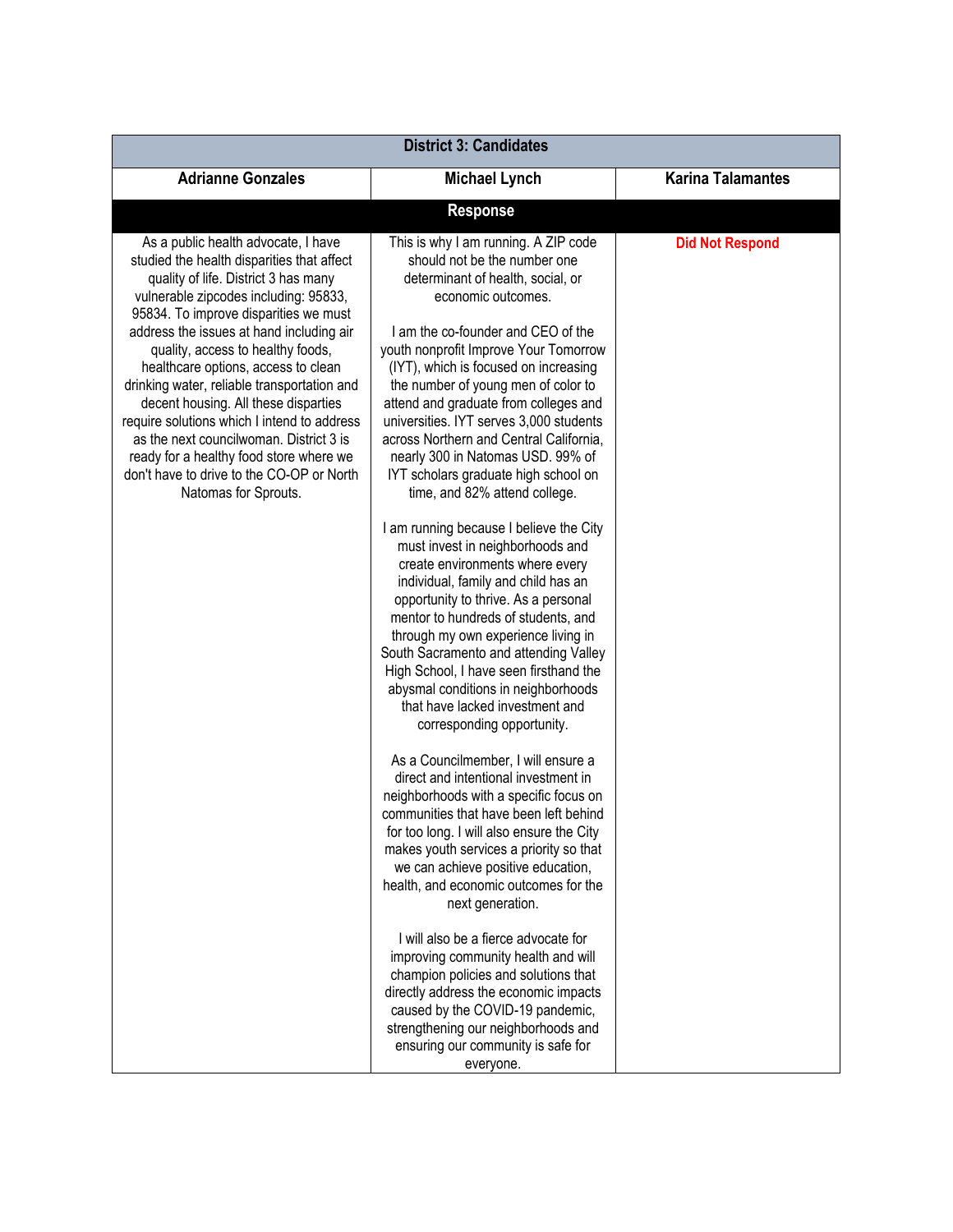|                                                                                                                                                                                                                                                                                                                                                                                                           |                                                                                                                                                                                                                                                                                                                                                                                            | <b>District 5: Candidates</b>                                                                                                                                                                                                                                                                                                                                                                                                                                                                                                             |                                                                                                                                |
|-----------------------------------------------------------------------------------------------------------------------------------------------------------------------------------------------------------------------------------------------------------------------------------------------------------------------------------------------------------------------------------------------------------|--------------------------------------------------------------------------------------------------------------------------------------------------------------------------------------------------------------------------------------------------------------------------------------------------------------------------------------------------------------------------------------------|-------------------------------------------------------------------------------------------------------------------------------------------------------------------------------------------------------------------------------------------------------------------------------------------------------------------------------------------------------------------------------------------------------------------------------------------------------------------------------------------------------------------------------------------|--------------------------------------------------------------------------------------------------------------------------------|
| <b>Chris Baker</b>                                                                                                                                                                                                                                                                                                                                                                                        | <b>Tamiko Heim</b>                                                                                                                                                                                                                                                                                                                                                                         | <b>Caity Maple</b>                                                                                                                                                                                                                                                                                                                                                                                                                                                                                                                        | <b>Kimberly Sow</b>                                                                                                            |
|                                                                                                                                                                                                                                                                                                                                                                                                           |                                                                                                                                                                                                                                                                                                                                                                                            | <b>Response</b>                                                                                                                                                                                                                                                                                                                                                                                                                                                                                                                           |                                                                                                                                |
| take a look at what those<br>disparities are and why they<br>are there and from that point<br>work on some positive<br>solutions to get rid of them<br>and find the best programs<br>with a positive track record<br>of results to assist in the<br>process, the problem is we<br>award grants and other<br>monies to organizations that<br>are not meeting those<br>expectations and it needs to<br>stop | These zip codes are D5 zip<br>codes. This is a priority for<br>me as a Councilmember and<br>elected representative. As<br>an Active Transportation<br>commissioner, I advocated<br>for and helped create the<br>Commission's equity<br>statement - the first ever<br>adopted by a City<br>Commission. I will fight for<br>D5 neighborhoods to ensure<br>equitable and healthy<br>outcomes. | We must focus our<br>resources where they are<br>needed most. I am running<br>to be a voice for the poor<br>and working class in our city,<br>with a focus on poverty<br>reduction, equitable access<br>to services, quality public<br>transportation and childcare,<br>walkable and bikeable<br>communities, and pathways<br>to quality jobs.<br>District 5 is an 80% low<br>income district where several<br>neighborhoods are making<br>on average less than<br>\$20,000 per year. My focus<br>will be uplifting those areas<br>first. | pour more resources into the<br>zip codes who need it most.<br>Create health care systems<br>and invest in economic<br>growth. |

| <b>District 7: Candidate</b>     |
|----------------------------------|
| <b>Rick Jennings [Incumbent]</b> |
| <b>Response</b>                  |
| <b>Did Not Respond</b>           |

*6. Social services are key to the successful operation of affordable housing development. Such services are generally administered by the County. How would you go about coordinating service delivery in affordable housing development within the City?* 

| <b>District 1: Candidates</b> |                                                   |                        |                                                                                                                                                                                                                                                                                                                                                          |  |
|-------------------------------|---------------------------------------------------|------------------------|----------------------------------------------------------------------------------------------------------------------------------------------------------------------------------------------------------------------------------------------------------------------------------------------------------------------------------------------------------|--|
| <b>Robert Alvis</b>           | Lisa Kaplan                                       | Alyssa Lozano          | <b>Nate Pelczar</b>                                                                                                                                                                                                                                                                                                                                      |  |
|                               | <b>Response</b>                                   |                        |                                                                                                                                                                                                                                                                                                                                                          |  |
| <b>Did Not Respond</b>        | Work in collaboration with<br>County Supervisors. | <b>Did Not Respond</b> | The City and County must<br>work hand-in-hand,<br>cooperate on every level,<br>and ensure that those with<br>the greatest need are getting<br>the services they need. We<br>must also have a system of<br>mutual accountability: we<br>must hold each other<br>accountable for the provision<br>of services that we are<br>legally obligated to provide. |  |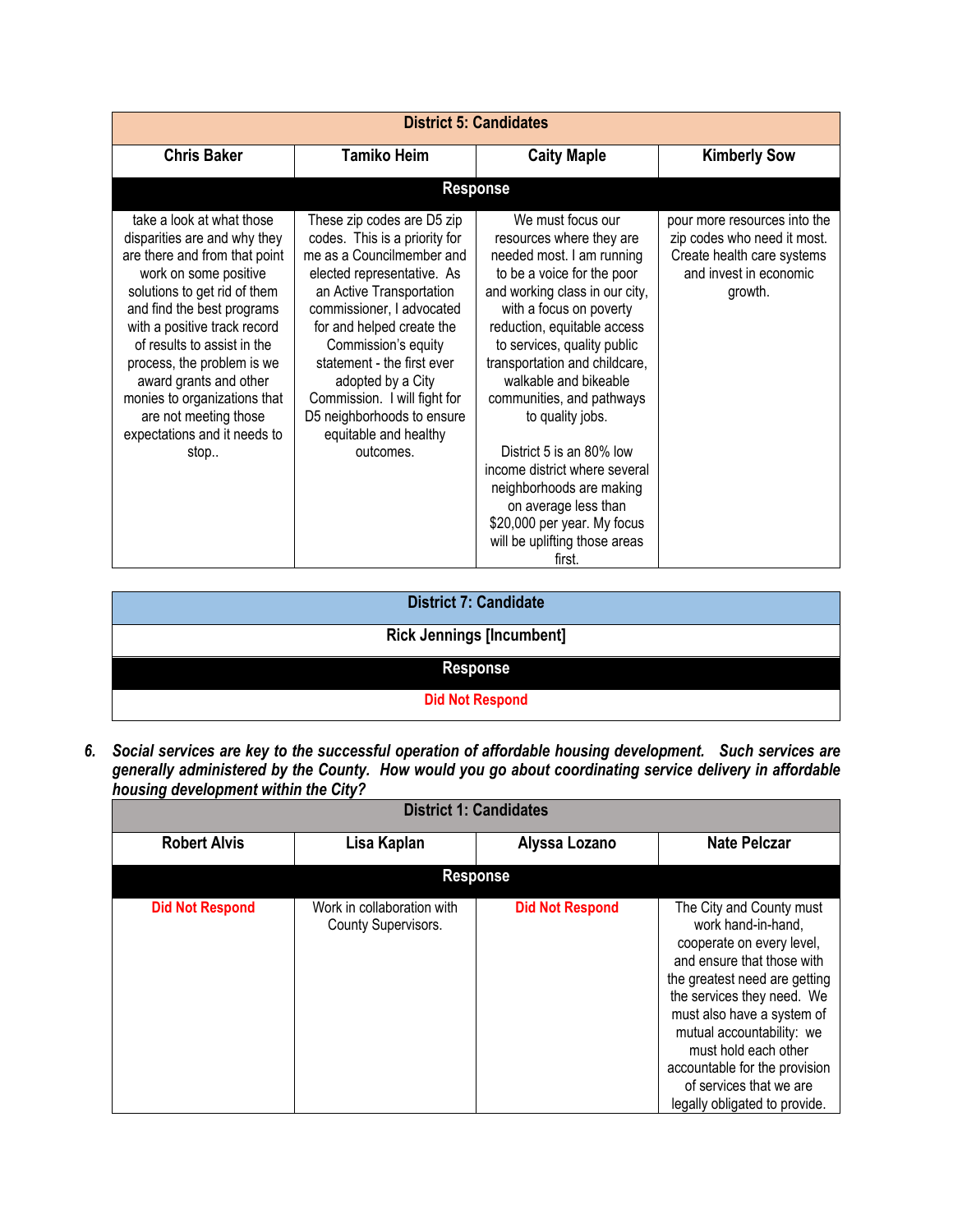| We must proactively identify<br>each others' greatest needs,<br>data that supports those<br>needs, and help each other<br>with the provision of the |
|-----------------------------------------------------------------------------------------------------------------------------------------------------|
| services that will meet those<br>needs.                                                                                                             |

| <b>District 3: Candidates</b>                                                                                                                                                                                                                                                                                                             |                                                                                                                                                                                                                                                                                                                                                                                                                                                                                                                                                                                                                                                                                                                                                                                                                   |                          |  |  |
|-------------------------------------------------------------------------------------------------------------------------------------------------------------------------------------------------------------------------------------------------------------------------------------------------------------------------------------------|-------------------------------------------------------------------------------------------------------------------------------------------------------------------------------------------------------------------------------------------------------------------------------------------------------------------------------------------------------------------------------------------------------------------------------------------------------------------------------------------------------------------------------------------------------------------------------------------------------------------------------------------------------------------------------------------------------------------------------------------------------------------------------------------------------------------|--------------------------|--|--|
| <b>Adrianne Gonzales</b>                                                                                                                                                                                                                                                                                                                  | <b>Michael Lynch</b>                                                                                                                                                                                                                                                                                                                                                                                                                                                                                                                                                                                                                                                                                                                                                                                              | <b>Karina Talamantes</b> |  |  |
|                                                                                                                                                                                                                                                                                                                                           | <b>Response</b>                                                                                                                                                                                                                                                                                                                                                                                                                                                                                                                                                                                                                                                                                                                                                                                                   |                          |  |  |
| As a councilmember I would create<br>partnerships with the county because<br>Sacramento deserves a collabortative<br>connection between the city and county to<br>address successful operation of affordable<br>housing development. I agree that social<br>services are key. Housing should be<br>accessible, affordable and supportive. | The County is a Health and Human<br>Services Agency and should be at the<br>table when there is an opportunity to<br>create supportive housing. The County<br>has the resources and the expertise to<br>ensure supportive services are robust<br>and long-lasting. However, if for some<br>reason the County cannot or will not<br>provide those services at a specific<br>development, the City can work with the<br>Housing Authority to identify resources,<br>either from the local level or from the<br>state, and contract directly with certain<br>providers to provide services at an<br>affordable housing development. We<br>cannot afford to allow past<br>disagreements or bad feelings from our<br>local government entities to get in the<br>way of addressing the major challenges<br>in our city. | <b>Did Not Respond</b>   |  |  |

| <b>District 5: Candidates</b>                                                                                                                                                                                                       |                                                                                                                                                                                                                                                                                                                                                                       |                                                                                                                                                                                                                                                                                   |                                                                                                 |
|-------------------------------------------------------------------------------------------------------------------------------------------------------------------------------------------------------------------------------------|-----------------------------------------------------------------------------------------------------------------------------------------------------------------------------------------------------------------------------------------------------------------------------------------------------------------------------------------------------------------------|-----------------------------------------------------------------------------------------------------------------------------------------------------------------------------------------------------------------------------------------------------------------------------------|-------------------------------------------------------------------------------------------------|
| <b>Chris Baker</b>                                                                                                                                                                                                                  | <b>Tamiko Heim</b>                                                                                                                                                                                                                                                                                                                                                    | <b>Caity Maple</b>                                                                                                                                                                                                                                                                | <b>Kimberly Sow</b>                                                                             |
| <b>Response</b>                                                                                                                                                                                                                     |                                                                                                                                                                                                                                                                                                                                                                       |                                                                                                                                                                                                                                                                                   |                                                                                                 |
| Work within our part and the<br>county and others involved<br>to make sure those services<br>are being implemented and<br>have a accountability system<br>that is very stern also i would<br>implement surprise visits to<br>insure | For D5, this is crucial. It's<br>not traditionally the City's<br>role, but I would continue to<br>encourage and support<br>partnerships between the<br>county, SHRA, affordable<br>housing management, and<br>our community based<br>organizations. I would be a<br>bridge between the support<br>services my constituents<br>need and those who deliver<br>services. | The city and county have a<br>strained relationship, but I<br>am hopeful that will change<br>as new leadership comes in.<br>It is imperative for all<br>residents that the two<br>entities work together to<br>deliver quality services and<br>affordable housing in the<br>city. | support social services,<br>affordable housing<br>development and rental<br>assistance programs |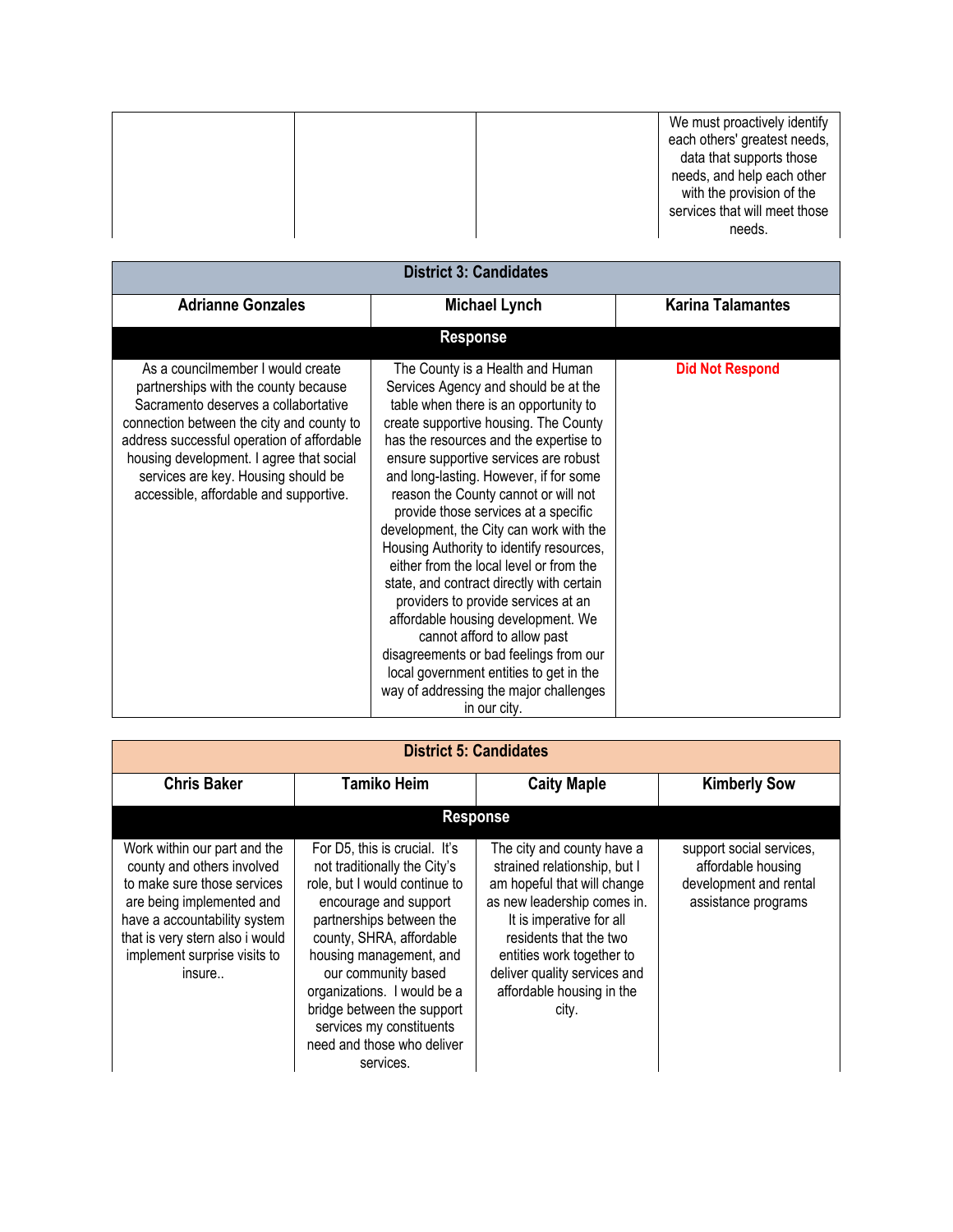| <b>District 7: Candidate</b>     |
|----------------------------------|
| <b>Rick Jennings [Incumbent]</b> |
| <b>Response</b>                  |
| <b>Did Not Respond</b>           |

*7. Affordable housing developments frequent incite opposition among neighborhood residents. Will you advocate for affordable housing in your district in the face of such opposition?* 

| <b>District 1: Candidates</b> |                                                       |                        |                                                                                                                                                                                                                                                                                                                                                                                                                               |  |
|-------------------------------|-------------------------------------------------------|------------------------|-------------------------------------------------------------------------------------------------------------------------------------------------------------------------------------------------------------------------------------------------------------------------------------------------------------------------------------------------------------------------------------------------------------------------------|--|
| <b>Robert Alvis</b>           | Lisa Kaplan                                           | Alyssa Lozano          | <b>Nate Pelczar</b>                                                                                                                                                                                                                                                                                                                                                                                                           |  |
|                               |                                                       | <b>Response</b>        |                                                                                                                                                                                                                                                                                                                                                                                                                               |  |
| <b>Did Not Respond</b>        | I will advocate for increasing<br>affordable housing. | <b>Did Not Respond</b> | I will advocate for equitable<br>distribution of affordable<br>housing across the city - all<br>councilmembers must<br>participate and support the<br>development of affordable<br>housing in their districts. We<br>must also ensure that the<br>affordable housing solutions<br>meet the needs of those that<br>require affordable housing in<br>regards to proximity of social<br>support services and transit<br>options. |  |

| <b>District 3: Candidates</b>                                                                                                                                                                                                                                                                                                                                                                                    |                                                                                                                                                                                                                                                                                                                                                                                                                                                                                                                                                                               |                        |  |  |  |  |
|------------------------------------------------------------------------------------------------------------------------------------------------------------------------------------------------------------------------------------------------------------------------------------------------------------------------------------------------------------------------------------------------------------------|-------------------------------------------------------------------------------------------------------------------------------------------------------------------------------------------------------------------------------------------------------------------------------------------------------------------------------------------------------------------------------------------------------------------------------------------------------------------------------------------------------------------------------------------------------------------------------|------------------------|--|--|--|--|
| <b>Adrianne Gonzales</b>                                                                                                                                                                                                                                                                                                                                                                                         | <b>Michael Lynch</b>                                                                                                                                                                                                                                                                                                                                                                                                                                                                                                                                                          |                        |  |  |  |  |
|                                                                                                                                                                                                                                                                                                                                                                                                                  | <b>Response</b>                                                                                                                                                                                                                                                                                                                                                                                                                                                                                                                                                               |                        |  |  |  |  |
| The concern typically relates to safety and<br>the downfall of the neighborhood. Provide<br>solutions to keep neighborhood liveliness<br>and keep residents safe. I would provide<br>crime prevention measures and ensure<br>areas in neighborhoods stay well-lit, well<br>maintained, and patroled when needed.<br>Developers like SHRA can incorporate<br>security on-site to keep these<br>developments safe. | Our city needs more housing. Rents<br>have skyrocketed, vacancy rates are<br>nearly zero, and people continue to<br>move to Sacramento from the Bay Area<br>and other states seeking a lower cost of<br>living and Sacramento's great lifestyle.<br>Given all these factors,<br>Councilmembers must be willing to<br>push through neighborhood opposition<br>to projects when those objections get in<br>the way of the progress our city and our<br>districts need to make. I will be an<br>advocate for building quality affordable<br>housing that our neighborhoods need. | <b>Did Not Respond</b> |  |  |  |  |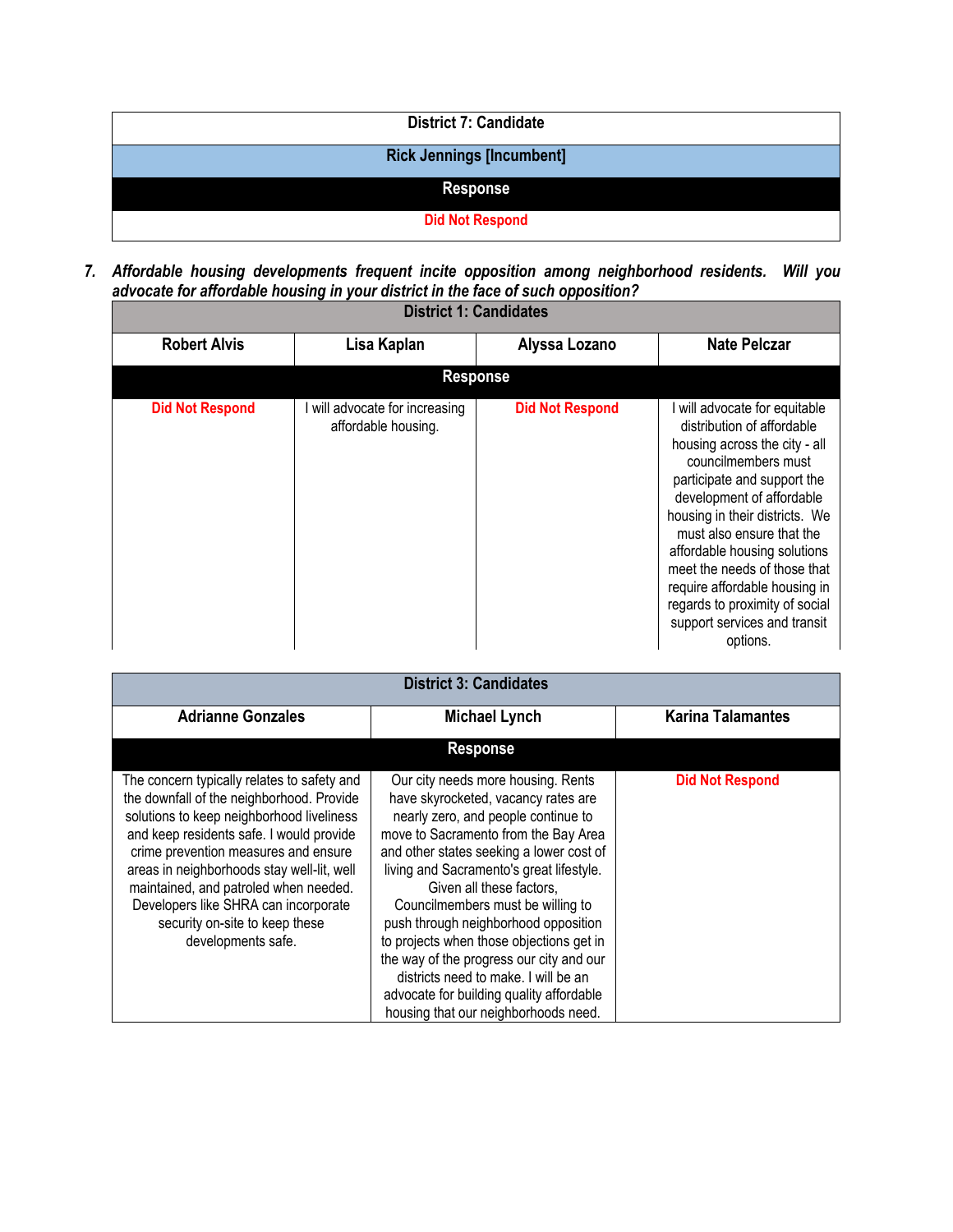|                             |             | <b>District 5: Candidates</b>                          |                                                                                                                                                                                                                              |  |
|-----------------------------|-------------|--------------------------------------------------------|------------------------------------------------------------------------------------------------------------------------------------------------------------------------------------------------------------------------------|--|
| <b>Chris Baker</b>          | Tamiko Heim | <b>Caity Maple</b>                                     | <b>Kimberly Sow</b>                                                                                                                                                                                                          |  |
| <b>Response</b>             |             |                                                        |                                                                                                                                                                                                                              |  |
| Most definitely will do so. | Yes         | Yes. We must be bold to<br>address our housing crisis. | Absolutely i am an advocate<br>for affordable housing. we<br>have a problem with<br>affordability leading to more<br>homeless it will be a<br>continuing cycle if we don't<br>find solutions for this<br>affordability issue |  |

| <b>District 7: Candidate</b>     |
|----------------------------------|
| <b>Rick Jennings [Incumbent]</b> |
| <b>Response</b>                  |
| <b>Did Not Respond</b>           |

*8. Housing being the top issues in local county and government as well as nationwide what's more important for our city right now? Is building new homes better at utilizing our resources or do you feel that rehabbing vacant homes, commercial space or old storefronts be just as critical to meeting our end goal?*

| <b>District 1: Candidates</b> |                                                                          |                        |                                                                                                                                                                                                                                                             |  |
|-------------------------------|--------------------------------------------------------------------------|------------------------|-------------------------------------------------------------------------------------------------------------------------------------------------------------------------------------------------------------------------------------------------------------|--|
| <b>Robert Alvis</b>           | Lisa Kaplan                                                              | Alyssa Lozano          | <b>Nate Pelczar</b>                                                                                                                                                                                                                                         |  |
| <b>Response</b>               |                                                                          |                        |                                                                                                                                                                                                                                                             |  |
| <b>Did Not Respond</b>        | The answer lies in<br>implementing a variety of<br>options not just one. | <b>Did Not Respond</b> | The data should help us<br>identify the best options for<br>our limited resources. I<br>support proceeding with<br>whichever option will allow<br>us to best meet the growing<br>needs of our community in<br>regards to the provision of<br>housing units. |  |

| <b>District 3: Candidates</b>                                                                                                                                                                                                                                                                                                                                                                                         |                                                                                                                                                                                                                              |                          |  |  |
|-----------------------------------------------------------------------------------------------------------------------------------------------------------------------------------------------------------------------------------------------------------------------------------------------------------------------------------------------------------------------------------------------------------------------|------------------------------------------------------------------------------------------------------------------------------------------------------------------------------------------------------------------------------|--------------------------|--|--|
| <b>Adrianne Gonzales</b>                                                                                                                                                                                                                                                                                                                                                                                              | <b>Michael Lynch</b>                                                                                                                                                                                                         | <b>Karina Talamantes</b> |  |  |
| <b>Response</b>                                                                                                                                                                                                                                                                                                                                                                                                       |                                                                                                                                                                                                                              |                          |  |  |
| This could be a combined effort. To address housing,<br>Sacramento needs to establish firm goals that are<br>attainable with all organizations. We need to build more<br>homes but that isn't the only solution because population<br>influx affects those numbers. We need to ensure housing<br>is sustainable to all people living in Sacramento at<br>different income levels. If we could help retain individuals | do not believe this is an<br>either-or situation. This is a<br>both-and situation. We need to<br>be willing to do anything and<br>everything to build more units,<br>rehab vacant homes, and<br>commercial spaces, invest in | <b>Did Not Respond</b>   |  |  |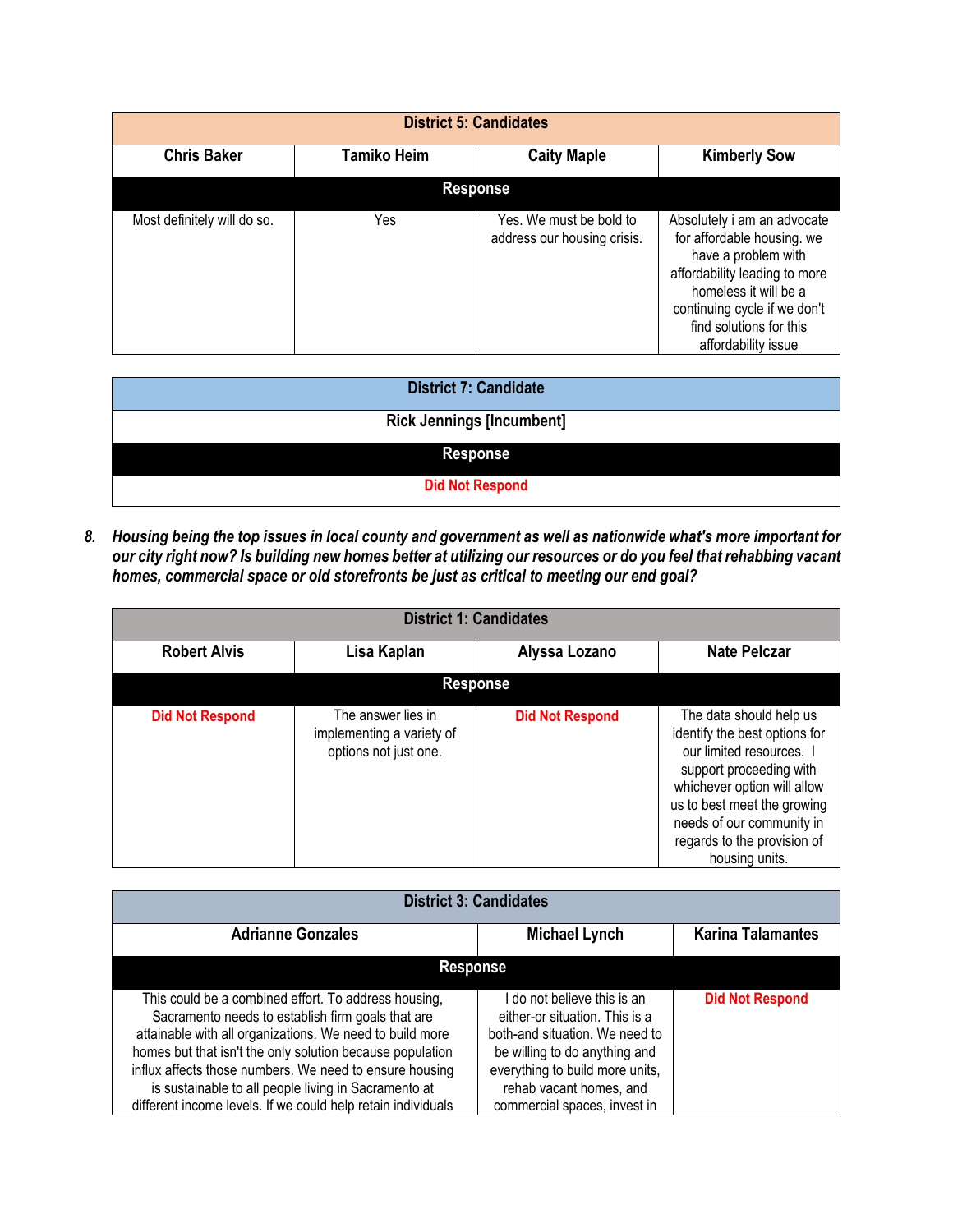| and families that would greatly help with deciding what<br>housing needs are most prevalent. | innovative housing types, go<br>after state resources, make<br>public lands available, forge<br>new partnerships, and push our<br>local governments to be<br>creative and aggressive about |  |
|----------------------------------------------------------------------------------------------|--------------------------------------------------------------------------------------------------------------------------------------------------------------------------------------------|--|
|                                                                                              | creating new housing<br>opportunities if we are going to<br>address the affordable housing                                                                                                 |  |
|                                                                                              | and homelessness crisis.                                                                                                                                                                   |  |

| <b>District 5: Candidates</b>                                                                                                                            |                                                                                                                                                                                                                                                                                                                                                                                                                                                                                           |                                                                                                                                                                                                                                                                                                                                                                                                                                                                                                                                                                                                                                                                                                                                                                                                                                                               |                                                                                                                                                                                         |
|----------------------------------------------------------------------------------------------------------------------------------------------------------|-------------------------------------------------------------------------------------------------------------------------------------------------------------------------------------------------------------------------------------------------------------------------------------------------------------------------------------------------------------------------------------------------------------------------------------------------------------------------------------------|---------------------------------------------------------------------------------------------------------------------------------------------------------------------------------------------------------------------------------------------------------------------------------------------------------------------------------------------------------------------------------------------------------------------------------------------------------------------------------------------------------------------------------------------------------------------------------------------------------------------------------------------------------------------------------------------------------------------------------------------------------------------------------------------------------------------------------------------------------------|-----------------------------------------------------------------------------------------------------------------------------------------------------------------------------------------|
| <b>Chris Baker</b>                                                                                                                                       | <b>Tamiko Heim</b>                                                                                                                                                                                                                                                                                                                                                                                                                                                                        | <b>Caity Maple</b>                                                                                                                                                                                                                                                                                                                                                                                                                                                                                                                                                                                                                                                                                                                                                                                                                                            | <b>Kimberly Sow</b>                                                                                                                                                                     |
|                                                                                                                                                          |                                                                                                                                                                                                                                                                                                                                                                                                                                                                                           | <b>Response</b>                                                                                                                                                                                                                                                                                                                                                                                                                                                                                                                                                                                                                                                                                                                                                                                                                                               |                                                                                                                                                                                         |
| I think they all can play a roll<br>in what we are trying to<br>achieve but make sure there<br>is a plan per area but again i<br>think all plays a role. | We must do both, One<br>solution will not solely solve<br>the problem.<br>New residential construction,<br>higher density construction<br>and affordable by design in<br>addition to affordable<br>housing all need to be built if<br>we are to begin to address<br>our housing shortage.<br>Rehabbing vacant homes or<br>commercial spaces require<br>additional resources (much<br>of which aren't the<br>priority of state or federal<br>funds) and may not yield the<br>units needed. | I believe the answer lies in<br>all of these. We're going to<br>have to take a multi-faceted<br>approach to see results.<br>There are organizations that<br>have increased density by<br>turning single family into<br>shared living spaces -- this is<br>especially practical for<br>students, low-income<br>residents, and recently<br>unhoused individuals. Such<br>a model has worked well in<br>the Bay Area and is worth<br>exploring as we already<br>have the infrastructure in<br>place. I also believe we need<br>to build more dense housing,<br>including apartment<br>buildings, all throughout the<br>city. I am open to exploring<br>transitioning under-utilized<br>existing commercial space in<br>opportunities for residential -<br>- cities like Denver have<br>done this in creative ways<br>that have revitalized<br>languishing areas. | i feel that rehab and<br>restoration using commercial<br>space or old storefronts are<br>a great options for housing<br>and we should use those<br>options before building new<br>homes |

| <b>District 7: Candidate</b>     |
|----------------------------------|
| <b>Rick Jennings [Incumbent]</b> |
| <b>Response</b>                  |
| <b>Did Not Respond</b>           |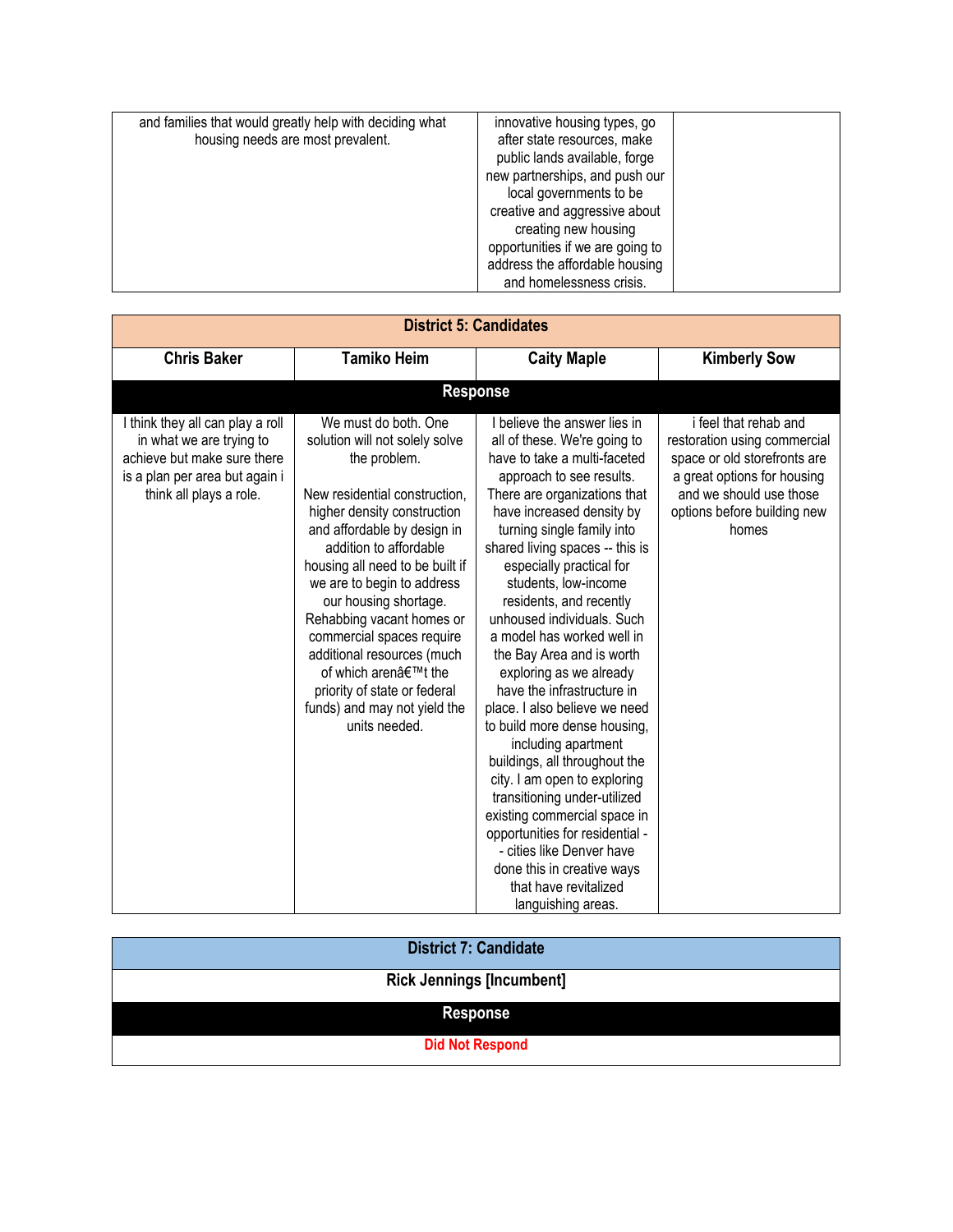#### *QUESTION FOR INCUMBENT CANDIDATE[S]:*

*What specifically have you done to address the crisis of homelessness and affordable housing in your district during this last term?*

| <b>District 7: Candidate</b>     |
|----------------------------------|
| <b>Rick Jennings [Incumbent]</b> |
| <b>Response</b>                  |
| <b>Did Not Respond</b>           |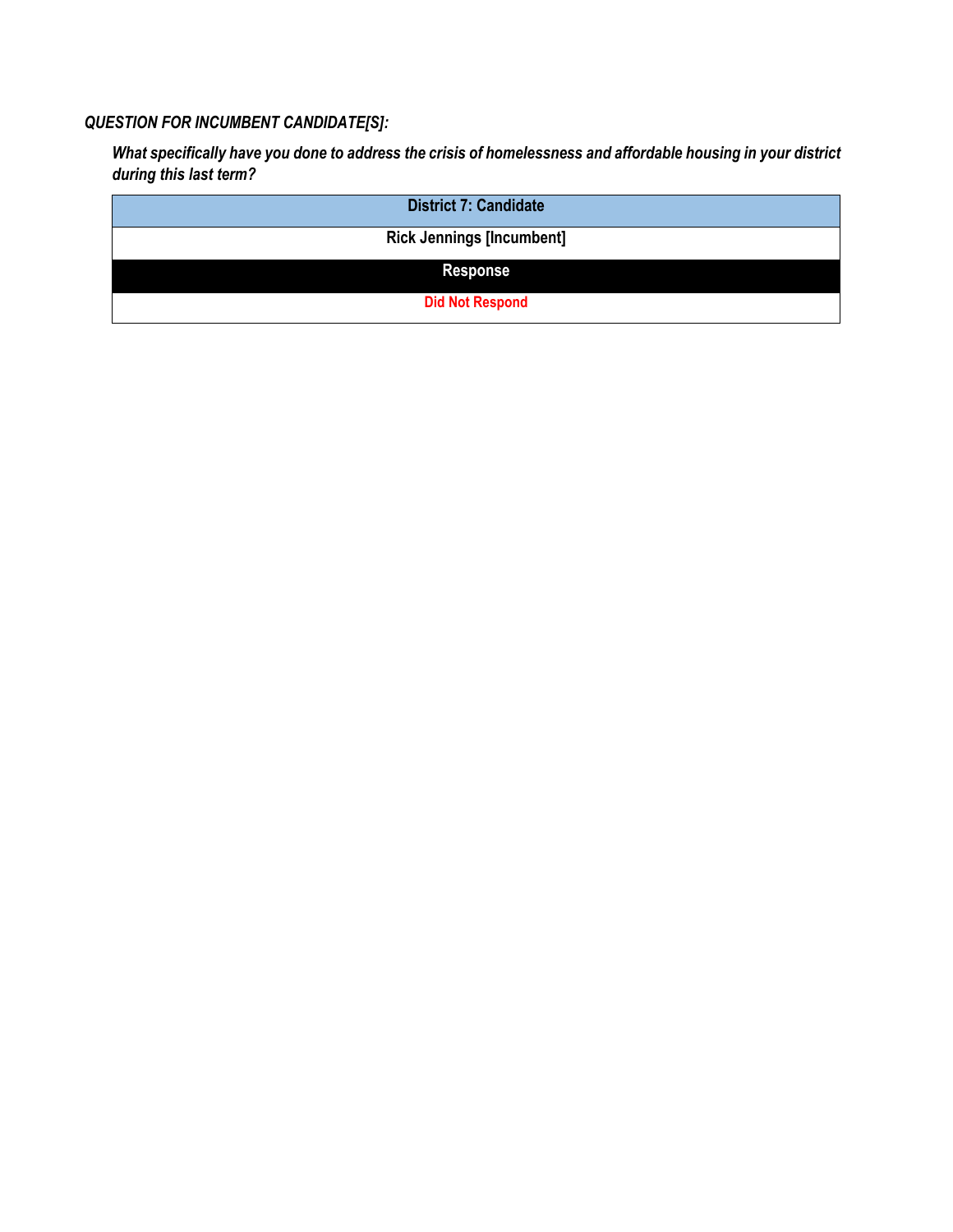### **COUNTY BOARD OF SUPERVISOR CANDIDATES**

## **HOMELESS QUESTIONS**

1. Why do you think people are homeless and what are your top 3 policy proposals aimed at ending and *preventing homelessness in Sacramento County?*

| <b>District 1: Candidate</b>  |
|-------------------------------|
| <b>Phil Serna [Incumbent]</b> |
| <b>Response</b>               |
| <b>Did Not Respond</b>        |

| <b>District 2: Candidates</b>                                                                                                                                                                                                                                                                                                                                                                                                                                                                                                                                                                                       |                                                                                                                                                                                                                                                                                                                                                                                                                                                                                                                                                                                                                                                                                                                                                                                                                                                                                                                                                                                                                                                                                                                                                                                                                                                                                                                                                                         |  |
|---------------------------------------------------------------------------------------------------------------------------------------------------------------------------------------------------------------------------------------------------------------------------------------------------------------------------------------------------------------------------------------------------------------------------------------------------------------------------------------------------------------------------------------------------------------------------------------------------------------------|-------------------------------------------------------------------------------------------------------------------------------------------------------------------------------------------------------------------------------------------------------------------------------------------------------------------------------------------------------------------------------------------------------------------------------------------------------------------------------------------------------------------------------------------------------------------------------------------------------------------------------------------------------------------------------------------------------------------------------------------------------------------------------------------------------------------------------------------------------------------------------------------------------------------------------------------------------------------------------------------------------------------------------------------------------------------------------------------------------------------------------------------------------------------------------------------------------------------------------------------------------------------------------------------------------------------------------------------------------------------------|--|
| <b>Duke Cooney</b>                                                                                                                                                                                                                                                                                                                                                                                                                                                                                                                                                                                                  | <b>Patrick Kennedy [Incumbent]</b>                                                                                                                                                                                                                                                                                                                                                                                                                                                                                                                                                                                                                                                                                                                                                                                                                                                                                                                                                                                                                                                                                                                                                                                                                                                                                                                                      |  |
|                                                                                                                                                                                                                                                                                                                                                                                                                                                                                                                                                                                                                     | <b>Response</b>                                                                                                                                                                                                                                                                                                                                                                                                                                                                                                                                                                                                                                                                                                                                                                                                                                                                                                                                                                                                                                                                                                                                                                                                                                                                                                                                                         |  |
| People become homeless for a variety of reasons outside of<br>their control from domestic abuse, lack of livable wage jobs,<br>even from discrimination based on sexual orientation and<br>gender identitiy. My top 3 policy proposals to combat<br>homelessness are:<br>- County Rent control to stabilize rent costs<br>- Ban on homeless sweeps/ investment in public health<br>solutions<br>- Regional Collaborative on homelessness: engaging cities<br>and counties in the Sacramento region to share data,<br>information, and leverage our resources to create a long term<br>pipeline out of homelessness. | There is no one answer to why people are homeless.<br>However, in my experience on the Board of Supervisors, I<br>have learned that most people experiencing homelessness<br>fall in one (ore more) of three categories:<br>1. Those experiencing economic difficulties and / or not able<br>to locate affordable housing;<br>2. Those experiencing drug / alcohol addiction and/or mental<br>health issues; and:<br>3. Those who choose homelessness as a lifestyle - the<br>smallest proportion of the three categories by far.<br>Three policy Proposals aimed at ending homelessness:<br>1. Identify what county and SHRA policies and practices are<br>impediments to building more affordable housing, particularly<br>multifamily infill projects, and develop incentives for builders<br>who want to develop these projects.<br>2. Secure more state and federal funding for residential drug<br>and alcohol rehabilitation programs as well as short-term<br>respite centers to assist those seeking sobriety, and mental<br>health services including but not limited to acute care beds.<br>3. Identify opportunities for short term shelter (congregate<br>settings, tiny homes, safe parking sites, etc.) to get our<br>unhoused neighbors off the streets in a safe and dignified<br>environment while long term solutions can be found and<br>developed. |  |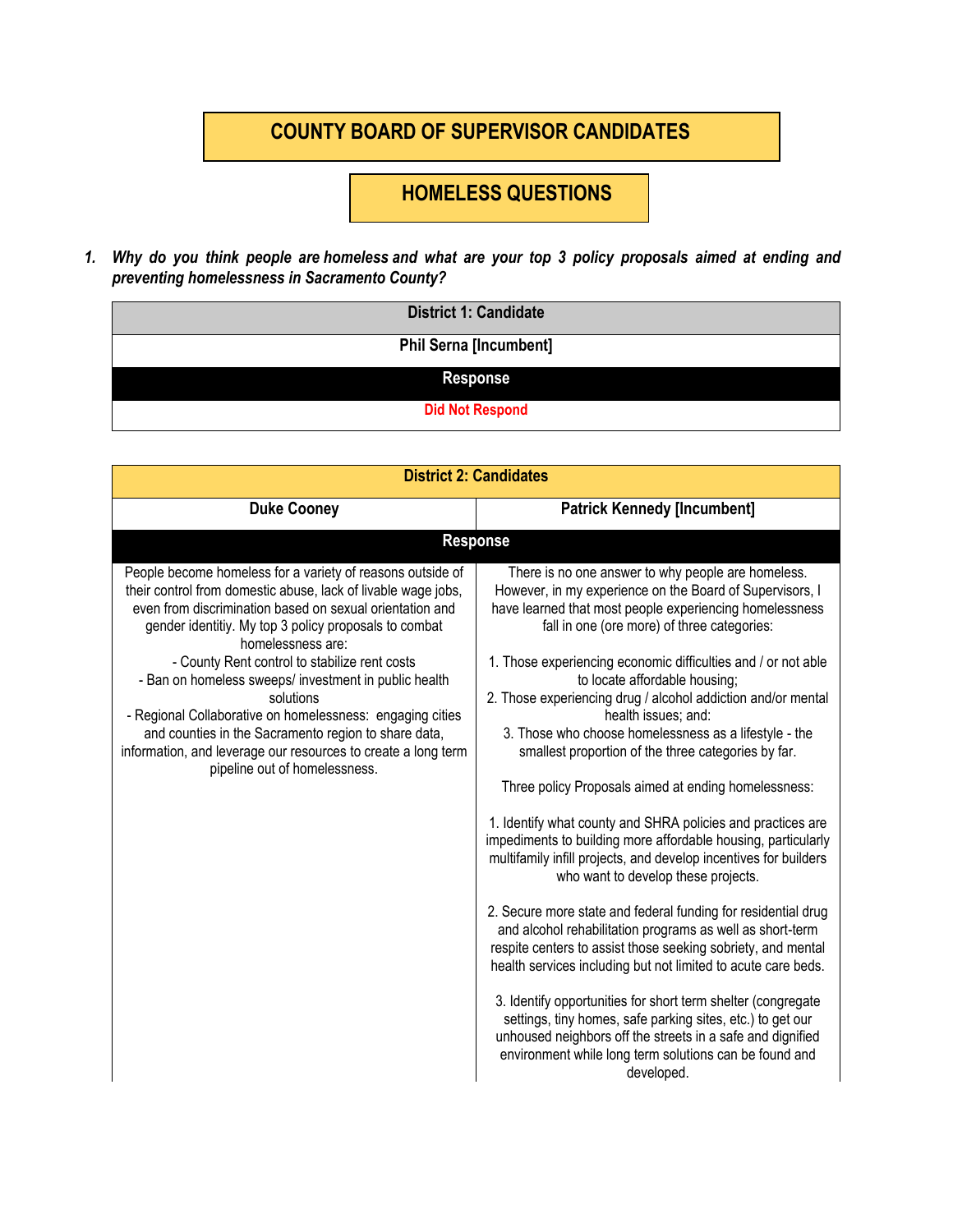| <b>District 5: Candidates</b>                                     |                                                            |                                                             |                        |  |
|-------------------------------------------------------------------|------------------------------------------------------------|-------------------------------------------------------------|------------------------|--|
| <b>Pat Hume</b>                                                   | Alex Joe                                                   | <b>Jaclyn Moreno</b>                                        | <b>Steve Ly</b>        |  |
| <b>Response</b>                                                   |                                                            |                                                             |                        |  |
| Homelessness is a                                                 | People are homeless for                                    | People are homeless for a                                   | <b>Did Not Respond</b> |  |
| humanitarian, economic,                                           | myriad reasons.                                            | variety of reasons -                                        |                        |  |
| environmental and public                                          | <b>Employment and family</b>                               | sometimes it's due to bad                                   |                        |  |
| safety crisis. I have always                                      | upheaval are contributory.                                 | luck - many of us are a                                     |                        |  |
| said that homelessness is                                         | There are reasons that have                                | paycheck or two away from                                   |                        |  |
| not an issue, but a group of                                      | deep foundations and                                       | this outcome. Sometimes,                                    |                        |  |
| people who need help.                                             | explanations. Each person                                  | people are homeless                                         |                        |  |
|                                                                   | has a story. Each person                                   | because they do not have a                                  |                        |  |
| The primary cause of                                              | who became unhoused                                        | safe place to call home -                                   |                        |  |
| homelessness (particularly                                        | responded differently to                                   | maybe they are running from                                 |                        |  |
| acute homelessness) is drug                                       | these impacts on their lives.                              | a domestic violence situation                               |                        |  |
| addiction and/or mental                                           | In addition, there are recent                              | or maybe an LGBTQ+ youth                                    |                        |  |
| health issues. Sometimes,                                         | effects of the economic                                    | hasn't been accepted by                                     |                        |  |
| economic or other factors in-                                     | downturn creating losses                                   | their parents. Sometimes                                    |                        |  |
| house people, but root                                            | that are insurmountable. In                                | people are homeless                                         |                        |  |
| causes keep them from                                             | that regard, people find                                   | because an addiction or                                     |                        |  |
| breaking out of the cycle.                                        | themselves one pay cycle of                                | mental illness has prevented                                |                        |  |
|                                                                   | bills away from a choice to                                | them from finding consistent<br>work or consistent shelter. |                        |  |
| I won't limit my effort to a top<br>three list. My plan, in order | miss paying an expense that<br>could result in their being |                                                             |                        |  |
| of budget and policy priority                                     | unhoused. Adverse                                          | My top three policy                                         |                        |  |
| includes:                                                         | childhood experiences                                      | proposals to address                                        |                        |  |
|                                                                   | (ACE) can be causation for                                 | homelessness are as                                         |                        |  |
| 1) Increased enforcement to                                       | youth as they transition from                              | follows:                                                    |                        |  |
| protect the community from                                        | home to society. Childhood                                 |                                                             |                        |  |
| the negative impacts of                                           | brain development can be                                   | Move toward a case                                          |                        |  |
| illegal encampments, and                                          | disrupted and cause                                        | management approach.                                        |                        |  |
| crack down on drug sales                                          | imbalance in decision-                                     | Every single county and city                                |                        |  |
| and other crimes and use                                          | making. In the case of                                     | that has had success in                                     |                        |  |
| those interactions as                                             | people of color,                                           | reducing homelessness has                                   |                        |  |
| intervention predicates to                                        | discrimination and the                                     | incorporated the use of this                                |                        |  |
| compel different behavior.                                        | effects of incarceration can                               | model.                                                      |                        |  |
| 2) Increase required<br>treatment options. This will              | contribute to their being<br>unhoused. African             | Work on a regional approach                                 |                        |  |
| include use of Laura's Law,                                       | Americans are subject to the                               | to homelessness -                                           |                        |  |
| Homeless Court, and other                                         | impacts of slavery. These                                  | incentivize and support                                     |                        |  |
| means to require treatment                                        | vestiges manifest in                                       | jurisdictions in the region to                              |                        |  |
| for those incapable of                                            | inferiority complexes. When                                | create siting plans. Right                                  |                        |  |
| making the decision for                                           | combined with the                                          | now, the City of Sacramento                                 |                        |  |
| themselves.                                                       | prevalence of the assault of                               | is the only jurisdiction that                               |                        |  |
| 3) Increase support for                                           | inequality, and the limited                                | has implemented a siting                                    |                        |  |
| programs that tackle core                                         | opportunity to thrive cause a                              | plan and it's time that other                               |                        |  |
| issues and help those who                                         | loss of hope in society. My                                | jurisdictions do their part as                              |                        |  |
| want to help themselves.                                          | research and conversations                                 | well.                                                       |                        |  |
| Perhaps an aggregate triage                                       | with unhoused persons                                      |                                                             |                        |  |
| center where assessment,<br>diagnoses and paths to                | reveal they are not all<br>drugged and mentally            | Focus on the expansion of<br>mental health care and         |                        |  |
| support can be mapped.                                            | incapable. Many of them                                    | substance abuse programs.                                   |                        |  |
| 4) Increase access to                                             | have legitimate questions                                  | Right now, the county has                                   |                        |  |
| treatment and counseling,                                         | about their service                                        | about 150 people receiving                                  |                        |  |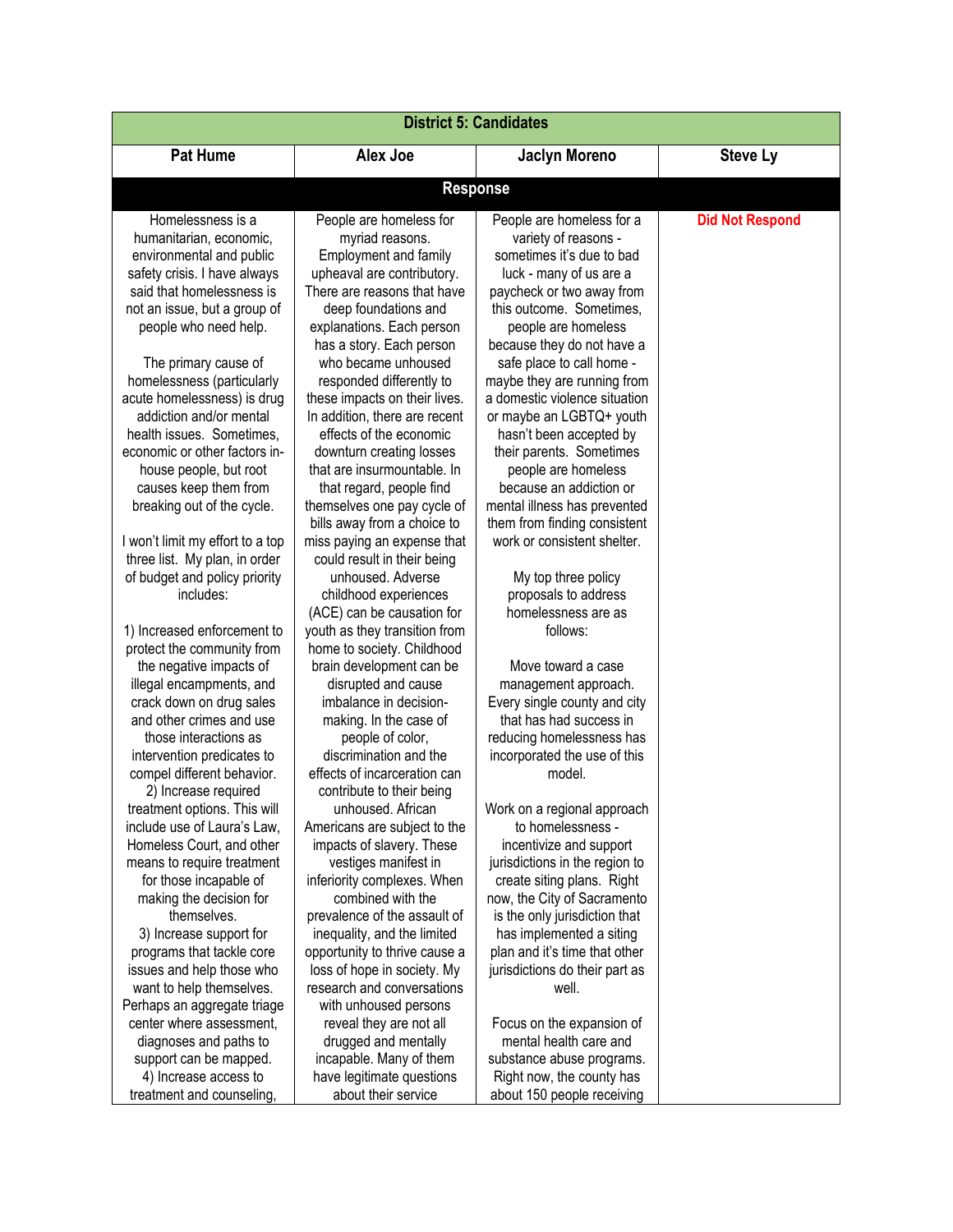| including tapping the<br>innovation and motivation<br>from non-governmental<br>programs and rebuilding<br>mental health network to<br>take the strain off law<br>enforcement and local<br>hospitals.<br>5) Transitional support for | disruptions and delays in<br>contacts with support staff.<br>Many cite the lack of<br>coordination with support<br>personnel as contributing to<br>their prolonged<br>homelessness. | residential care for<br>substance abuse disorder<br>and over 400 people on the<br>waiting list. That doesn't<br>include those on the waiting<br>list for psychiatric care. We<br>need more beds and more<br>services. |  |
|-------------------------------------------------------------------------------------------------------------------------------------------------------------------------------------------------------------------------------------|-------------------------------------------------------------------------------------------------------------------------------------------------------------------------------------|-----------------------------------------------------------------------------------------------------------------------------------------------------------------------------------------------------------------------|--|
| those who have completed                                                                                                                                                                                                            |                                                                                                                                                                                     |                                                                                                                                                                                                                       |  |
| drug treatment/mental health<br>counseling and have a<br>network to build on their                                                                                                                                                  |                                                                                                                                                                                     |                                                                                                                                                                                                                       |  |
| success.                                                                                                                                                                                                                            |                                                                                                                                                                                     |                                                                                                                                                                                                                       |  |

## 2. What is the status of homelessness in your district and where is the issue in your list of priorities and why?

| <b>District 1: Candidate</b>  |
|-------------------------------|
| <b>Phil Serna [Incumbent]</b> |
| <b>Response</b>               |
| <b>Did Not Respond</b>        |

| <b>District 2: Candidates</b>                                                                                                                                                                                                                                                                                                                                                                                                                                                                                                                                                                                                                 |                                                                                                                                                                                                                                                                                                                                                                                                                                                                                                                                                                         |  |  |
|-----------------------------------------------------------------------------------------------------------------------------------------------------------------------------------------------------------------------------------------------------------------------------------------------------------------------------------------------------------------------------------------------------------------------------------------------------------------------------------------------------------------------------------------------------------------------------------------------------------------------------------------------|-------------------------------------------------------------------------------------------------------------------------------------------------------------------------------------------------------------------------------------------------------------------------------------------------------------------------------------------------------------------------------------------------------------------------------------------------------------------------------------------------------------------------------------------------------------------------|--|--|
| <b>Duke Cooney</b>                                                                                                                                                                                                                                                                                                                                                                                                                                                                                                                                                                                                                            | <b>Patrick Kennedy [Incumbent]</b>                                                                                                                                                                                                                                                                                                                                                                                                                                                                                                                                      |  |  |
|                                                                                                                                                                                                                                                                                                                                                                                                                                                                                                                                                                                                                                               | <b>Response</b>                                                                                                                                                                                                                                                                                                                                                                                                                                                                                                                                                         |  |  |
| South Sacramento currently lacks the tools to address the<br>needs of our homeless neighbors. This is one of my top<br>priorities. It is not as easy enough as adding a few affordable<br>housing units or even opening a shelter. We need permanent<br>housing first solutions that come with wrap around services.<br>The housing crisis is becoming both a humanitarian and<br>environmental crisis as camps have begun to expand near<br>the levees and along the river. The solution is to address the<br>reason people are becoming homeless in the first place<br>through community investment and public health focused<br>resources. | Homelessness in District 2 continues to grow. While most<br>encampments are in the city limits (approximately 60% of<br>district 2 is in the City of Sacramento), this is a humanitarian<br>crisis and political boundaries have little meaning. I am<br>committed to provided social services and navigation to<br>every homeless person in the District whether in the City or<br>unincorporated county. In the unincorporated county, we<br>need to find more opportunities for shelter and in the long<br>term permanent supportive housing and affordable housing. |  |  |

| <b>District 5: Candidates</b>                                                                                                         |                                                                                                                                                    |                                                                                                                                                |                        |
|---------------------------------------------------------------------------------------------------------------------------------------|----------------------------------------------------------------------------------------------------------------------------------------------------|------------------------------------------------------------------------------------------------------------------------------------------------|------------------------|
| <b>Pat Hume</b>                                                                                                                       | Alex Joe                                                                                                                                           | <b>Jaclyn Moreno</b>                                                                                                                           | <b>Steve Ly</b>        |
|                                                                                                                                       |                                                                                                                                                    | <b>Response</b>                                                                                                                                |                        |
| Homelessness is the #1<br>issue on my agenda -<br>especially being a voice for<br>the community and our<br>neighborhoods who are most | The unhoused are in many<br>areas of Sacramento county.<br>Major thoroughfares are a<br>place for creating personal<br>space. Many door fronts and | District 5 contains Galt, the<br>Delta, Elk Grove, Rosemont,<br>several unincorporated<br>communities, and the west<br>side of Rancho Cordova. | <b>Did Not Respond</b> |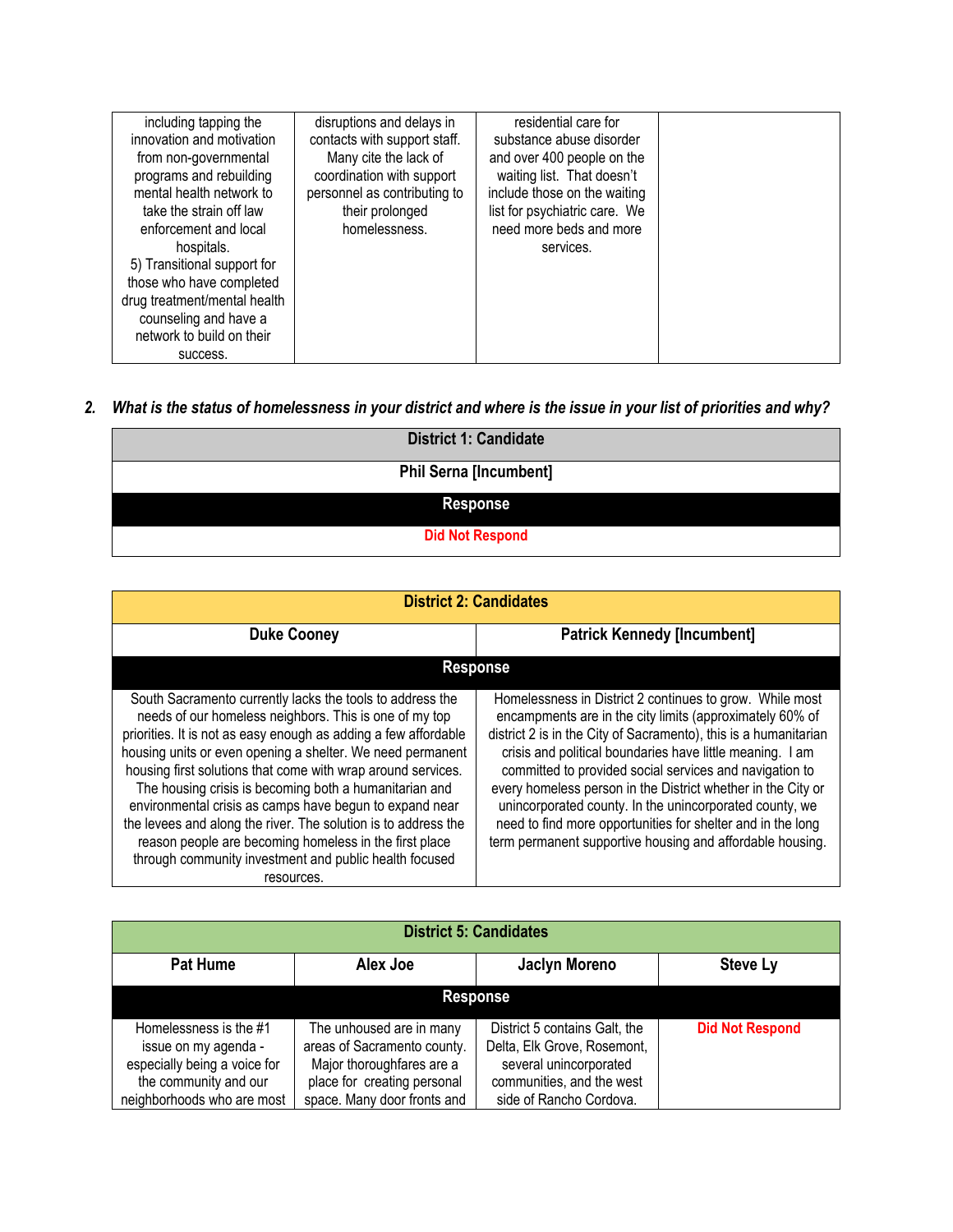| heavily impacted by           | park areas are used for          | We know that 30 percent of   |  |
|-------------------------------|----------------------------------|------------------------------|--|
| homeless encampments and      | shelter. The status of people    | the unhoused live outside of |  |
| their spillover.              | living in public areas is at a   | the city of Sacramento and   |  |
|                               | high level of concern. Safety    | we also know that            |  |
| The current mishandling and   | and health conditions are a      | homelessness is on the rise  |  |
| focus on the wrong issues     | concern and stand as             | everywhere. Addressing       |  |
| has turned homelessness       | reasons for addressing the       | homelessness effectively     |  |
| into a public safety,         | matter as a priority of          | and compassionately is my    |  |
| economic, social, and         | leadership. Addressing the       | top priority.                |  |
| environmental crisis. We're   | legislative obstacles that limit |                              |  |
| spending millions more than   | full participation in a          |                              |  |
| we ever have and yet the      | recovery program is one          |                              |  |
| problems worsen. Its time     | area where change can be         |                              |  |
| for real action - crack down  | created. The appearance of       |                              |  |
| on illegal activity, and then | complacency seems to             |                              |  |
| focus on the core causes of   | present the current response     |                              |  |
| homelessness.                 | to the problem of unhoused       |                              |  |
|                               | people and families in the       |                              |  |
|                               | county of Sacramento.            |                              |  |

3. In August 2021 the City Council passed the Homeless Comprehensive Siting Plan: How do you think the implementation of this plan is going in the county and your district specifically? Are there elements of the plan you support? which ones and why? are there elements of the plan you oppose? which ones and why? What is your position on the County signing a partnership agreement with the city and what do you think the *County's role should be [if anything] in this partnership?*

| <b>District 1: Candidate</b>  |
|-------------------------------|
| <b>Phil Serna [Incumbent]</b> |
| <b>Response</b>               |
| <b>Did Not Respond</b>        |

| <b>District 2: Candidates</b>                                                                                                                                                                                                                                                                                                                                                                                                                                                                                                                                      |                                                                                                                                                                                                                                                                                                                                                                                                                                                                                                                                                                                                              |
|--------------------------------------------------------------------------------------------------------------------------------------------------------------------------------------------------------------------------------------------------------------------------------------------------------------------------------------------------------------------------------------------------------------------------------------------------------------------------------------------------------------------------------------------------------------------|--------------------------------------------------------------------------------------------------------------------------------------------------------------------------------------------------------------------------------------------------------------------------------------------------------------------------------------------------------------------------------------------------------------------------------------------------------------------------------------------------------------------------------------------------------------------------------------------------------------|
| <b>Duke Cooney</b>                                                                                                                                                                                                                                                                                                                                                                                                                                                                                                                                                 | <b>Patrick Kennedy [Incumbent]</b>                                                                                                                                                                                                                                                                                                                                                                                                                                                                                                                                                                           |
|                                                                                                                                                                                                                                                                                                                                                                                                                                                                                                                                                                    | <b>Response</b>                                                                                                                                                                                                                                                                                                                                                                                                                                                                                                                                                                                              |
| The City of Sacramento has embarked on an ambitious<br>venture to tackle homelessness single handedly. However, it<br>needs the County to be involved if we are ever going to see<br>success. The County has the public health dollars and<br>infrastructure to adequately address the long term needs of<br>our homeless neighbors. I believe the City and County need<br>to come together and leverage their resources towards<br>creating a sustainable pipeline out of homelessness. Any<br>solution must have permanent housing as its metric for<br>success. | I think the city's plan was a good one. Unfortunately it seems<br>to have been hampered by politics and NIMBYism. I have<br>directed county staff to identify every piece of property owned<br>and/or controlled by the county and determine the potential<br>for siting safe shelter for unhoused neighbors, and hold a<br>public workshop to discuss these sites transparently. I am<br>also working with staff to identify private property that can be<br>leased or purchased by the county for this purpose. In fact,<br>the first tiny homes project will likely be in District 2, which I<br>support. |
|                                                                                                                                                                                                                                                                                                                                                                                                                                                                                                                                                                    | As a member of the City/County 2X2, I have worked on<br>negotiating the City / County Partnership. While it has taken<br>frustratingly long, I believe it is the right thing to do. Having                                                                                                                                                                                                                                                                                                                                                                                                                   |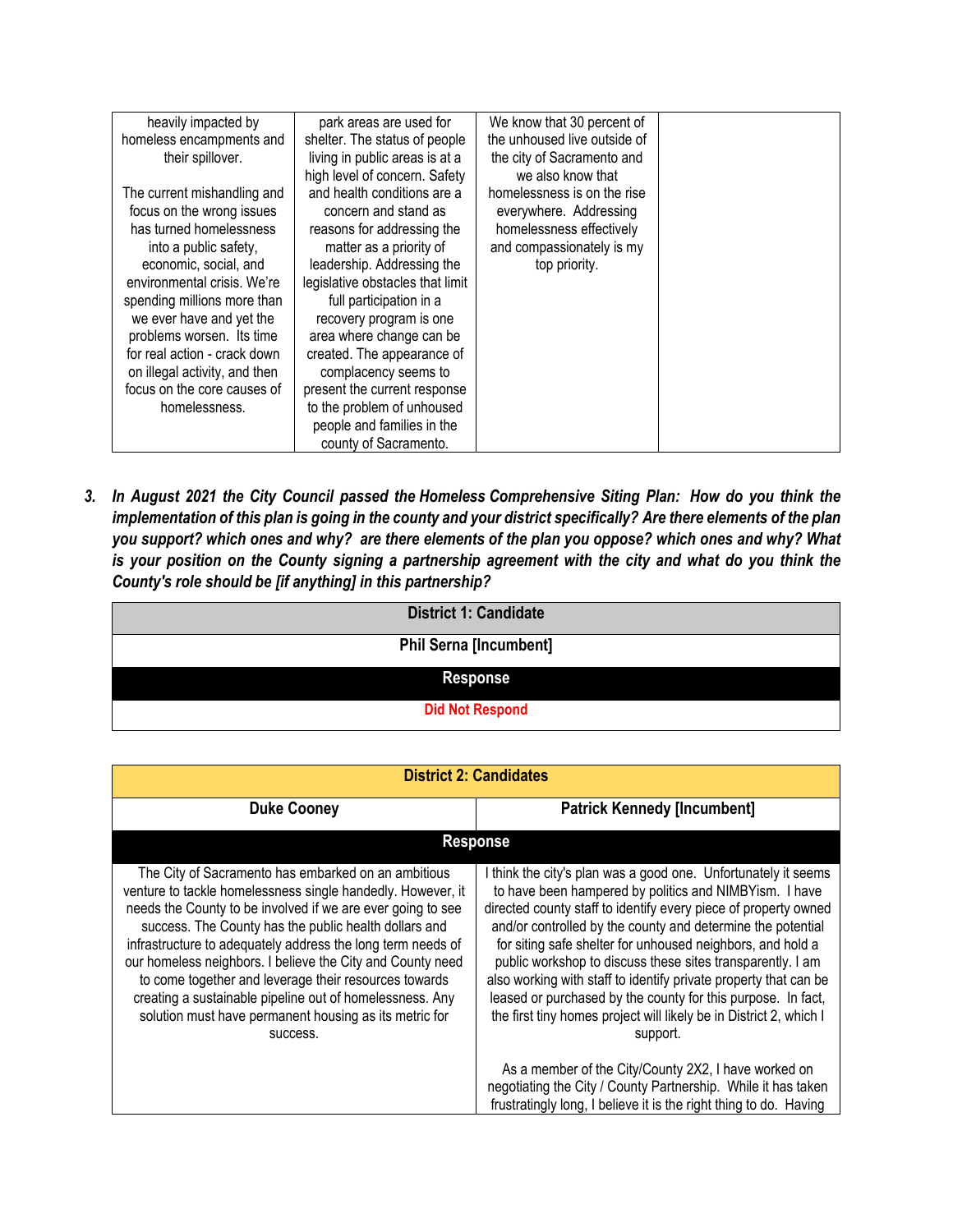an agreement that clearly delineates the respective roles of each jurisdiction will minimize the blame game and clearly spell out the roles and responsibilities of each jurisdiction, which will add to accountability and lead to better cross jurisdictional cooperation.

| <b>District 5: Candidates</b>                               |                                                               |                                                              |                        |
|-------------------------------------------------------------|---------------------------------------------------------------|--------------------------------------------------------------|------------------------|
| <b>Pat Hume</b>                                             | <b>Alex Joe</b>                                               | <b>Jaclyn Moreno</b>                                         | <b>Steve Ly</b>        |
|                                                             | <b>Response</b>                                               |                                                              |                        |
| First, I recognize the                                      | The city did considerable                                     | It appears that the                                          | <b>Did Not Respond</b> |
| limitations the decision of                                 | research to report on                                         | implementation of the City of                                |                        |
| Martin v. City of Boise                                     | unhoused populations.                                         | Sacramento's                                                 |                        |
| constrains local intervention                               | Efforts to adhere to the plan                                 | Comprehensive Siting Plan                                    |                        |
| to address illegal camping.                                 | are of concern because of                                     | is going slowly, if steadily.                                |                        |
| Having alternative sites to                                 | the broadening of the                                         | Many of the identified sites                                 |                        |
| direct people toward is                                     | problem. The report shows                                     | have been sidelined or                                       |                        |
| currently the only path to                                  | vast areas of temporary                                       | negated due to community                                     |                        |
| expand the results of our                                   | housing in or near low-                                       | opposition, and, once again,                                 |                        |
| interactions.                                               | income neighborhood areas.                                    | the proposed sites are highly                                |                        |
|                                                             | What plans are there for                                      | concentrated in underserved                                  |                        |
| My problem is its not a                                     | wider distribution of                                         | neighborhoods of the City.                                   |                        |
| comprehensive plan. Three                                   | unhoused people? More                                         | One of the key pieces of the                                 |                        |
| quarters of the population of                               | participation could lead to                                   | plan which I support is the                                  |                        |
| the County of Sacramento                                    | significant contributions in                                  | housing-first perspective -                                  |                        |
| live outside the city of                                    | resolving this issue.                                         | which has been proven in                                     |                        |
| Sacramento, and the Sac-                                    | Questions arise about the                                     | numerous other jurisdictions                                 |                        |
| centric policy making has                                   | selection of individuals to live                              | to have the highest success                                  |                        |
| been an abject failure for                                  | in the various areas of the                                   | rate when aiming to get folks                                |                        |
| them. It seems the only time                                | city and county. What                                         | off the streets.                                             |                        |
| the City of Sacramento                                      | concerns are there for the                                    |                                                              |                        |
| talking about regional issues                               | unhoused to have access to                                    | The County has not passed                                    |                        |
| is when they want financial                                 | family and friends? Patterns                                  | any kind of siting plan, nor                                 |                        |
| support. As a current                                       | of life? Wholesale removal                                    | has any jurisdiction in                                      |                        |
| Councilmember of the 2nd                                    | does not account for these                                    | Sacramento County besides                                    |                        |
| largest city in Sacramento                                  | concerns. What individual                                     | the City itself. The County's                                |                        |
| County and a candidate for                                  | preference for these                                          | role in any partnership with                                 |                        |
| District 5 which incorporates                               | concerns are in place?                                        | any jurisdiction should be to                                |                        |
| 4 suburban cities, I think its                              | The county participation in                                   | provide exceptional and                                      |                        |
| time for actual regional                                    | the HCSP makes the                                            | comprehensive services at                                    |                        |
| solutions.                                                  | process more workable. It                                     | various access points -                                      |                        |
|                                                             | increases affordability as                                    | increase the diversion                                       |                        |
| Its time to scrap the City of                               | public entities take                                          | treatment options within the                                 |                        |
| Sacramento dictating the                                    | advantage of economies of                                     | criminal justice system,                                     |                        |
| decision making on this                                     | scale. Community residents,<br>local businesses, faith        | provide mental health care                                   |                        |
| issue, and instead, actually                                |                                                               | and substance abuse                                          |                        |
| bring everyone to the table.<br>Any regional agreement with | community members, and                                        | treatment directly within the                                |                        |
|                                                             | other interested parties in<br>close proximity to these sites | scope of the siting plan, and                                |                        |
| the County should include<br>Elk Grove, Rancho Cordova,     | can input concerns too. More                                  | share intake and progress<br>data with jurisdictions so that |                        |
| Galt, Isleton, Folsom, and                                  | mention of successful                                         | we can all work together to                                  |                        |
| Citrus Heights - otherwise is                               | programs excites promise in                                   | make sure people are                                         |                        |
| not a regional plan.                                        | the document. Mixed-use                                       |                                                              |                        |
|                                                             |                                                               |                                                              |                        |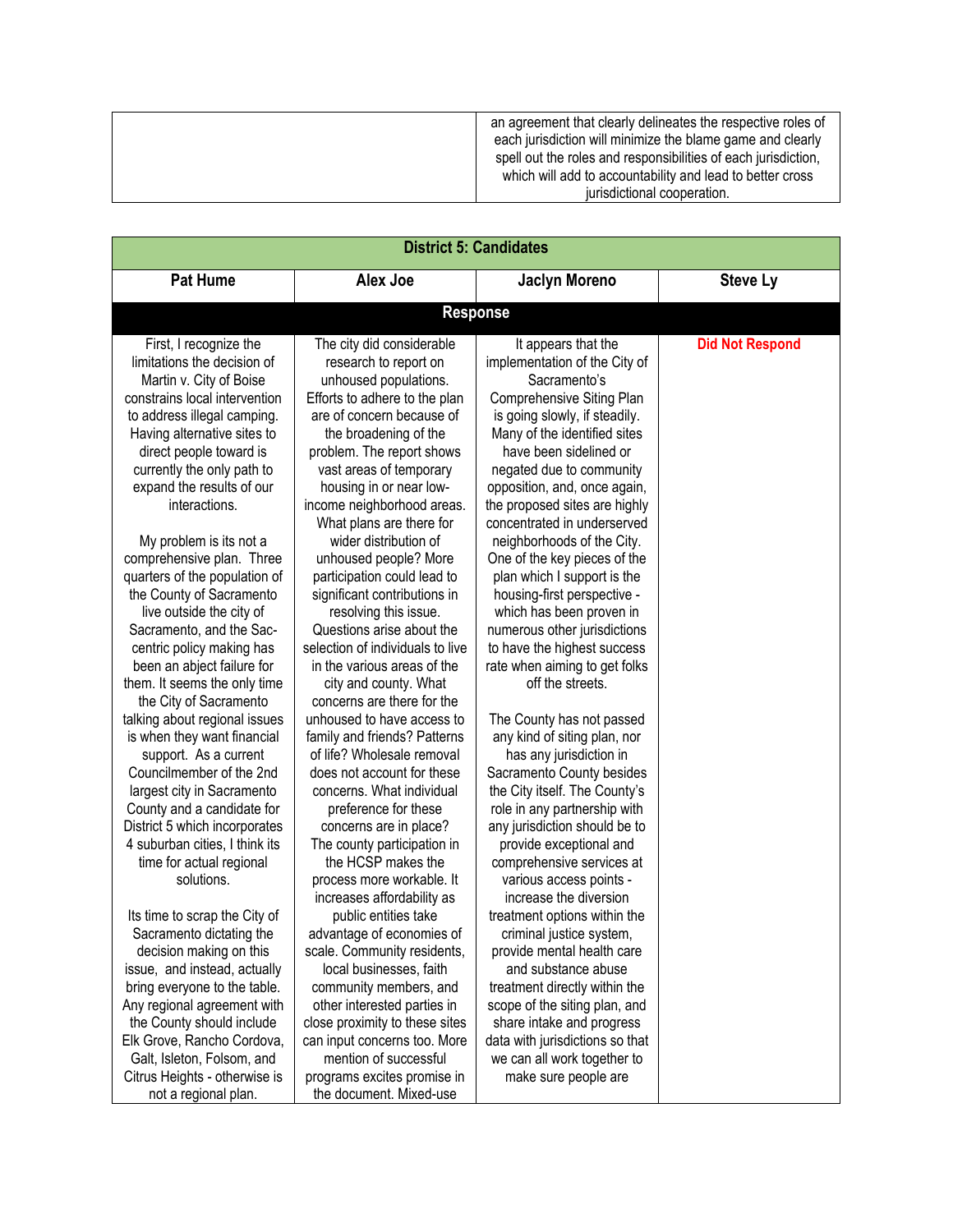| examples of housing,       | accessing the care they |  |
|----------------------------|-------------------------|--|
| training and work could    | need.                   |  |
| address how this document  |                         |  |
| would successfully manage  |                         |  |
| unhoused people Are local  |                         |  |
| industry near the          |                         |  |
| encampments alerted to the |                         |  |
| coming tide? Can they      |                         |  |
| participate in training?   |                         |  |

4. Not In My Backyard or NIMBY is a significant barrier to siting homeless programs as well as low income *housing. What specifically will you do as a Supervisor to overcome this barrier in your district?*

| <b>District 1: Candidate</b>  |  |
|-------------------------------|--|
| <b>Phil Serna [Incumbent]</b> |  |
| <b>Response</b>               |  |
| <b>Did Not Respond</b>        |  |

| <b>District 2: Candidates</b>                                                                                                                                                                                                                                                                                                                                                                                                                                                                                                   |                                                                                                                                                                                                                                                                                                                                                                                                                                                              |  |
|---------------------------------------------------------------------------------------------------------------------------------------------------------------------------------------------------------------------------------------------------------------------------------------------------------------------------------------------------------------------------------------------------------------------------------------------------------------------------------------------------------------------------------|--------------------------------------------------------------------------------------------------------------------------------------------------------------------------------------------------------------------------------------------------------------------------------------------------------------------------------------------------------------------------------------------------------------------------------------------------------------|--|
| <b>Patrick Kennedy [Incumbent]</b><br><b>Duke Cooney</b>                                                                                                                                                                                                                                                                                                                                                                                                                                                                        |                                                                                                                                                                                                                                                                                                                                                                                                                                                              |  |
| <b>Response</b>                                                                                                                                                                                                                                                                                                                                                                                                                                                                                                                 |                                                                                                                                                                                                                                                                                                                                                                                                                                                              |  |
| There is a stigma around homelessness. Everyone can<br>agree the issue needs to be solved, but no one wants to<br>accept responsibility. My goal as Supervisor is to work with<br>my community to find solutions that are both impactful and<br>agreeable. However, as Supervisor, I am taking responsibility<br>for the homeless crisis. That comes with a commitment to be<br>creative and transformative even against NIMBY voices. We<br>cannot afford to remain neutral or fail to act because of<br>opposition to change. | LEAD. There is currently more affordable housing, including<br>permanent supportive housing, planned in District 2 than any<br>other district because I have made it a priority. As stated<br>previously, the first tiny homes project is likely to be in District<br>2, and I will continue to seek out more opportunities. WHen it<br>comes to NIMBYism, I have little patience. This is in fact a<br>humanitarian crisis and we need to treat it as such. |  |

| <b>District 5: Candidates</b>                                                                                                                                                                                                                                          |                                                                                                                                                                                                                                                                                                                |                                                                                                                                                                                                                                                                                                                                     |                        |
|------------------------------------------------------------------------------------------------------------------------------------------------------------------------------------------------------------------------------------------------------------------------|----------------------------------------------------------------------------------------------------------------------------------------------------------------------------------------------------------------------------------------------------------------------------------------------------------------|-------------------------------------------------------------------------------------------------------------------------------------------------------------------------------------------------------------------------------------------------------------------------------------------------------------------------------------|------------------------|
| <b>Pat Hume</b>                                                                                                                                                                                                                                                        | Alex Joe                                                                                                                                                                                                                                                                                                       | <b>Jaclyn Moreno</b>                                                                                                                                                                                                                                                                                                                | <b>Steve Ly</b>        |
| <b>Response</b>                                                                                                                                                                                                                                                        |                                                                                                                                                                                                                                                                                                                |                                                                                                                                                                                                                                                                                                                                     |                        |
| "Ironically, its the City of<br>Sacramento that has<br>biggest NIMBY problem,<br>while the suburban cities<br>have made progress.<br>Every year we hear about<br>a new, bold plan by the<br>City of Sacramento that<br>never really seem to<br>materialize. Every year | Research shows this attitude<br>to be best addressed by a<br>homeless czar. That<br>individual could do the<br>bidding for leadership and<br>seek county counsel<br>guidance in carrying on<br>those duties. Community<br>meetings will be the source<br>of concern by county<br>residents leading to a better | While I do intend to engage<br>closely with the impacted<br>communities early in the site<br>identification process, it will<br>be important to maintain<br>focus on the programs<br>ultimate goal: housing<br>people. Often, it's the<br>loudest and most persistent<br>voices who step in with their<br>concerns: the people with | <b>Did Not Respond</b> |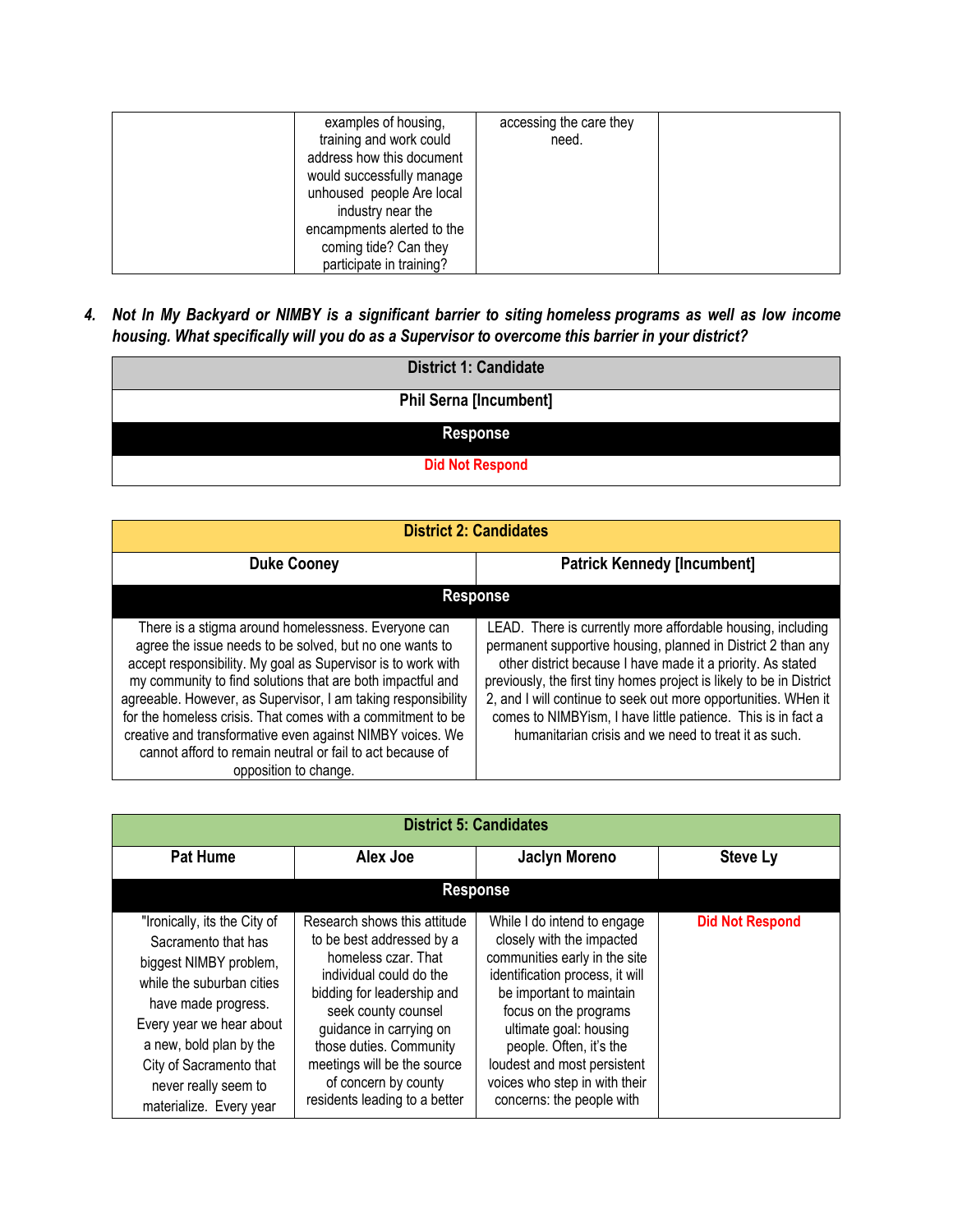| nothing happens and the                                                                                                                                                                                                                                                                                                                                  | understanding of the                                                                                                                                                                                                                                                                                                                                                                                                                                                                         | the time, access, and                                                                                                                                                                                                                                                                                                                                                                                                                                                                                                                                                                                                            |  |
|----------------------------------------------------------------------------------------------------------------------------------------------------------------------------------------------------------------------------------------------------------------------------------------------------------------------------------------------------------|----------------------------------------------------------------------------------------------------------------------------------------------------------------------------------------------------------------------------------------------------------------------------------------------------------------------------------------------------------------------------------------------------------------------------------------------------------------------------------------------|----------------------------------------------------------------------------------------------------------------------------------------------------------------------------------------------------------------------------------------------------------------------------------------------------------------------------------------------------------------------------------------------------------------------------------------------------------------------------------------------------------------------------------------------------------------------------------------------------------------------------------|--|
| problem gets worse.                                                                                                                                                                                                                                                                                                                                      | problem. Depending on the                                                                                                                                                                                                                                                                                                                                                                                                                                                                    | privilege to provide their                                                                                                                                                                                                                                                                                                                                                                                                                                                                                                                                                                                                       |  |
|                                                                                                                                                                                                                                                                                                                                                          | sustained advancements in                                                                                                                                                                                                                                                                                                                                                                                                                                                                    | opinions on whether or not                                                                                                                                                                                                                                                                                                                                                                                                                                                                                                                                                                                                       |  |
| For nearly 20 years, I have<br>built relationships with the<br>officials and community<br>leaders from across party<br>lines and throughout the<br>district and the county. I will<br>work with those relationships<br>to forge solutions that have<br>support and work in each<br>unique jurisdiction but I wont<br>just follow Sac City<br>directions. | addressing the issue of<br>unhoused persons in the<br>community at large, people<br>who are barriers to<br>reasonable progress will<br>become advocates for the<br>recovery of human potential<br>that many of the unhoused<br>represent. These process<br>are accomplished over a<br>period of time because of the<br>nature of lifetime<br>investments that are<br>important and must be<br>acknowledged as dear to the<br>hearts of people in the cities<br>and in the county in general. | they will allow change in<br>their community.<br>We don't have time to go<br>through endless rounds of<br>consultation. With projects<br>like housing for the<br>homeless or low-income<br>housing, it's incredibly easy<br>for groups who see<br>themselves as being<br>impacted negatively to<br>organize. It's much harder<br>for the folks who will benefit<br>from it to organize - the<br>individuals who will have a<br>roof over their heads for the<br>first time in years and the<br>families who can't afford to<br>live in market-rate housing.<br>I'm prepared to be their<br>voice on the Board of<br>Supervisors. |  |
|                                                                                                                                                                                                                                                                                                                                                          |                                                                                                                                                                                                                                                                                                                                                                                                                                                                                              |                                                                                                                                                                                                                                                                                                                                                                                                                                                                                                                                                                                                                                  |  |

*5. What is your position on the city and county signing a partnership agreement and engaging a range of stakeholders in creating a comprehensive regional plan to end and prevent homelessness? Why do you take this position?*

| <b>District 1: Candidate</b>  |  |
|-------------------------------|--|
| <b>Phil Serna [Incumbent]</b> |  |
| <b>Response</b>               |  |
| <b>Did Not Respond</b>        |  |

| <b>District 2: Candidates</b>                                                                                                                                                                                                                                                                                                                                                                    |                                                                                                                                                                                                                                                                                                                                                                                               |  |
|--------------------------------------------------------------------------------------------------------------------------------------------------------------------------------------------------------------------------------------------------------------------------------------------------------------------------------------------------------------------------------------------------|-----------------------------------------------------------------------------------------------------------------------------------------------------------------------------------------------------------------------------------------------------------------------------------------------------------------------------------------------------------------------------------------------|--|
| <b>Patrick Kennedy [Incumbent]</b><br><b>Duke Cooney</b>                                                                                                                                                                                                                                                                                                                                         |                                                                                                                                                                                                                                                                                                                                                                                               |  |
| <b>Response</b>                                                                                                                                                                                                                                                                                                                                                                                  |                                                                                                                                                                                                                                                                                                                                                                                               |  |
| I fully support a regional plan to address homelessness. I am<br>amazed that under the current leadership we have not seen<br>this type of partnership. Homelessness cannot be solved by<br>any one group, we all need to come together and share data,<br>resources, and chart a new course towards a pipeline out of<br>homelessness. As Supervisor, this will be one of my top<br>priorities. | As stated previously, I support a partnership agreement and<br>M one of the four architects working on it. Once expectations<br>are clearly laid out, accountability will be increased. I, along<br>with Mayor Steinberg, created the first countywide homeless<br>policy council because, I truly believe that without a broad<br>representation of stakeholders, we will not be successful. |  |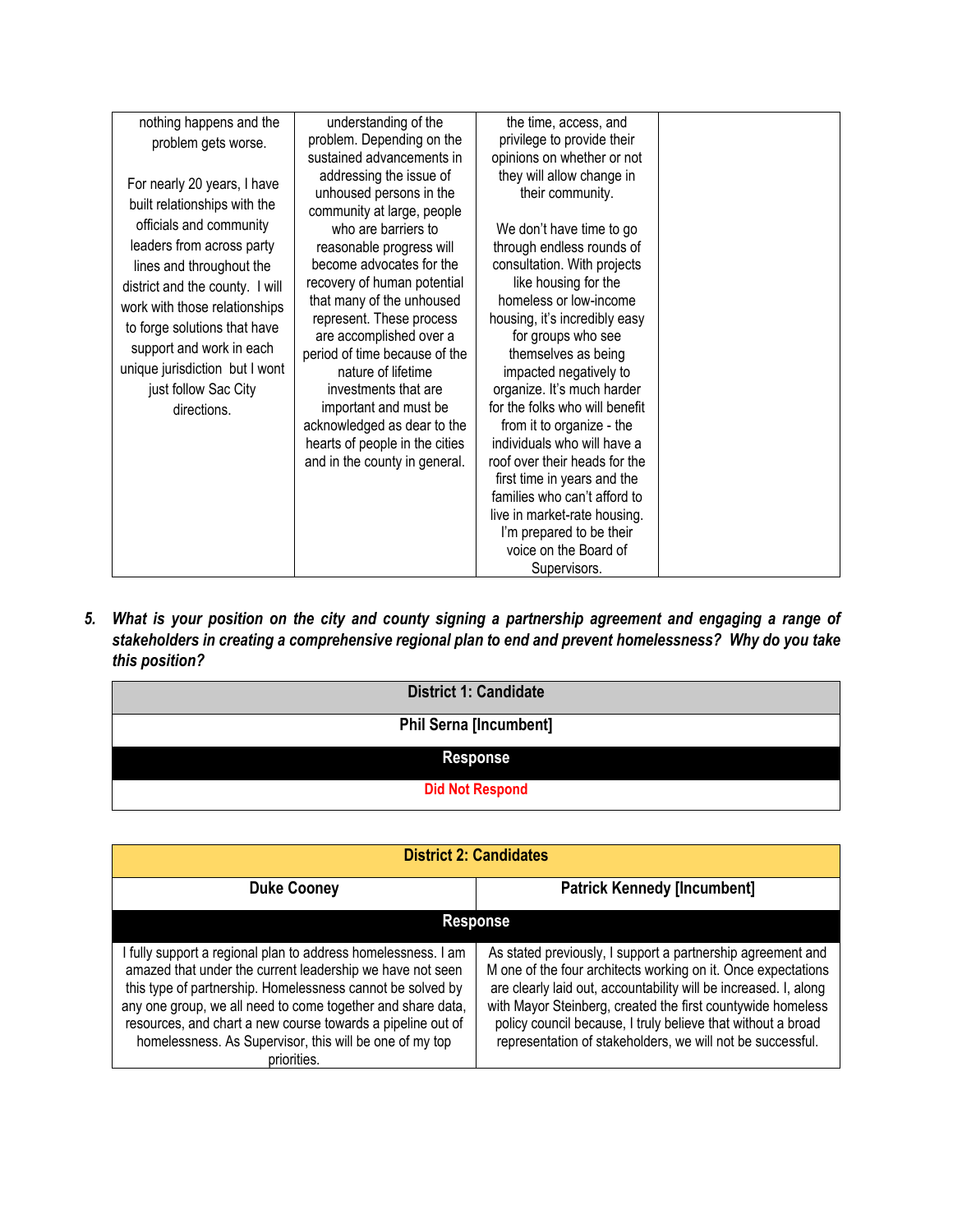| <b>District 5: Candidates</b>                                                                                                                                                                                                                                                                                                                                                                                                                                                                                                                                                                                                                                                                                                                                                                                                                                        |                                                                                                                                                                                                                                                                                                                                                                                                                                                                                                                                                                                                                                                                                                                                                                                                                                                                                                                                                                                                                                                                          |                                                                                                                                                                                                                                                                                                                                                  |                        |
|----------------------------------------------------------------------------------------------------------------------------------------------------------------------------------------------------------------------------------------------------------------------------------------------------------------------------------------------------------------------------------------------------------------------------------------------------------------------------------------------------------------------------------------------------------------------------------------------------------------------------------------------------------------------------------------------------------------------------------------------------------------------------------------------------------------------------------------------------------------------|--------------------------------------------------------------------------------------------------------------------------------------------------------------------------------------------------------------------------------------------------------------------------------------------------------------------------------------------------------------------------------------------------------------------------------------------------------------------------------------------------------------------------------------------------------------------------------------------------------------------------------------------------------------------------------------------------------------------------------------------------------------------------------------------------------------------------------------------------------------------------------------------------------------------------------------------------------------------------------------------------------------------------------------------------------------------------|--------------------------------------------------------------------------------------------------------------------------------------------------------------------------------------------------------------------------------------------------------------------------------------------------------------------------------------------------|------------------------|
| <b>Pat Hume</b>                                                                                                                                                                                                                                                                                                                                                                                                                                                                                                                                                                                                                                                                                                                                                                                                                                                      | Alex Joe                                                                                                                                                                                                                                                                                                                                                                                                                                                                                                                                                                                                                                                                                                                                                                                                                                                                                                                                                                                                                                                                 | <b>Jaclyn Moreno</b>                                                                                                                                                                                                                                                                                                                             | <b>Steve Ly</b>        |
|                                                                                                                                                                                                                                                                                                                                                                                                                                                                                                                                                                                                                                                                                                                                                                                                                                                                      |                                                                                                                                                                                                                                                                                                                                                                                                                                                                                                                                                                                                                                                                                                                                                                                                                                                                                                                                                                                                                                                                          | <b>Response</b>                                                                                                                                                                                                                                                                                                                                  |                        |
| "This again fails to<br>acknowledge the need for<br>actual REGIONAL solutions<br>and input from those who<br>represent 3/4 of Sacramento<br>County residents.<br>The City of Sacramento's<br>unbroken record of big<br>promises and little<br>accomplishment on this issue<br>is matched only by their<br>unbroken record trying to<br>dictate their agenda to<br>everyone else. Jurisdictional<br>collaboration is the only path<br>to making a meaningful<br>impact, but there must be<br>regional equity in the<br>decision-making process.<br>Moving forward, I will bring<br>people together to forge a<br>real solution that<br>acknowledges the dangerous<br>impact homeless camps<br>have on our residents and<br>neighborhoods, focuses on<br>the core causes of<br>homelessness, and includes<br>metrics to measure the<br>success - or failure - of every | The establishment of<br>combined approaches and<br>funding power to address the<br>problem is the best way to<br>start a recovery process for<br>the city and county of<br>Sacramento. This district<br>includes the cities of Rancho<br>Cordova, Elk Grove, Galt,<br>Isleton, and east<br>Sacramento. Several<br>unincorporated, yet well<br>placed, communities are<br>within the 650 square miles<br>of District 5. Addressing the<br>whole of the city and county<br>is best handled through<br>partnership to get more done<br>with "many hands" making<br>issues less dominant in the<br>engagement to address all of<br>the stakeholders in the<br>regional plan. In the question<br>"to end and prevent<br>homelessness" is a difficult<br>goal to achieve without more<br>support from the federal<br>government to make the<br>underlying problems people<br>suffer less impactful. The<br>attempt to address the<br>problem of unhoused people<br>at the city and county level<br>can be achieved and result<br>in a level of permanence for<br>the unhoused. | This is absolutely necessary.<br>We need a regional plan<br>which will align jurisdictions<br>to the same desired<br>outcomes, create short-term<br>and long term goals, and<br>decide how the process will<br>be monitored. This plan<br>should be used to help keep<br>both the County and other<br>jurisdictions accountable for<br>outcomes. | <b>Did Not Respond</b> |
| program.                                                                                                                                                                                                                                                                                                                                                                                                                                                                                                                                                                                                                                                                                                                                                                                                                                                             |                                                                                                                                                                                                                                                                                                                                                                                                                                                                                                                                                                                                                                                                                                                                                                                                                                                                                                                                                                                                                                                                          |                                                                                                                                                                                                                                                                                                                                                  |                        |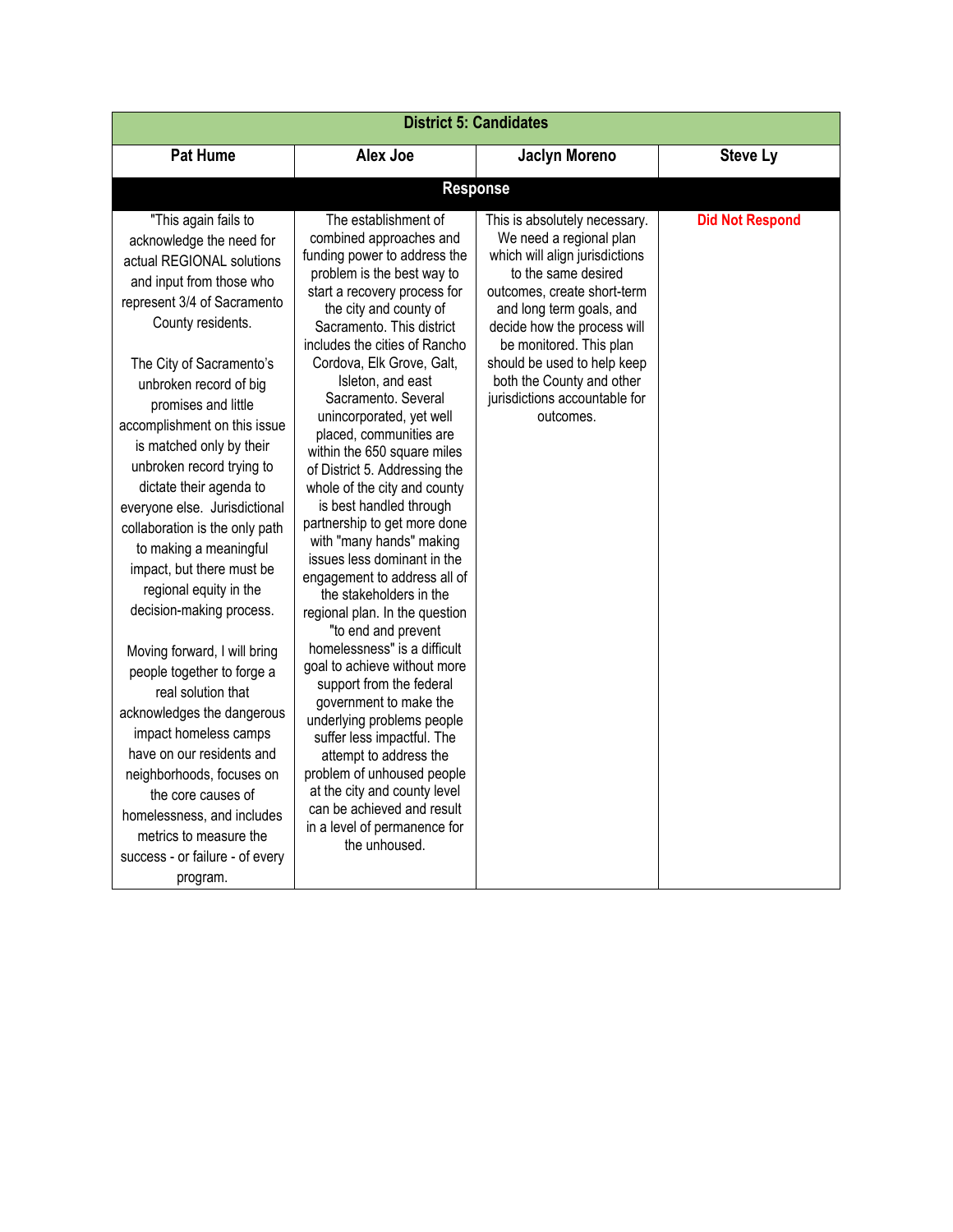*6. What is your position on the county providing substance use and mental health treatment to people experiencing homelessness as well as low income people? One alternative is forced treatment while another* alternative is treatment on demand. Where do you land on this continuum and why do you take this position? Where do you stand on the issue of long waiting periods for care; fragmentation of the current behavioral *health system and inadequate funding?*

| <b>District 1: Candidate</b>  |  |
|-------------------------------|--|
| <b>Phil Serna [Incumbent]</b> |  |
| <b>Response</b>               |  |
| <b>Did Not Respond</b>        |  |

| <b>District 2: Candidates</b>                                                                                                                                                                                                                                                                                                                                                                                                                                                                                                     |                                                                                                                                                                                                                                                                                                                                                                                                                                                                                                                                                                                                                                                                                                                                                                                                                                                                                                                                                                          |  |
|-----------------------------------------------------------------------------------------------------------------------------------------------------------------------------------------------------------------------------------------------------------------------------------------------------------------------------------------------------------------------------------------------------------------------------------------------------------------------------------------------------------------------------------|--------------------------------------------------------------------------------------------------------------------------------------------------------------------------------------------------------------------------------------------------------------------------------------------------------------------------------------------------------------------------------------------------------------------------------------------------------------------------------------------------------------------------------------------------------------------------------------------------------------------------------------------------------------------------------------------------------------------------------------------------------------------------------------------------------------------------------------------------------------------------------------------------------------------------------------------------------------------------|--|
| <b>Duke Cooney</b>                                                                                                                                                                                                                                                                                                                                                                                                                                                                                                                | <b>Patrick Kennedy [Incumbent]</b>                                                                                                                                                                                                                                                                                                                                                                                                                                                                                                                                                                                                                                                                                                                                                                                                                                                                                                                                       |  |
| <b>Response</b>                                                                                                                                                                                                                                                                                                                                                                                                                                                                                                                   |                                                                                                                                                                                                                                                                                                                                                                                                                                                                                                                                                                                                                                                                                                                                                                                                                                                                                                                                                                          |  |
| The County has a duty to provide public health services to all<br>of Sacramento County whether you are housed or unhoused.<br>This includes mental health and substance abuse treatment.<br>However, I believe that you cannot force someone to get<br>help. Our duty is to provide resources and services when<br>they are asked for. That means having them on demand and<br>not handing out a voucher leading to a year long wait for<br>services. We fail every time someone asks for help and there<br>is no help available. | The provision of greater mental health and substance abuse<br>services is the most important thing the county can do on a<br>countywide basis. We need to aggressively go after state and<br>federal funding, particularly now that MediCAL is now<br>reimbursable for residential care programs. We also need to<br>work with community partners and the Continuum of Care<br>members to identify ways to grow our programs. Offering<br>help in 60 days is tantamount to not offering care at all.<br>Regarding AOT (Laura's Law) it can play a role, which is why<br>I supported its adoption. However as formulated, it will halp<br>a very small fraction of unhoused neighbors in need. We<br>need to press the state to change laws regarding<br>conservatorship. As a society, we need to come to grips with<br>the harsh reality that there are too many homelessness<br>people who will never be self sufficient or have the ability to<br>live independently. |  |

| <b>District 5: Candidates</b>                                                                                                                                             |                                                                                                                                                                                                      |                                                                                                                                                                                                   |                        |
|---------------------------------------------------------------------------------------------------------------------------------------------------------------------------|------------------------------------------------------------------------------------------------------------------------------------------------------------------------------------------------------|---------------------------------------------------------------------------------------------------------------------------------------------------------------------------------------------------|------------------------|
| <b>Pat Hume</b>                                                                                                                                                           | Alex Joe                                                                                                                                                                                             | <b>Jaclyn Moreno</b>                                                                                                                                                                              | <b>Steve Ly</b>        |
| <b>Response</b>                                                                                                                                                           |                                                                                                                                                                                                      |                                                                                                                                                                                                   |                        |
| Drug addiction and mental<br>health issues are the root<br>cause that trap people in<br>homelessness, and those<br>must be addressed or we<br>are wasting time and money. | Taking mental health<br>treatments to the people<br>experiencing homelessness<br>is one of the approved ways<br>of addressing the condition<br>that may be paramount in<br>their homelessness. It is | I've been a mental health<br>care provider for over 20<br>years throughout our region.<br>know how long, uncertain<br>wait times impact people<br>who are in desperate,<br>immediate need of both | <b>Did Not Respond</b> |
| l would advocate a revision<br>to the various Lanterman Act<br>provisions adopted in the                                                                                  | recommended for low<br>income people to the extent<br>they will remain healthy and                                                                                                                   | psychiatric and substance<br>abuse treatment. In fact, this<br>has affected me in a very                                                                                                          |                        |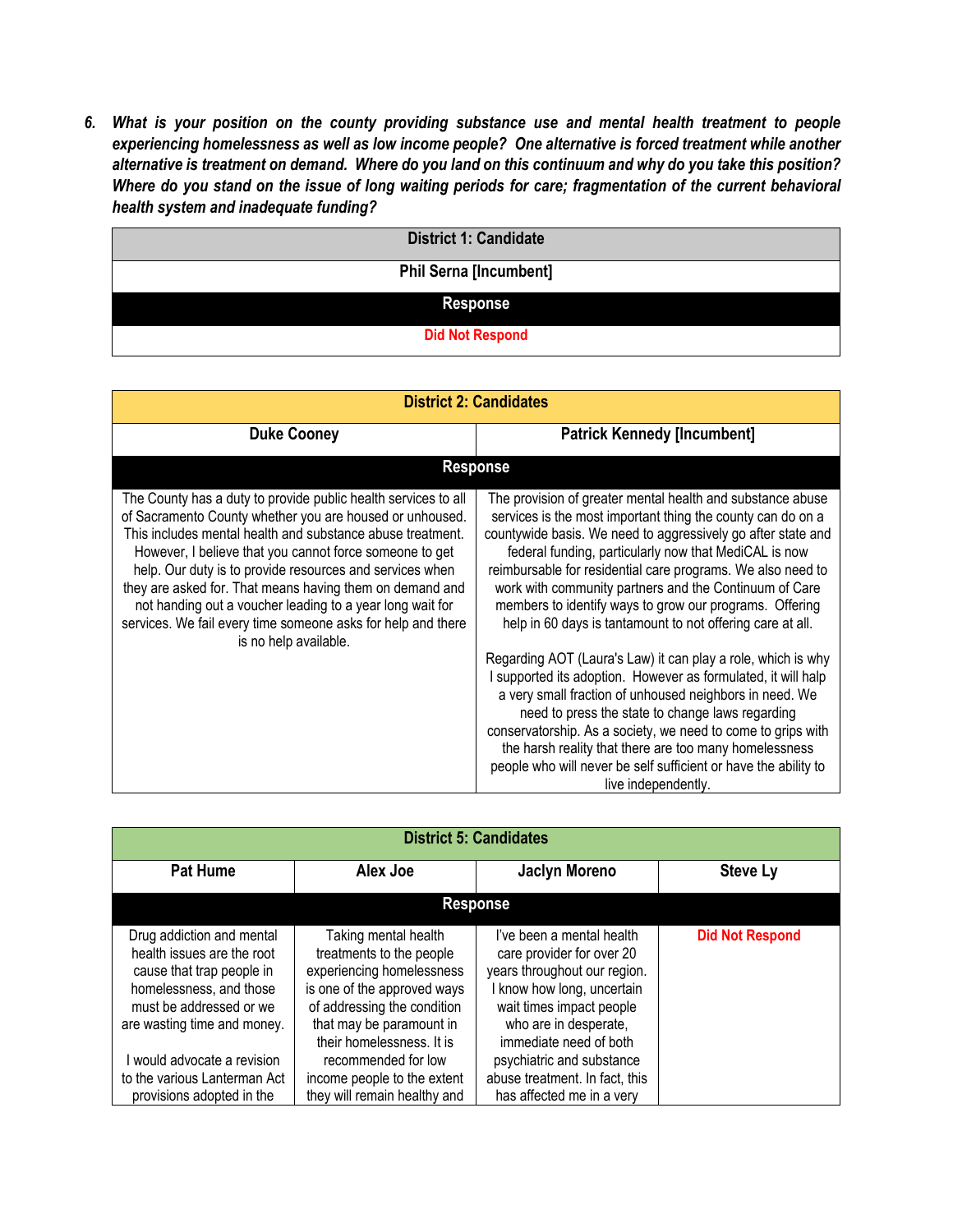late 1960's that limit the scope of intervention on behalf of an individual. The severity of the issue and the abuses occurring are not the same now as they were then chronic alcoholism has been replaced by meth and fentanyl. There has to be a solution that respects civil liberties, but not at the expense of the health of the individual or the impact on society at large.

We cannot focus on just county/government support. Programs like Grace House and St. Johns Shelter for Women provide support and a real path out of homelessness for those willing to work for it. We should be helping programs like them grow and succeed.

actively engaged in society. Situations and conditions of health are variable requiring approaches that serve to correct and cure maladies as within the scope medical staff for an individual. Homeless people receive one group of services while low income people represent a different faction and may not need the same form of recovery support to operate successfully in society. Long waiting periods for care exacerbate, or worsen, the condition suffered and may

lead to sickness and death. Healthcare should be administered as soon as the condition is recognized. Unhoused persons do not have credentials to receive healthcare treatments. Their ability to recover would be enhanced if there were programs in place to keep them healthy and ready for the challenge of housing responsibilities and employment opportunity.

It is in our collective best interest to strive to encourage all members of society in the city and county to be available for the contributions they could make to improve conditions for other stakeholders, residents and concerned interests. We need each other more than is currently shown. The swelling number of unhoused persons in various locations in our communities are a reflection of our thinking.

personal way - my husband's uncle, diagnosed with schizophrenia, left home as an adult and became homeless. He didn't receive the care he needed on a timely basis, and his own family was unable to contact him. After a decade, we received the phone call that every family dreads. He had passed away. There's no question that if he was obligated to receive care for his psychiatric condition, this outcome would have been different. He'd be alive today.

His story, along with the thousands of others I've encountered during my career as a mental health care provider, led me to the conclusion that requiring care for some may be a necessary step. But first, we need to make sure we have actual treatment options available: we need more beds and more access to both inpatient and outpatient care. We need to meet folks where they are, not expect them to travel across the County for help. I'm cautiously optimistic about Governor Newsom's recent CARE Courts proposal, which would mandate psychiatric care while providing oversight and funding to the individual counties.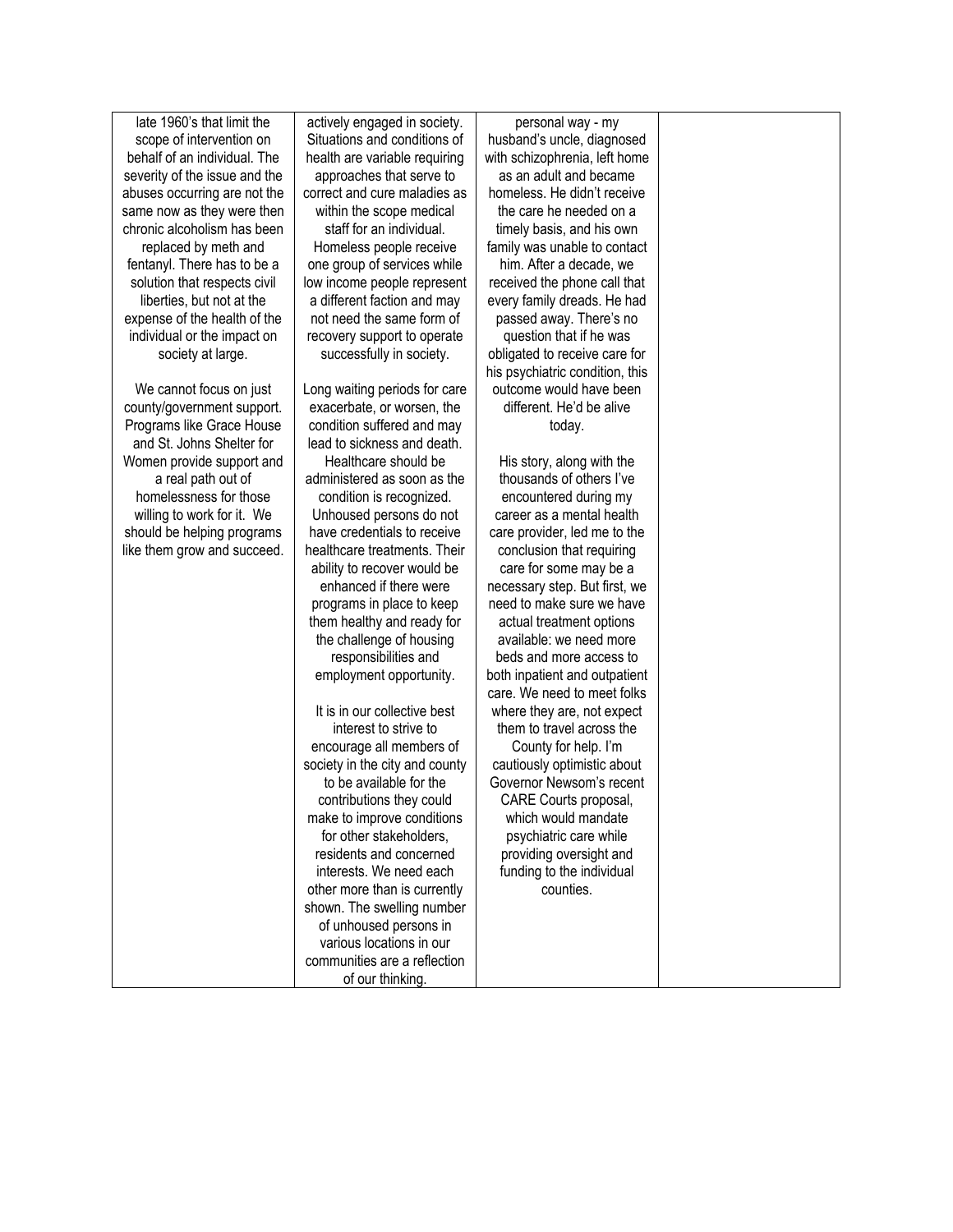*7. If the ballot initiative "Emergency Temporary Shelter & Enforcement Act of 2022 is placed on the County ballot for November 2022 why are you supporting or why not?*

| <b>District 1: Candidate</b>  |
|-------------------------------|
| <b>Phil Serna [Incumbent]</b> |
| <b>Response</b>               |
| <b>Did Not Respond</b>        |

| <b>District 2: Candidates</b>                                                                                                                                                                                                                                                                                                                                                                                                                                                                                                                                                                                 |                                                                                                                                                                                                                                                                                                                                                                                                               |  |
|---------------------------------------------------------------------------------------------------------------------------------------------------------------------------------------------------------------------------------------------------------------------------------------------------------------------------------------------------------------------------------------------------------------------------------------------------------------------------------------------------------------------------------------------------------------------------------------------------------------|---------------------------------------------------------------------------------------------------------------------------------------------------------------------------------------------------------------------------------------------------------------------------------------------------------------------------------------------------------------------------------------------------------------|--|
| <b>Duke Cooney</b>                                                                                                                                                                                                                                                                                                                                                                                                                                                                                                                                                                                            | <b>Patrick Kennedy [Incumbent]</b>                                                                                                                                                                                                                                                                                                                                                                            |  |
|                                                                                                                                                                                                                                                                                                                                                                                                                                                                                                                                                                                                               | <b>Response</b>                                                                                                                                                                                                                                                                                                                                                                                               |  |
| will be opposing this measure and any similar measure<br>brought forward by Sacramento County. A shelter bed is not<br>an adequate metric for acceptable housing. An extreme<br>measure such as this should only be considered when there<br>are enough permanent housing options to offer our homeless<br>community. This measure completely ignores the systemic<br>policy and funding issues that lead to homelessness and<br>focuses on criminalizing those without stable housing. Our<br>focus should be on combating the issues leading to<br>homelessness not penalizing those forced on the streets. | am supportive. In fact, I am working on a proposed at the<br>County that will largely align with the city's efforts.<br>Homelessness brigs with it a level of urgency, but<br>government in general, across the spectrum, is not acting<br>out of urgency. A measure like this will assure unhoused<br>neighbors have a safe place to stay while protecting public<br>spaces like the American River Parkway. |  |

| <b>District 5: Candidates</b>                                                                                                                                                                                |                                                                                        |                                                                                                                                                                                                    |                        |
|--------------------------------------------------------------------------------------------------------------------------------------------------------------------------------------------------------------|----------------------------------------------------------------------------------------|----------------------------------------------------------------------------------------------------------------------------------------------------------------------------------------------------|------------------------|
| <b>Pat Hume</b>                                                                                                                                                                                              | Alex Joe                                                                               | <b>Jaclyn Moreno</b>                                                                                                                                                                               | <b>Steve Ly</b>        |
|                                                                                                                                                                                                              |                                                                                        | <b>Response</b>                                                                                                                                                                                    |                        |
| It is not on the Countywide<br>ballot - it might be placed on<br>the City of Sacramento<br>ballot, but I do not represent<br>any of the City of<br>Sacramento.<br>I understand the impatience                | N/A. This was a stimulus that<br>served the purpose of<br>creating action by the city. | The language for the ballot<br>initiative has neither been<br>finalized nor brought to a<br>vote - and until we have an<br>opportunity to see the<br>initiative, I don't have a<br>position on it. | <b>Did Not Respond</b> |
| for something to get done,<br>but this measure just<br>continues the housing-first<br>policy that fails to address<br>the core causes of<br>homelessness. It also                                            |                                                                                        |                                                                                                                                                                                                    |                        |
| opens up a whole category<br>of litigation which will<br>consume dollars better spent<br>on solutions than lawyers -<br>and turns policy making over<br>to the courts The problem<br>is this plan promises a |                                                                                        |                                                                                                                                                                                                    |                        |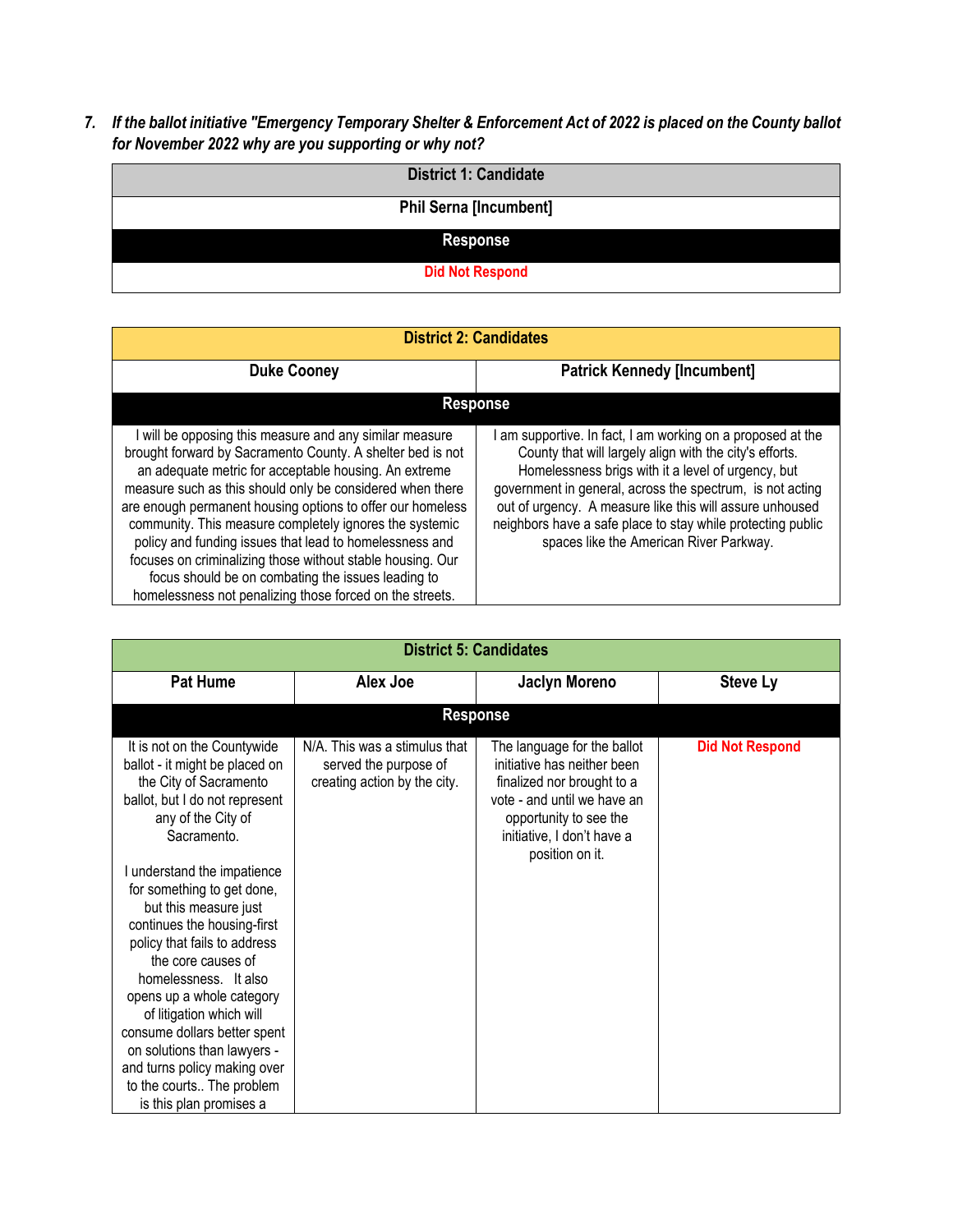| specific number of units  |  |  |
|---------------------------|--|--|
| something that government |  |  |
| cannot deliver.           |  |  |

# **AFFORDABLE HOUSING QUESTIONS**

*1. What do you see as the greatest affordable housing need in your district and how will you prioritize addressing those needs? City/County? Which income groups would you prioritize?*

|  |  | <b>District 1: Candidate</b> |
|--|--|------------------------------|
|--|--|------------------------------|

| <b>Phil Serna [Incumbent]</b> |
|-------------------------------|
|-------------------------------|

#### **Response**

**Did Not Respond**

| <b>District 2: Candidates</b>                                                                                                                                                                                                                                                                                                                                                                                                                                                                                                                                                                                                                                  |                                                                                                                                                                                                                                                                                                                                                                                                                                                                                                                                                   |  |  |
|----------------------------------------------------------------------------------------------------------------------------------------------------------------------------------------------------------------------------------------------------------------------------------------------------------------------------------------------------------------------------------------------------------------------------------------------------------------------------------------------------------------------------------------------------------------------------------------------------------------------------------------------------------------|---------------------------------------------------------------------------------------------------------------------------------------------------------------------------------------------------------------------------------------------------------------------------------------------------------------------------------------------------------------------------------------------------------------------------------------------------------------------------------------------------------------------------------------------------|--|--|
| <b>Duke Cooney</b>                                                                                                                                                                                                                                                                                                                                                                                                                                                                                                                                                                                                                                             | <b>Patrick Kennedy [Incumbent]</b>                                                                                                                                                                                                                                                                                                                                                                                                                                                                                                                |  |  |
|                                                                                                                                                                                                                                                                                                                                                                                                                                                                                                                                                                                                                                                                | <b>Response</b>                                                                                                                                                                                                                                                                                                                                                                                                                                                                                                                                   |  |  |
| The greatest housing need in South Sacramento is for<br>County investment in homeownership education, down<br>payment assistance, and financial literacy. I will also prioritize<br>partnerships with non-profit developers to give local residents<br>opportunities at homeownership, rather than negotiating<br>density bonuses to gain a small percent of affordable housing<br>units. While my focus is on creating a pathway for individuals<br>and families to build generational wealth through affordable<br>housing, we need mixed housing with a variety of options for<br>all incomes to ensure that communities get the resources<br>they deserve. | Setting aside the obvious need for more permanent<br>supportive housing, we need more affordable multifamily<br>housing and "missing in the middle" options in infill<br>opportunities. To do so, we need to incentivize projects and<br>help cut costs and the time it takes to go through the<br>planning and building process so public and private<br>affordable projects pencil out. The most vulnerable in our<br>community, typically those limited to government assistance<br>need to be our first priority. This is my highest priority |  |  |

| <b>District 5: Candidates</b>                                                                                                                                                                                                                                                      |                                                                                                                                                                                                                                                                                                                                        |                                                                                                                                                                                                                                                                                                              |                        |
|------------------------------------------------------------------------------------------------------------------------------------------------------------------------------------------------------------------------------------------------------------------------------------|----------------------------------------------------------------------------------------------------------------------------------------------------------------------------------------------------------------------------------------------------------------------------------------------------------------------------------------|--------------------------------------------------------------------------------------------------------------------------------------------------------------------------------------------------------------------------------------------------------------------------------------------------------------|------------------------|
| <b>Pat Hume</b>                                                                                                                                                                                                                                                                    | Alex Joe                                                                                                                                                                                                                                                                                                                               | <b>Jaclyn Moreno</b>                                                                                                                                                                                                                                                                                         | <b>Steve Ly</b>        |
| <b>Response</b>                                                                                                                                                                                                                                                                    |                                                                                                                                                                                                                                                                                                                                        |                                                                                                                                                                                                                                                                                                              |                        |
| Look, at its most basic, all<br>housing affordability, or<br>attainability, comes down to<br>a simple economic equation<br>of supply and demand.<br>The greatest need is the<br>ability to build a variety of<br>housing options in a<br>reasonable time for a<br>reasonable cost. | Affordable housing is a right<br>that should be protected. In<br>addressing the need, the<br>county must look deeply into<br>budget practices to find ways<br>to address the need. As the<br>assessment of the budget<br>practices would show, there<br>are areas where spending<br>patterns favor certain<br>programs. As that is the | Ranking the affordable<br>housing needs of the<br>different communities in<br>District 5 is difficult - the<br>housing needs in Elk Grove<br>are very different from the<br>towns of the Sacramento<br>River Delta, and both are<br>unique compared to Wilton,<br>Vineyard, or Rancho<br>Cordova. We need to | <b>Did Not Respond</b> |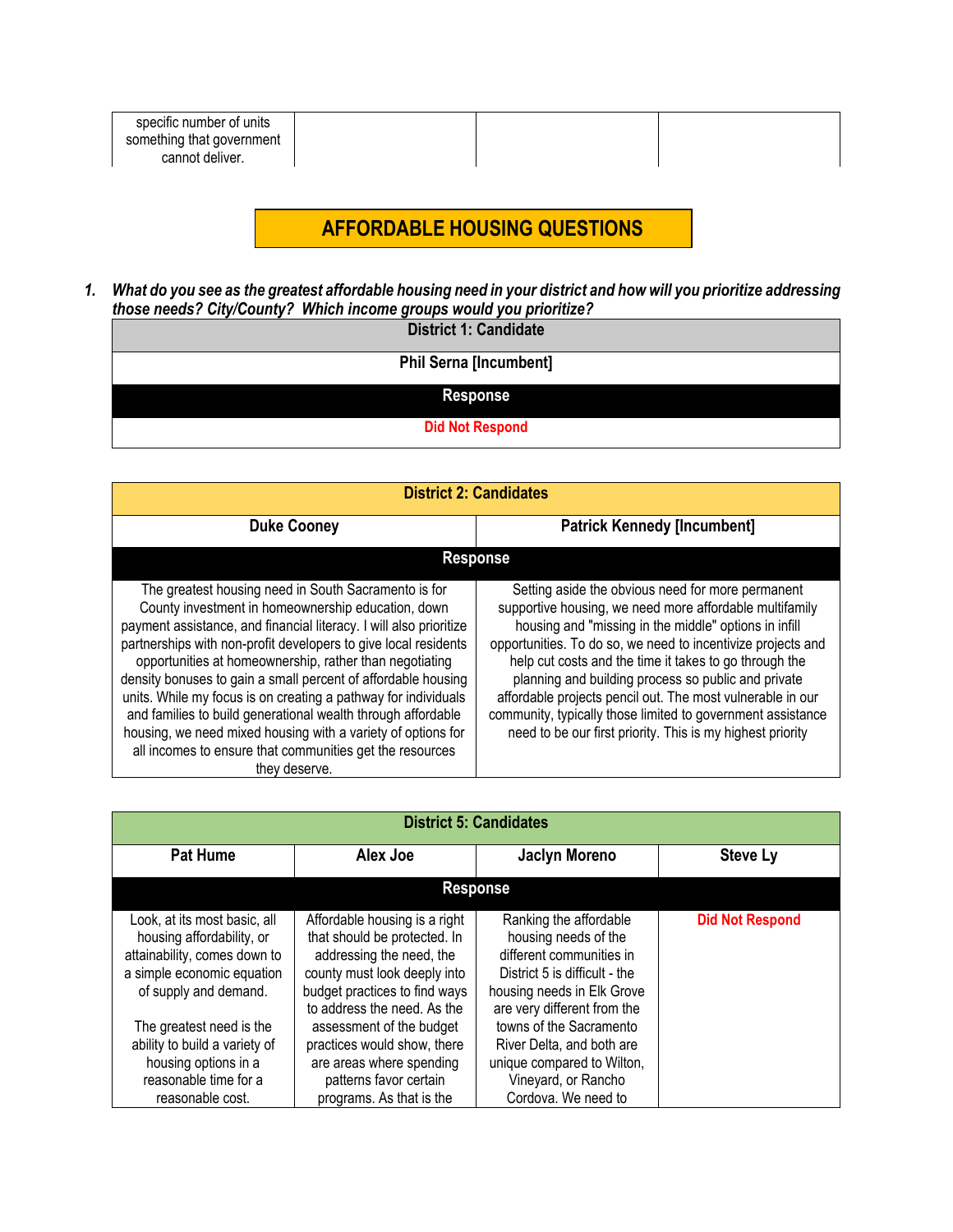| San Francisco County         | case, some adjustment in          | prioritize developing all  |  |
|------------------------------|-----------------------------------|----------------------------|--|
| recently suspended some      | the prioritization would be       | levels of housing: fully-  |  |
| provisions of CEQA to speed  | necessary to allow the best       | subsidized mixed-income    |  |
| housing construction and     | division of resources to          | social housing for some,   |  |
| reduce cost. Sacramento      | include the problem of            | missing middle housing for |  |
| County should be looking to  | affordable housing. The           | others, and mixed-use,     |  |
| streamline its processes as  | current marketplace is not        | transit-adjacent middle-   |  |
| well.                        | conducive to solutions            | income housing in places   |  |
|                              | because of the shortage of        | throughout Sacramento      |  |
| We need to ensure that       | units available for inclusion.    | County.                    |  |
| Planning and Building        | This is a temporary problem       |                            |  |
| Departments are able to      | that will be remedied by          |                            |  |
| coordinate so that projects  | supply availability. There is     |                            |  |
| flow smoothly, and we        | an impact by the housing          |                            |  |
| should be working with       | affordability that draws bay      |                            |  |
| utilities and other agencies | area individuals to               |                            |  |
| to help speed up project     | Sacramento. The high              |                            |  |
| delivery. Once we make a     | income levels affect the price    |                            |  |
| good-hearted effort to       | structure making sales a          |                            |  |
| address the backlog of       | challenge for competing           |                            |  |
| market rate housing, we can  | local residents. In this          |                            |  |
| look at our delivery         | instance, it is best to           |                            |  |
| methodology for capital      | prioritize support to marginal    |                            |  |
| Affordable Housing and how   | groups often left out of          |                            |  |
| to use subsidies and other   | opportunities to stabilize and    |                            |  |
| tools most effectively.      | grow wealth. This is a            |                            |  |
|                              | difficult decision due to the     |                            |  |
|                              | heritage of redlining and         |                            |  |
|                              | other forms of affect causing     |                            |  |
|                              | people to struggle in keeping     |                            |  |
|                              | shelter. Encouraging the          |                            |  |
|                              | community to support a            |                            |  |
|                              | practice of this type involves    |                            |  |
|                              | engagement and the ability        |                            |  |
|                              | of the city and county to         |                            |  |
|                              | prioritize the effort in the best |                            |  |
|                              | interest of growing another       |                            |  |
|                              | wealth base in the region.        |                            |  |
|                              | There are resources. Can          |                            |  |
|                              | the will be a match to make       |                            |  |
|                              | affordable housing a              |                            |  |
|                              | principled effort in the          |                            |  |
|                              | community? It is worthy of        |                            |  |
|                              | an attempt.                       |                            |  |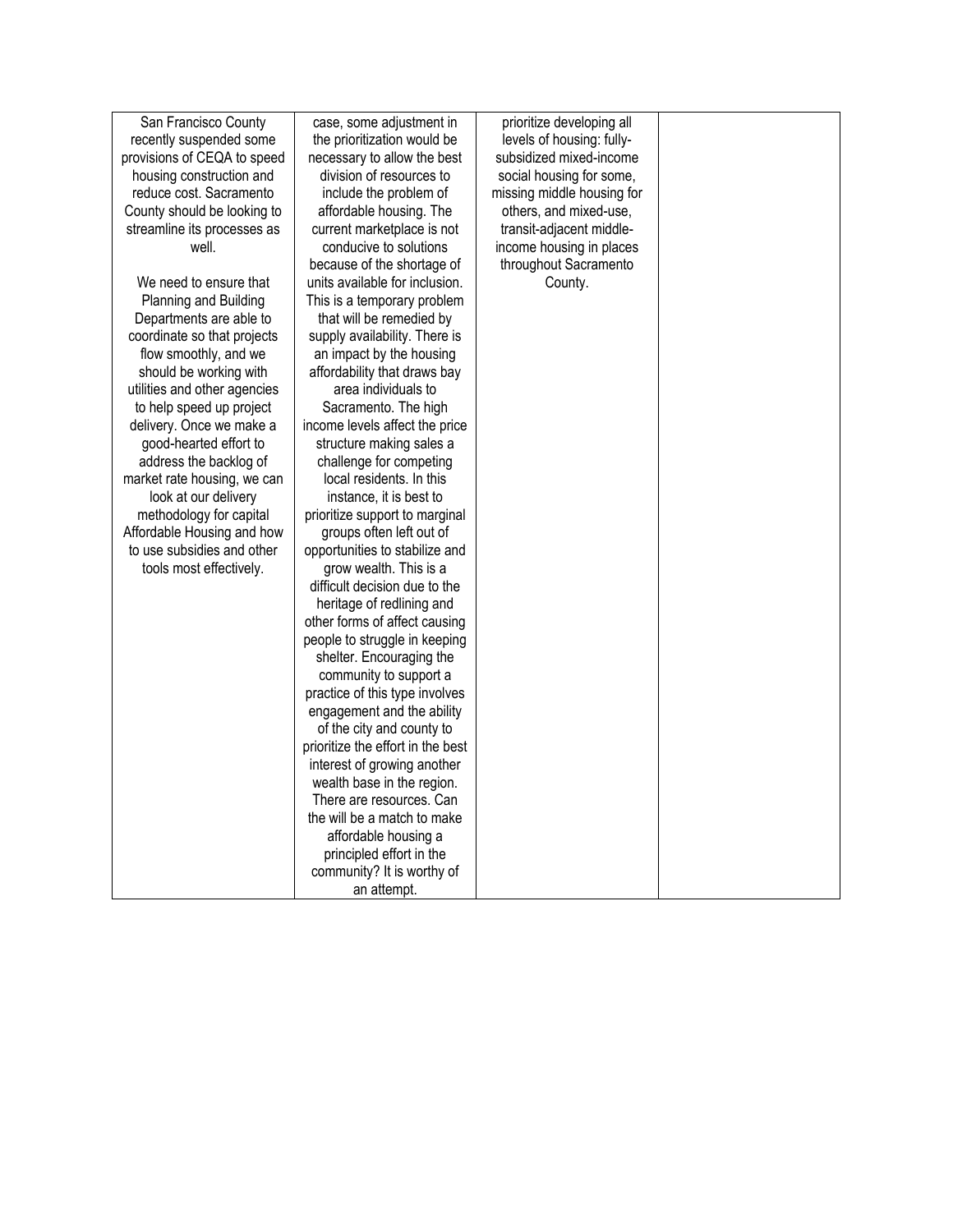*2. The most successful inclusionary programs require the production of affordable housing. Both the City and County are evaluating their inclusionary programs, which only require payment of a minimal fee. Do you support updating the inclusionary programs to mandate development of affordable housing? Why or why not?*

| <b>District 1: Candidate</b>  |
|-------------------------------|
| <b>Phil Serna [Incumbent]</b> |
| <b>Response</b>               |
| <b>Did Not Respond</b>        |

| <b>District 2: Candidates</b>                                                                                                                                                                                                                                                                           |                                                                                                                                                                                                                                                                                                                                                          |  |
|---------------------------------------------------------------------------------------------------------------------------------------------------------------------------------------------------------------------------------------------------------------------------------------------------------|----------------------------------------------------------------------------------------------------------------------------------------------------------------------------------------------------------------------------------------------------------------------------------------------------------------------------------------------------------|--|
| <b>Duke Cooney</b>                                                                                                                                                                                                                                                                                      | <b>Patrick Kennedy [Incumbent]</b>                                                                                                                                                                                                                                                                                                                       |  |
| <b>Response</b>                                                                                                                                                                                                                                                                                         |                                                                                                                                                                                                                                                                                                                                                          |  |
| As Supervisor, I would support updating inclusionary<br>programs to mandate development of affordable housing. We<br>have tried the current system for generations and it has not<br>served our community well. It is time to use every tool in our<br>toolkit to address the affordability of housing. | do. But, in tandem, we need to look at what barriers are in<br>place that make affordable housing projects prohibitive. I<br>have been approached by a number of private developers,<br>who specialize in building affordable projects elsewhere, who<br>point to fees, financing, and delays as the primary reasons<br>they do not build in Sacramento. |  |

| <b>District 5: Candidates</b>                                                                                                                                                                                                                                                                                                                                                                                                                                                        |                                                                                                                                                                                                                                                                                                                                                                                                                                                                                                                                                                                                                                                                                                             |                                                                                                                                                                                                                                                                                                                                                                                                         |                        |
|--------------------------------------------------------------------------------------------------------------------------------------------------------------------------------------------------------------------------------------------------------------------------------------------------------------------------------------------------------------------------------------------------------------------------------------------------------------------------------------|-------------------------------------------------------------------------------------------------------------------------------------------------------------------------------------------------------------------------------------------------------------------------------------------------------------------------------------------------------------------------------------------------------------------------------------------------------------------------------------------------------------------------------------------------------------------------------------------------------------------------------------------------------------------------------------------------------------|---------------------------------------------------------------------------------------------------------------------------------------------------------------------------------------------------------------------------------------------------------------------------------------------------------------------------------------------------------------------------------------------------------|------------------------|
| <b>Pat Hume</b>                                                                                                                                                                                                                                                                                                                                                                                                                                                                      | Alex Joe                                                                                                                                                                                                                                                                                                                                                                                                                                                                                                                                                                                                                                                                                                    | <b>Jaclyn Moreno</b>                                                                                                                                                                                                                                                                                                                                                                                    | <b>Steve Ly</b>        |
|                                                                                                                                                                                                                                                                                                                                                                                                                                                                                      |                                                                                                                                                                                                                                                                                                                                                                                                                                                                                                                                                                                                                                                                                                             | <b>Response</b>                                                                                                                                                                                                                                                                                                                                                                                         |                        |
| I'm not sure I would<br>categorize inclusionary<br>programs as successful, nor<br>would I support expanding<br>mandates that just drive up<br>the cost of housing for<br>everyone. Elk Grove has<br>successfully used its<br>Affordable Housing Fee to<br>be at the forefront in the<br>region for the delivery of<br>affordable housing projects.<br>Inclusionary programs<br>exacerbate the problem of<br>the cost of housing, which<br>affects every economic level<br>of supply. | The use of Mello Roos<br>financing of schools has<br>been a model that works to<br>promote education. It is not<br>always applauded because it<br>costs some entity to make is<br>successful. The inclusionary<br>housing model provides for a<br>mix of housing opportunity<br>for people to enrich their<br>lives through the resulting<br>interaction. This is a benefit,<br>though the cost is a payment<br>not frequently praised. The<br>general good should<br>outweigh the cost of doing<br>this for the community.<br>Supporting a budget<br>evaluation of inclusionary<br>programs should be part of<br>the duty of a city or county<br>administration and should be<br>championed by the elected | Yes - within strict guidelines.<br>I support the County's<br>inclusionary programs, and I<br>support the update of the<br>programs to spur and fund<br>development of affordable<br>housing. With that said, the<br>County cannot implement an<br>inclusionary program that<br>makes market-rate housing<br>unprofitable to construct. We<br>need to strike a fine line in<br>between the two extremes. | <b>Did Not Respond</b> |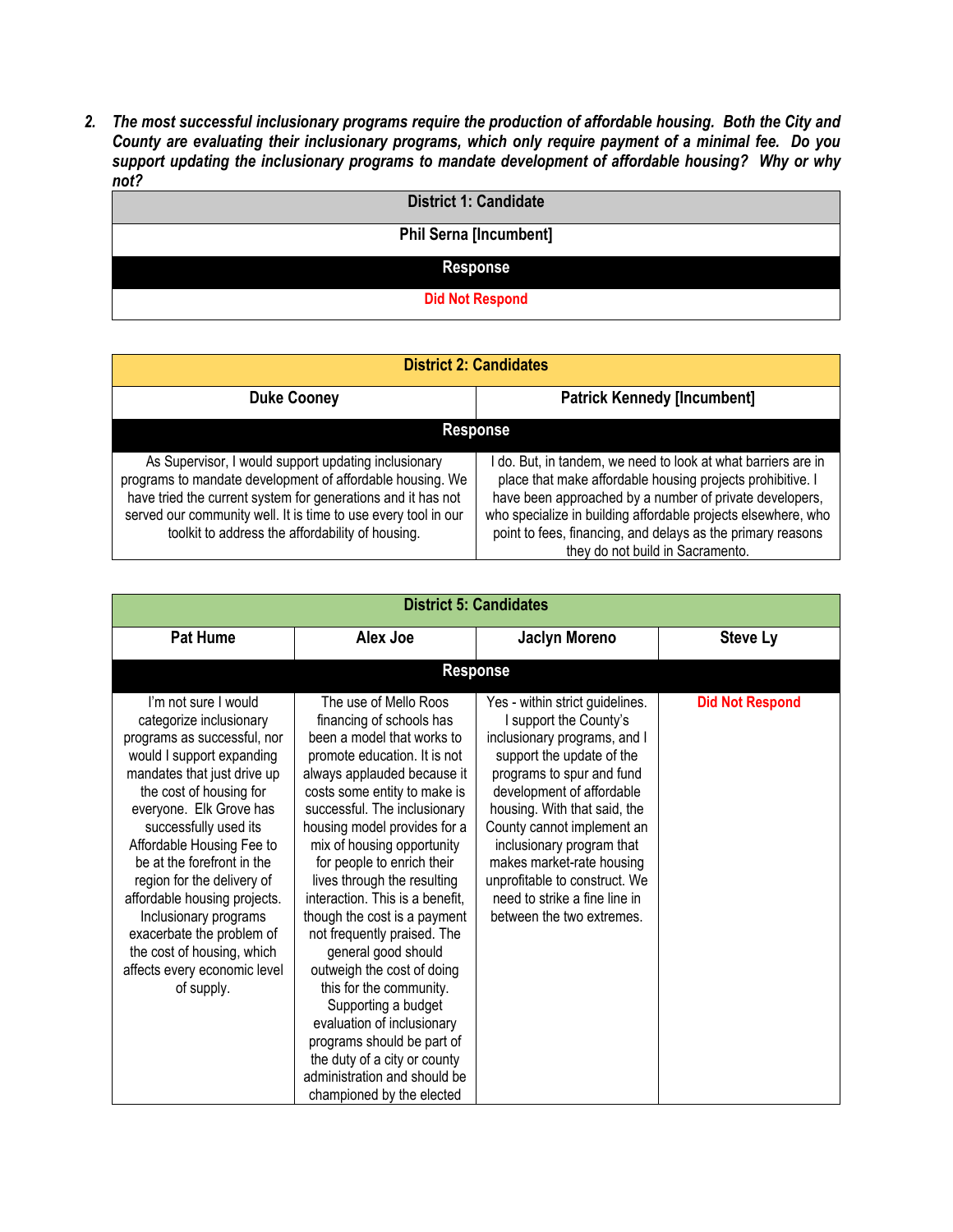| leaders as a way of<br>supporting constituent<br>concerns. Needless to say,<br>there are reduced numbers<br>of unhoused persons and<br>there are more stable<br>families contributing to the<br>tax base and the |  |
|------------------------------------------------------------------------------------------------------------------------------------------------------------------------------------------------------------------|--|
| development of a welcoming<br>place to live.                                                                                                                                                                     |  |

*3. Both market-rate and affordable housing costs are skyrocketing, amplifying the need for public funding resources, especially at the local level. How will you prioritize developing local funding sources to build affordable housing?*

| <b>District 1: Candidate</b>  |  |  |
|-------------------------------|--|--|
| <b>Phil Serna [Incumbent]</b> |  |  |
| <b>Response</b>               |  |  |
| <b>Did Not Respond</b>        |  |  |

| <b>District 2: Candidates</b>                                                                                                                                                                                                                                                                                                                                                                                                                                                                 |                                                                                                                                                                                                                                                                                                                                                                                                                        |  |  |
|-----------------------------------------------------------------------------------------------------------------------------------------------------------------------------------------------------------------------------------------------------------------------------------------------------------------------------------------------------------------------------------------------------------------------------------------------------------------------------------------------|------------------------------------------------------------------------------------------------------------------------------------------------------------------------------------------------------------------------------------------------------------------------------------------------------------------------------------------------------------------------------------------------------------------------|--|--|
| <b>Patrick Kennedy [Incumbent]</b><br><b>Duke Cooney</b>                                                                                                                                                                                                                                                                                                                                                                                                                                      |                                                                                                                                                                                                                                                                                                                                                                                                                        |  |  |
| <b>Response</b>                                                                                                                                                                                                                                                                                                                                                                                                                                                                               |                                                                                                                                                                                                                                                                                                                                                                                                                        |  |  |
| As Supervisor, I would support additional funding for the<br>Housing Trust program to support affordable housing<br>development. The current fees charged to the developers<br>funding the program haven't been updated since 1992.<br>Including raising rates on non-residential developments like<br>new retail buildings and warehouses. If we updated those<br>costs to match current cost of living we would see a stronger<br>funding stream to support affordable housing development. | As a member of the board I pushed through the approval of<br>infrastructure financing mechanisms to bring down the costs<br>of development of both market rate and affordable housing.<br>Working with organizations such as the Sacramento Housing<br>Alliance, SHRA, the BIA, SAR and financial institutions, we<br>can continue to identify and develop opportunities to bring<br>down costs and create incentives. |  |  |

| <b>District 5: Candidates</b>                                                                                                                                                                                                                                                                                                  |                                                                                                                                                                                                                                                                                                                                 |                                                                                                                                                                                                                                                                                                                             |                        |  |
|--------------------------------------------------------------------------------------------------------------------------------------------------------------------------------------------------------------------------------------------------------------------------------------------------------------------------------|---------------------------------------------------------------------------------------------------------------------------------------------------------------------------------------------------------------------------------------------------------------------------------------------------------------------------------|-----------------------------------------------------------------------------------------------------------------------------------------------------------------------------------------------------------------------------------------------------------------------------------------------------------------------------|------------------------|--|
| <b>Pat Hume</b>                                                                                                                                                                                                                                                                                                                | Alex Joe                                                                                                                                                                                                                                                                                                                        | <b>Jaclyn Moreno</b>                                                                                                                                                                                                                                                                                                        | <b>Steve Ly</b>        |  |
| <b>Response</b>                                                                                                                                                                                                                                                                                                                |                                                                                                                                                                                                                                                                                                                                 |                                                                                                                                                                                                                                                                                                                             |                        |  |
| The problem is inventory -<br>the demand for housing far<br>outstrips the supply. The<br>inventory problem is<br>exacerbated by increasing<br>fees and rules. Currently,<br>producing one unit of<br>Affordable housing is in the<br>\$400 - 500 thousand range<br>per unit. That doesn't make<br>sense and isn't sustainable. | Building affordable housing<br>is necessary to the the<br>required mix of home<br>offerings in a city or county.<br>Developing the appropriate<br>level of affordability has to<br>be a priority of city and<br>county planning departments<br>as directed by elected<br>leaders and provisioned by<br>county staff leaders. In | Currently, the County of<br>Sacramento has very few<br>options that are available to<br>develop funding for housing -<br>but soon, due to new State<br>laws, we may have more.<br>Soon, the County may be<br>able to issue bonds, borrow<br>against future revenue, and<br>even directly fund<br>construction of affordable | <b>Did Not Respond</b> |  |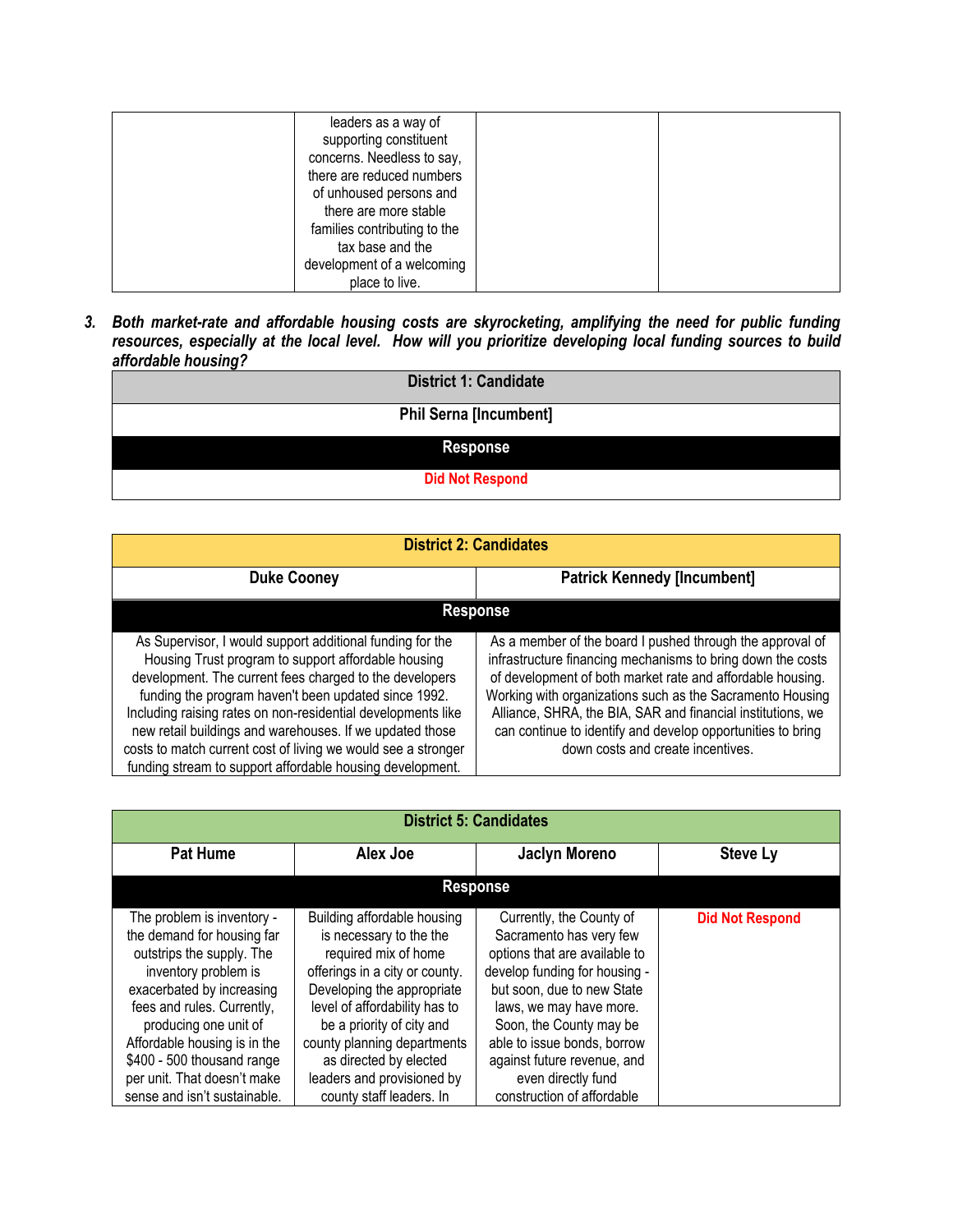| We have to look at how to       | making funding resources       | housing more so than it can  |  |
|---------------------------------|--------------------------------|------------------------------|--|
| bring down the cost of          | available, the city and county | now. Developing these        |  |
| delivery, not just throw more   | leadership delves into the     | funding sources is one of my |  |
| public money at it.             | recurrent resources and        | top priorities.              |  |
|                                 | seeks other sources to         |                              |  |
| The County has to look          | increase the existence of      |                              |  |
| inward at the barriers it has   | funds for affordable housing.  |                              |  |
| created and at the cost         | The need to rezone areas for   |                              |  |
| escalators driven by its        | development of housing is a    |                              |  |
| public policies and             | clear path to creating more    |                              |  |
| implementation. A recent        | affordable housing. The use    |                              |  |
| survey by an industry           | of zoning to achieve these     |                              |  |
| publication ranked              | goals can be expected to       |                              |  |
| Sacramento region as one of     | continue as a reaction to the  |                              |  |
| the hardest places to build     | development of affordable      |                              |  |
| multi-family housing. We        | housing offerings. The well-   |                              |  |
| should then be talking to the   | placed community members       |                              |  |
| people who actually build the   | often aspire to contribute to  |                              |  |
| housing to determine what       | the community good. There      |                              |  |
| we can do to encourage and      | should be every opportunity    |                              |  |
| facilitate housing projects, to | to request their considerable  |                              |  |
| naturally drive down costs      | assistance in reacting to this |                              |  |
| and increase housing            | priority.                      |                              |  |
| options - that makes more       |                                |                              |  |
| sense than tap taxpayers to     |                                |                              |  |
| make up the difference.         |                                |                              |  |

*4. The state is now emphasizing affordable housing development in areas of opportunity to affirmative further fair housing, how would you propose identifying sites in our city and successfully encouraging such development?*

| <b>District 1: Candidate</b>  |  |  |
|-------------------------------|--|--|
| <b>Phil Serna [Incumbent]</b> |  |  |
| <b>Response</b>               |  |  |
| <b>Did Not Respond</b>        |  |  |

| <b>District 2: Candidates</b>                                                                                                                                                                                                                                                                                                                                                                                           |                                                                                                                                                                                                                                                                                                                                                                                                                                                                          |  |  |
|-------------------------------------------------------------------------------------------------------------------------------------------------------------------------------------------------------------------------------------------------------------------------------------------------------------------------------------------------------------------------------------------------------------------------|--------------------------------------------------------------------------------------------------------------------------------------------------------------------------------------------------------------------------------------------------------------------------------------------------------------------------------------------------------------------------------------------------------------------------------------------------------------------------|--|--|
| <b>Duke Cooney</b>                                                                                                                                                                                                                                                                                                                                                                                                      | <b>Patrick Kennedy [Incumbent]</b>                                                                                                                                                                                                                                                                                                                                                                                                                                       |  |  |
| <b>Response</b>                                                                                                                                                                                                                                                                                                                                                                                                         |                                                                                                                                                                                                                                                                                                                                                                                                                                                                          |  |  |
| To identify opportunities for fair housing development I would<br>start by comparing income levels and average rent prices in<br>precincts across the County. I would also cross reference<br>historical redlining and under-investment as a main<br>consideration. We should also prioritize those areas which<br>are at risk of gentrification and lack enough affordable<br>housing stock relative to income levels. | As I have stated in previous questions: 1. Identify properties<br>that are controlled by local government or can be acquired by<br>local government to incentivize projects, as we did at<br>Cornerstone in District 2; 2. Identify and remove barriers in<br>the planning and building process, including but not limited to<br>fees and removal of red tape; and, 3. Work with SHRA, HCD,<br>and HUD tidentify and secure funding for projects in South<br>Sacramento. |  |  |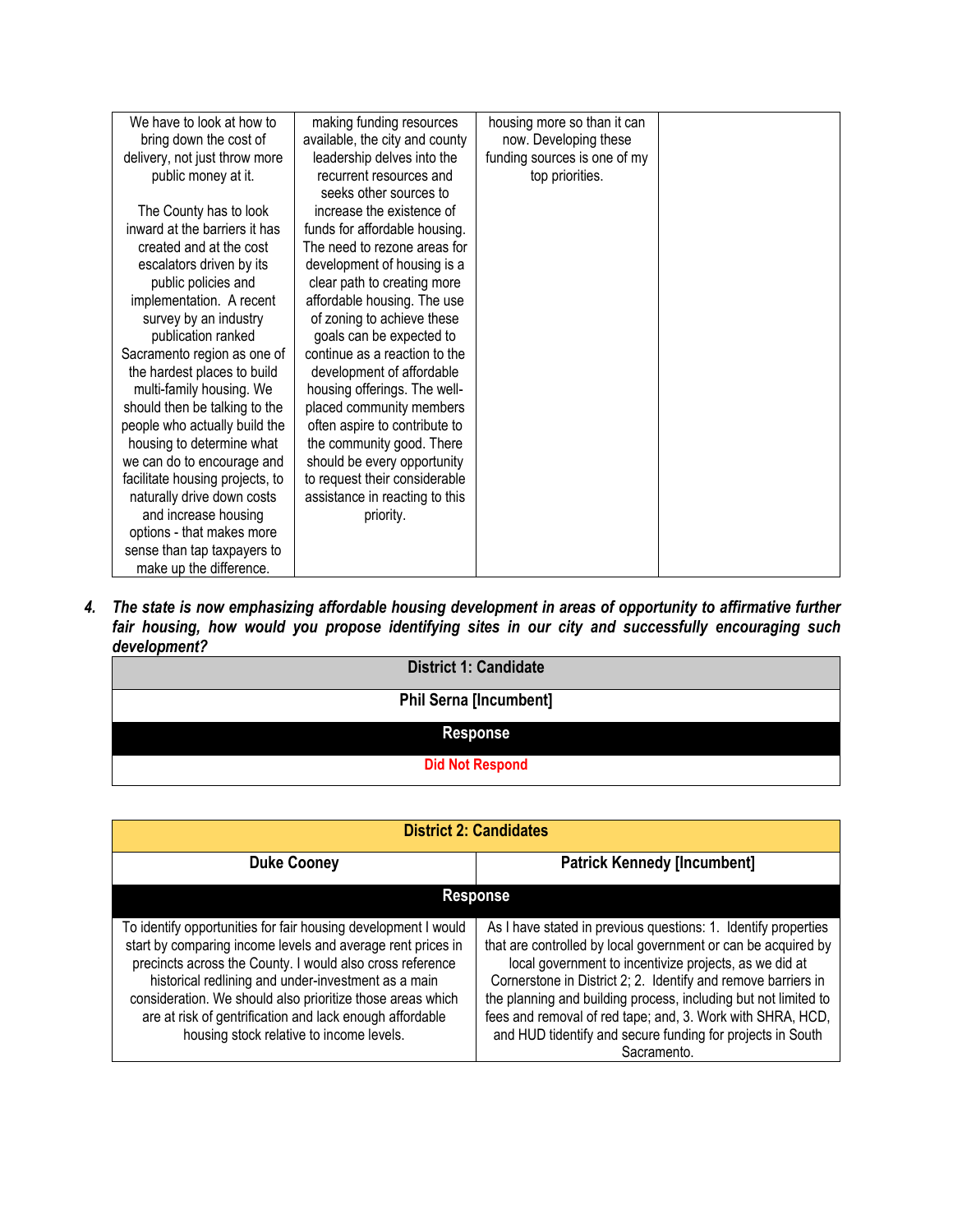| <b>District 5: Candidates</b>                                                                                                                                                                                                                                                                                                                                                         |                                                                                                                                                                                                                                                                                                                                                                                                                                                                                                                                                                                                                                                                                                                                                                                                                                                                                     |                                                                                                                                                                                                                                                                                                                                                                                                                                                                                          |                        |
|---------------------------------------------------------------------------------------------------------------------------------------------------------------------------------------------------------------------------------------------------------------------------------------------------------------------------------------------------------------------------------------|-------------------------------------------------------------------------------------------------------------------------------------------------------------------------------------------------------------------------------------------------------------------------------------------------------------------------------------------------------------------------------------------------------------------------------------------------------------------------------------------------------------------------------------------------------------------------------------------------------------------------------------------------------------------------------------------------------------------------------------------------------------------------------------------------------------------------------------------------------------------------------------|------------------------------------------------------------------------------------------------------------------------------------------------------------------------------------------------------------------------------------------------------------------------------------------------------------------------------------------------------------------------------------------------------------------------------------------------------------------------------------------|------------------------|
| <b>Pat Hume</b>                                                                                                                                                                                                                                                                                                                                                                       | <b>Alex Joe</b>                                                                                                                                                                                                                                                                                                                                                                                                                                                                                                                                                                                                                                                                                                                                                                                                                                                                     | <b>Jaclyn Moreno</b>                                                                                                                                                                                                                                                                                                                                                                                                                                                                     | <b>Steve Ly</b>        |
|                                                                                                                                                                                                                                                                                                                                                                                       |                                                                                                                                                                                                                                                                                                                                                                                                                                                                                                                                                                                                                                                                                                                                                                                                                                                                                     | <b>Response</b>                                                                                                                                                                                                                                                                                                                                                                                                                                                                          |                        |
| I don't represent the City of<br>Sacramento and cannot<br>address the problems they<br>have created there. In Elk<br>Grove we have a variety<br>housing options which<br>reflects the integrated<br>diversity in our community.<br>In addition, we have<br>identified appropriate sites<br>sufficient to deliver the<br>number of housing units<br>identified by our RHNA<br>numbers. | There are many reasons to<br>develop areas of opportunity<br>for growing fair housing. The<br>process is an extension of<br>commitment to the benefits a<br>community can achieve. It<br>requires a considerable<br>amount of time and<br>cooperation by all parties to<br>make success a reality.<br>There are zoning and<br>compatibility elements that<br>must be addressed. In doing<br>this for the community, all<br>stakeholders must commit to<br>provide necessary supports<br>and serve to complete the<br>process of making<br>affirmative the promise of<br>developing fair housing for<br>the city and county of<br>Sacramento. The necessary<br>adjustments to any and all of<br>the components of creating<br>affordable housing must be<br>followed and adhered to in<br>order to accomplish the set<br>goal of providing in<br>conjunction with state<br>emphasis. | Countywide, there are<br>numerous areas where we<br>can affirmatively further fair<br>housing - we need to identify<br>communities where rent<br>costs are rising past the<br>average household's ability<br>to pay and strongly<br>incentivize development of<br>both affordable and market-<br>rate housing. This can be<br>accomplished through<br>incentives, community<br>action, relationship-building<br>with developers, recruitment<br>of construction businesses,<br>and more. | <b>Did Not Respond</b> |

*5. Studies show that ones zip code is correlated with health, social and economic outcomes. Sacramento's neighborhoods reflect those disparities. How would you improve equity and outcomes based on zip codes?*

| <b>District 1: Candidate</b>  |
|-------------------------------|
| <b>Phil Serna [Incumbent]</b> |
| <b>Response</b>               |
| <b>Did Not Respond</b>        |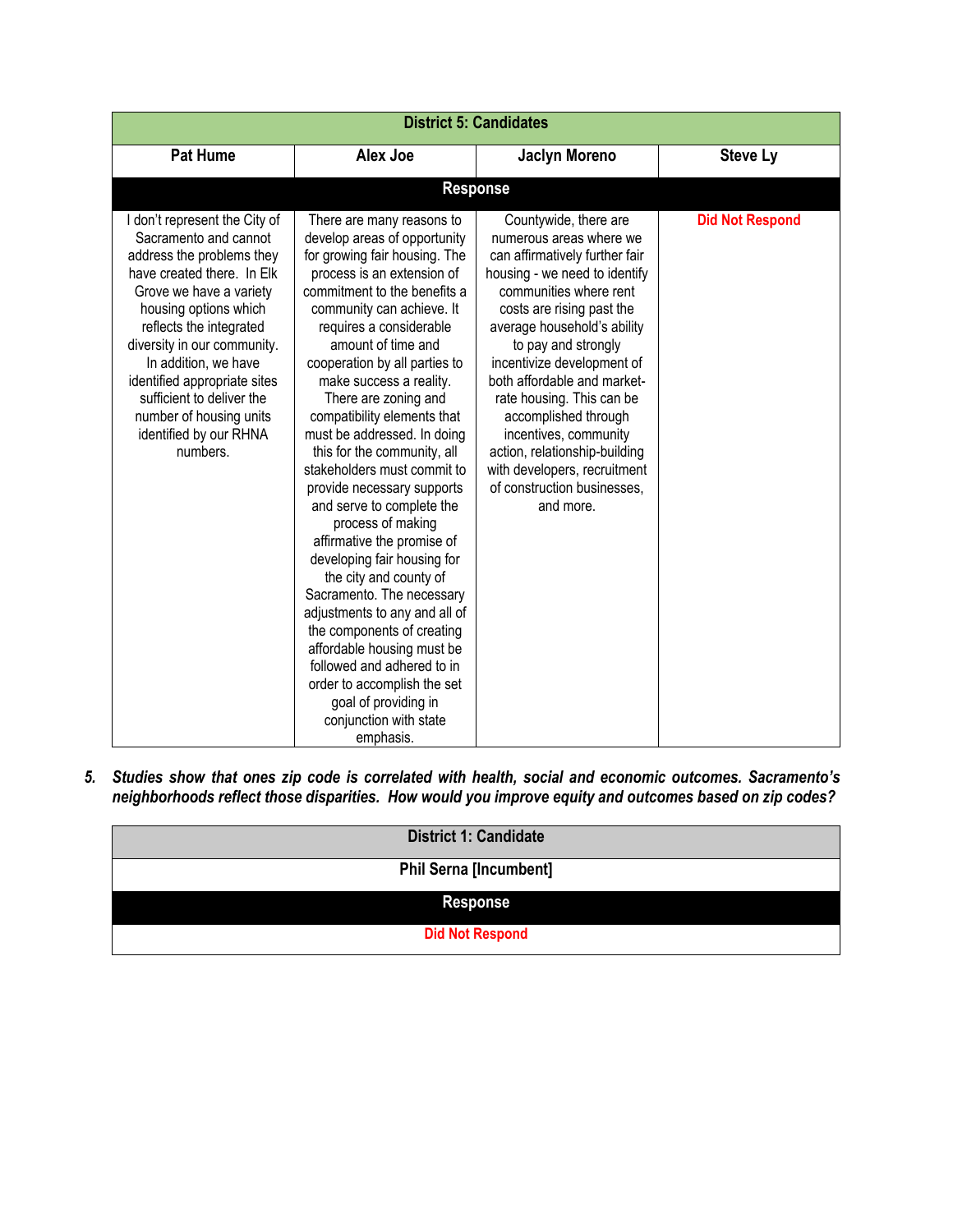| <b>District 2: Candidates</b>                                                                                                                                                                                                                                                                                                                                                                                                                                                                                                                                                                                                                                                                                                                                                                                                                    |                                                                                                                                                                                                                                                                                                                                                                                                                                                                                                                                                                                                                                                                                                                                                                                                                                                                                                                                                                                                                                                                                                                                                                                                      |  |  |
|--------------------------------------------------------------------------------------------------------------------------------------------------------------------------------------------------------------------------------------------------------------------------------------------------------------------------------------------------------------------------------------------------------------------------------------------------------------------------------------------------------------------------------------------------------------------------------------------------------------------------------------------------------------------------------------------------------------------------------------------------------------------------------------------------------------------------------------------------|------------------------------------------------------------------------------------------------------------------------------------------------------------------------------------------------------------------------------------------------------------------------------------------------------------------------------------------------------------------------------------------------------------------------------------------------------------------------------------------------------------------------------------------------------------------------------------------------------------------------------------------------------------------------------------------------------------------------------------------------------------------------------------------------------------------------------------------------------------------------------------------------------------------------------------------------------------------------------------------------------------------------------------------------------------------------------------------------------------------------------------------------------------------------------------------------------|--|--|
| <b>Duke Cooney</b>                                                                                                                                                                                                                                                                                                                                                                                                                                                                                                                                                                                                                                                                                                                                                                                                                               | <b>Patrick Kennedy [Incumbent]</b>                                                                                                                                                                                                                                                                                                                                                                                                                                                                                                                                                                                                                                                                                                                                                                                                                                                                                                                                                                                                                                                                                                                                                                   |  |  |
|                                                                                                                                                                                                                                                                                                                                                                                                                                                                                                                                                                                                                                                                                                                                                                                                                                                  | <b>Response</b>                                                                                                                                                                                                                                                                                                                                                                                                                                                                                                                                                                                                                                                                                                                                                                                                                                                                                                                                                                                                                                                                                                                                                                                      |  |  |
| As Supervisor, I will be fighting to improve environmental<br>quality and public safety resources. South Sacramento<br>suffers from disproportionate rates of disease and other life<br>threatening illnesses related to the poor air quality and water.<br>I will be working to uplift these issues and find funding<br>models that not only provide opportunities to living wage<br>jobs, and education, but also enforcement of air quality<br>standards, and alternative resources to 911 - focused on<br>public health outcomes. When our community is in crisis and<br>calls 911 they should have the option for a nurse, social<br>worker, or mental health clinician to respond and provide<br>services. In order to improve the public health outcomes for<br>our community we must deliver services through a care-<br>centered focus. | South Sacramento has some of the most diverse and low<br>income zip codes in the County. Bridging this gap has<br>always been a priority for me, in cluding during COVID, when<br>I insisted that vaccines and testing be delivered to those zip<br>codes hardest hit. I have also worked with organizations like<br>the Sacramento Tree foundation and Walk Sacramento to<br>ensure that low income zip codes have safe routes to<br>schools and an improved tree canopy. As a member of the<br>AMAQMD Board, I ensured that AB617 deliver services,<br>including air quality monitors to our low income zip codes as<br>well as public EV charging availability. And, I have taken on<br>absentee landlords who take advantage of renters and<br>negatively impact our neighborhoods. Finally, many of these<br>neighborhoods have been used as unchecked illegal<br>dumping grounds for trash and rubbish from other areas. I<br>have successfully addressed this by forcing landlords to be<br>responsible to the neighborhoods, increased funding for<br>illegal dumping, and for the first time in the county, closed<br>public access to alleys that were regularly illegal dumping<br>sites. |  |  |

| <b>District 5: Candidates</b>                                                                                                                                                                                                                                                                                                                                                                                                                                                                                                                                                                                                             |                                                                                                                                                                                                                                                                                                                                                                                                                                                                                                                                                                                                                                                                                       |                                                                                                                                                                                                                                                                                                                                                                                                                                  |                        |
|-------------------------------------------------------------------------------------------------------------------------------------------------------------------------------------------------------------------------------------------------------------------------------------------------------------------------------------------------------------------------------------------------------------------------------------------------------------------------------------------------------------------------------------------------------------------------------------------------------------------------------------------|---------------------------------------------------------------------------------------------------------------------------------------------------------------------------------------------------------------------------------------------------------------------------------------------------------------------------------------------------------------------------------------------------------------------------------------------------------------------------------------------------------------------------------------------------------------------------------------------------------------------------------------------------------------------------------------|----------------------------------------------------------------------------------------------------------------------------------------------------------------------------------------------------------------------------------------------------------------------------------------------------------------------------------------------------------------------------------------------------------------------------------|------------------------|
| <b>Pat Hume</b>                                                                                                                                                                                                                                                                                                                                                                                                                                                                                                                                                                                                                           | Alex Joe                                                                                                                                                                                                                                                                                                                                                                                                                                                                                                                                                                                                                                                                              | Jaclyn Moreno                                                                                                                                                                                                                                                                                                                                                                                                                    | <b>Steve Ly</b>        |
|                                                                                                                                                                                                                                                                                                                                                                                                                                                                                                                                                                                                                                           |                                                                                                                                                                                                                                                                                                                                                                                                                                                                                                                                                                                                                                                                                       | <b>Response</b>                                                                                                                                                                                                                                                                                                                                                                                                                  |                        |
| I wouldn't - the issue isn't<br>geographic, it's economic.<br>Low-income residents have<br>worse health, education, and<br>opportunity outcomes, but<br>often don't neatly correlate to<br>zip codes.<br>Government cannot<br>mandate outcome equality,<br>but we can tear down<br>barriers to opportunity. We<br>saw this is the economic<br>build up prior to COVID, with<br>record high employment for<br>women, Latinos, and African<br>Americans; soaring<br>entrprenuerialship and small<br>business startups. Much of<br>that was lost during the<br>COVID shutdowns. The<br>virus and the shutdowns hit<br>small business and the | Redlining is a process of<br>identifying the areas in a<br>community where people of<br>color were limited to reside<br>and limited to purchase<br>housing. This process was<br>practiced widely in the days<br>of Jim Crow America. The<br>remnants of the practice is<br>now reflected in the zip code<br>where people of color live.<br>Traditionally, the area is<br>depressed to include<br>features like having a food<br>desert, an increasing crime<br>rate, low education rates,<br>and the usual low health<br>metrics leading to early<br>death. This problem has<br>been in the spotlight for<br>generations in the lives of<br>people of color and poor<br>white people. | It's incredibly important to<br>look at all policies through an<br>equity lens. This means that<br>every policy that passes<br>through the board needs to<br>be critically looked at in<br>regards to the impact of the<br>policy on the most<br>marginalized in our<br>community and then<br>adjusted to make sure the<br>needs of the most<br>marginalized are centered<br>and prioritized when setting<br>our ideal outcomes. | <b>Did Not Respond</b> |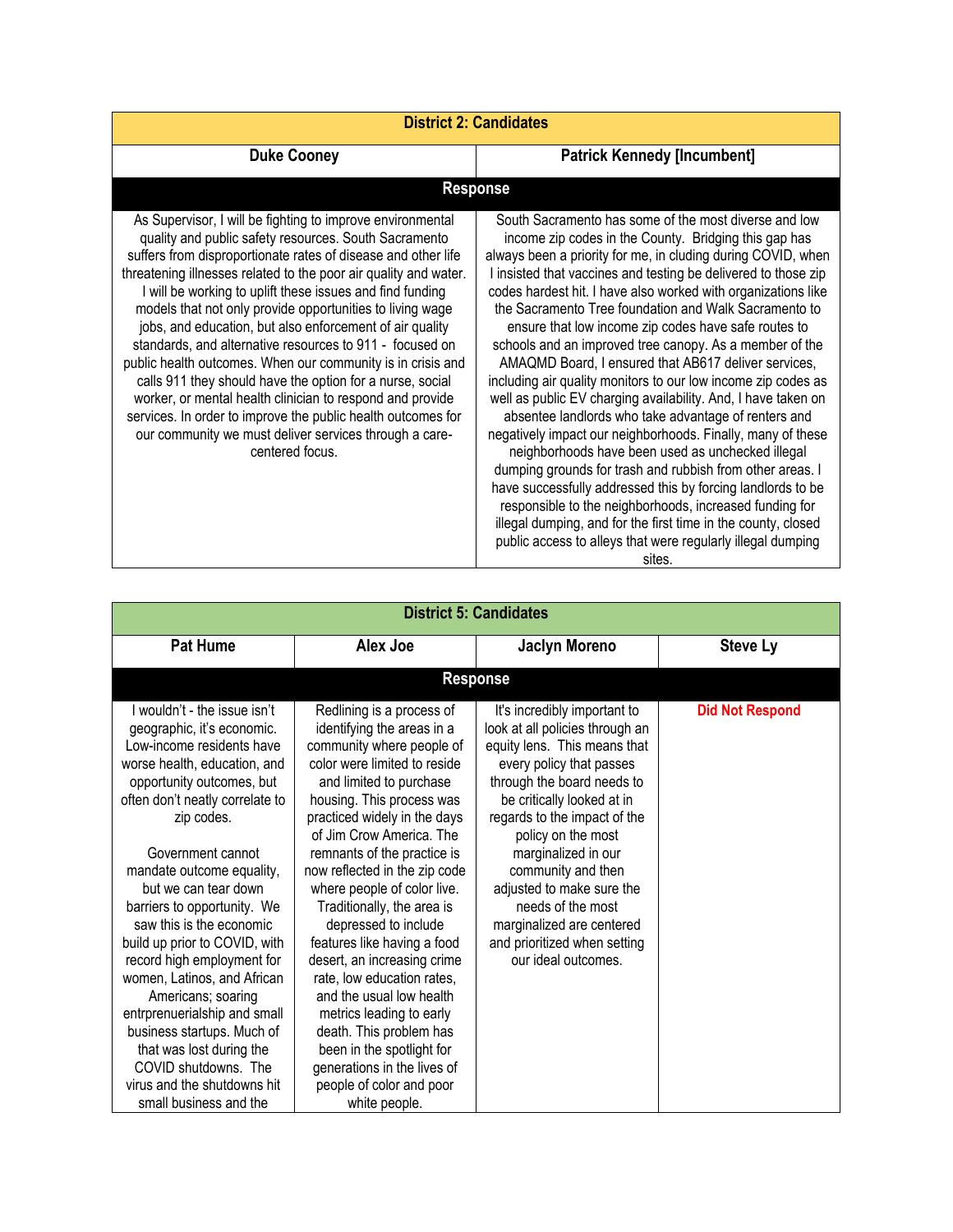| working poor the hardest, yet  | The zip code is the new        |  |
|--------------------------------|--------------------------------|--|
| they received the least        | redline. Really, it has        |  |
| amount of relief and are now   | evolved to serve the same      |  |
| bearing the brunt of inflation | purpose in these individual's  |  |
| and high energy costs          | health, social and economic    |  |
| resulting from government      | existences. Their lives will   |  |
| overspending.                  | change only when they are      |  |
|                                | able to escape these           |  |
| I will focus on tearing down   | disparities. Thousands of      |  |
| barriers to opportunity so     | families and their intelligent |  |
| more people can lift           | children are able to escape    |  |
| themselves out of poverty.     | and thrive in the American     |  |
|                                | diaspora, which in many        |  |
|                                | ways has been built on the     |  |
|                                | disparities to gain family     |  |
|                                | wealth.                        |  |
|                                |                                |  |
|                                | to improve the conditions,     |  |
|                                | improve the ability of the     |  |
|                                | people to access the wealth    |  |
|                                | markers of this great nation.  |  |
|                                | Start in the local and move    |  |
|                                | to the state opportunity       |  |
|                                | levels. Allow education,       |  |
|                                | employment, housing,           |  |
|                                | cultural, and other freedoms   |  |
|                                | to exist by removing barriers  |  |
|                                | to wealth. Take a serious      |  |
|                                | assessment of the current      |  |
|                                | conditions and move            |  |
|                                | expeditiously to make          |  |
|                                | improvements in the            |  |
|                                | qualification process. Assist  |  |
|                                | people to apply for benefits.  |  |
|                                | Address ways children can      |  |
|                                | apply to college. Etc.         |  |

*6. Social services are key to the successful operation of affordable housing development. Such services are generally administered by the County. How would you go about coordinating service delivery in affordable housing development within the City?* 

| <b>District 1: Candidate</b>  |
|-------------------------------|
| <b>Phil Serna [Incumbent]</b> |
| <b>Response</b>               |
| <b>Did Not Respond</b>        |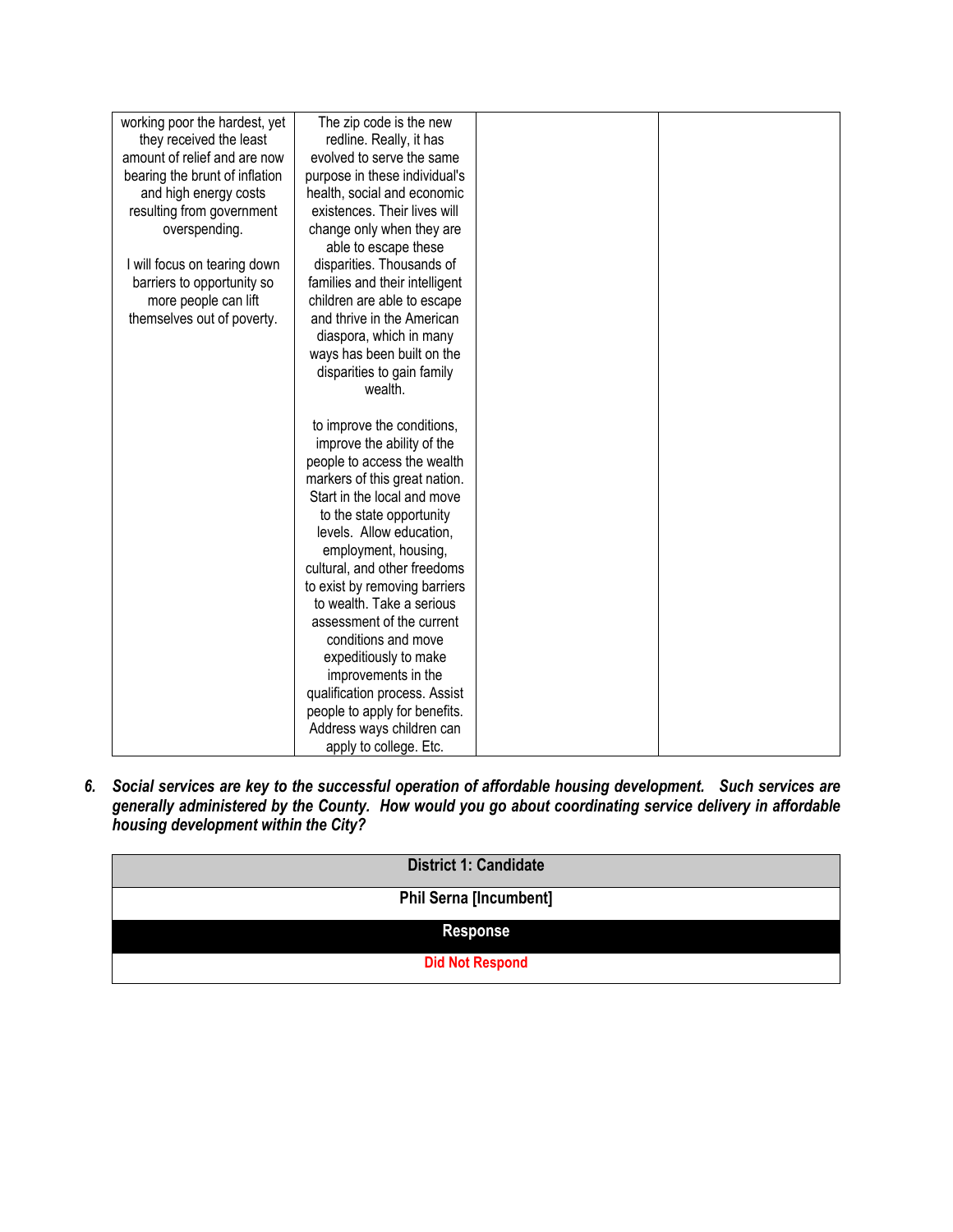| <b>Duke Cooney</b><br><b>Patrick Kennedy [Incumbent]</b>                                                                                                                                                                               |                                                                                                                                                                                                                                                                                                                                                                                                                                       |  |
|----------------------------------------------------------------------------------------------------------------------------------------------------------------------------------------------------------------------------------------|---------------------------------------------------------------------------------------------------------------------------------------------------------------------------------------------------------------------------------------------------------------------------------------------------------------------------------------------------------------------------------------------------------------------------------------|--|
| <b>Response</b>                                                                                                                                                                                                                        |                                                                                                                                                                                                                                                                                                                                                                                                                                       |  |
| As Supervisor, I will prioritize the use of wrap around<br>services to accompany any affordable housing development.<br>I will work with local non-profits, CBOs, and County Public<br>Health officials to create supportive networks. | will continue to work with the county Department of Human<br>Assistance and Department of Health Services to ensure we<br>are delivering service to people in need, even locating<br>services in more decentralized locations including affordable<br>housing projects and schools. WOrking closely with the<br>organizations on the ground, such as those serving on the<br>Continuum of Care is a key to successful implementation. |  |

| <b>District 5: Candidates</b>                                                                                                                                                                                                                                                                                                                                                                                                                                                                                                                                                                                                                                                                                                                                                                                                                                               |                                                                                                                                                                                                                                                                                                                                                                                                                                                                                                                                                                                                                                                                                                                                                                                                                                                                                                                                                                                                                                   |                                                                                                                                                                                                                                                                                                                                                                                                                                                                                                |                        |
|-----------------------------------------------------------------------------------------------------------------------------------------------------------------------------------------------------------------------------------------------------------------------------------------------------------------------------------------------------------------------------------------------------------------------------------------------------------------------------------------------------------------------------------------------------------------------------------------------------------------------------------------------------------------------------------------------------------------------------------------------------------------------------------------------------------------------------------------------------------------------------|-----------------------------------------------------------------------------------------------------------------------------------------------------------------------------------------------------------------------------------------------------------------------------------------------------------------------------------------------------------------------------------------------------------------------------------------------------------------------------------------------------------------------------------------------------------------------------------------------------------------------------------------------------------------------------------------------------------------------------------------------------------------------------------------------------------------------------------------------------------------------------------------------------------------------------------------------------------------------------------------------------------------------------------|------------------------------------------------------------------------------------------------------------------------------------------------------------------------------------------------------------------------------------------------------------------------------------------------------------------------------------------------------------------------------------------------------------------------------------------------------------------------------------------------|------------------------|
| <b>Pat Hume</b>                                                                                                                                                                                                                                                                                                                                                                                                                                                                                                                                                                                                                                                                                                                                                                                                                                                             | <b>Alex Joe</b>                                                                                                                                                                                                                                                                                                                                                                                                                                                                                                                                                                                                                                                                                                                                                                                                                                                                                                                                                                                                                   | <b>Jaclyn Moreno</b>                                                                                                                                                                                                                                                                                                                                                                                                                                                                           | <b>Steve Ly</b>        |
|                                                                                                                                                                                                                                                                                                                                                                                                                                                                                                                                                                                                                                                                                                                                                                                                                                                                             |                                                                                                                                                                                                                                                                                                                                                                                                                                                                                                                                                                                                                                                                                                                                                                                                                                                                                                                                                                                                                                   | <b>Response</b>                                                                                                                                                                                                                                                                                                                                                                                                                                                                                |                        |
| There is an assumption<br>baked into the first sentence<br>that I don't accept as de<br>facto truth. Social services<br>are a component of<br>programming offered by an<br>Affordable housing<br>development. Operation<br>comes down to management<br>and other environmental<br>factors. Generally speaking,<br>services are overseen, or<br>funded by the County, but<br>actually administered<br>through subsidiary<br>partnerships.<br>1) Space. If it's onsite, there<br>needs to be the appropriate<br>common area or private<br>consultation space planned<br>in the design.<br>2) Broadband capacity. The<br>development needs to have<br>the bandwidth to<br>accommodate remote<br>meeting and other<br>communication needs.<br>3) Transportation. Make sure<br>that our CTSA partners are<br>sufficiently funded and<br>deployed.<br>I would love to see greater | Communication between the<br>county personnel is key to<br>success in making<br>improvements in social<br>service delivery models. In<br>streamlining the process, to<br>address the growing number<br>of individuals needing<br>services, there will be<br>opportunities to move people<br>to better and more<br>permanent housing. Doing<br>something about the known<br>discrepancies is the obvious<br>solution to this problem in<br>local government. Delays<br>and miscoordination have<br>persisted for years.<br>Confusion has been the<br>catalyst that slowed the<br>transition of families to more<br>stable housing opportunities.<br>Setting housing achievement<br>goals helps to coordinate<br>and monitor progress.<br>The Stockton, CA<br>experiment conducted by<br>former Mayor Tubbs clearly<br>demonstrated the value of<br>residents having cash on<br>hand during the month. The<br>model of giving \$500 to<br>residents for a period of<br>years made a difference in<br>family stability. Sacramento's | Service coordination is<br>extremely important to<br>achieve desired outcomes.<br>The County needs to invest<br>in a database which can be<br>shared with all jurisdictions<br>in the region - one that<br>documents the services<br>received and other key<br>individualized points of data.<br>In addition, making sure we<br>have teams assigned to<br>specific sites in each<br>jurisdiction is essential.<br>These teams would be able<br>to provide care directly on<br>site, if needed. | <b>Did Not Respond</b> |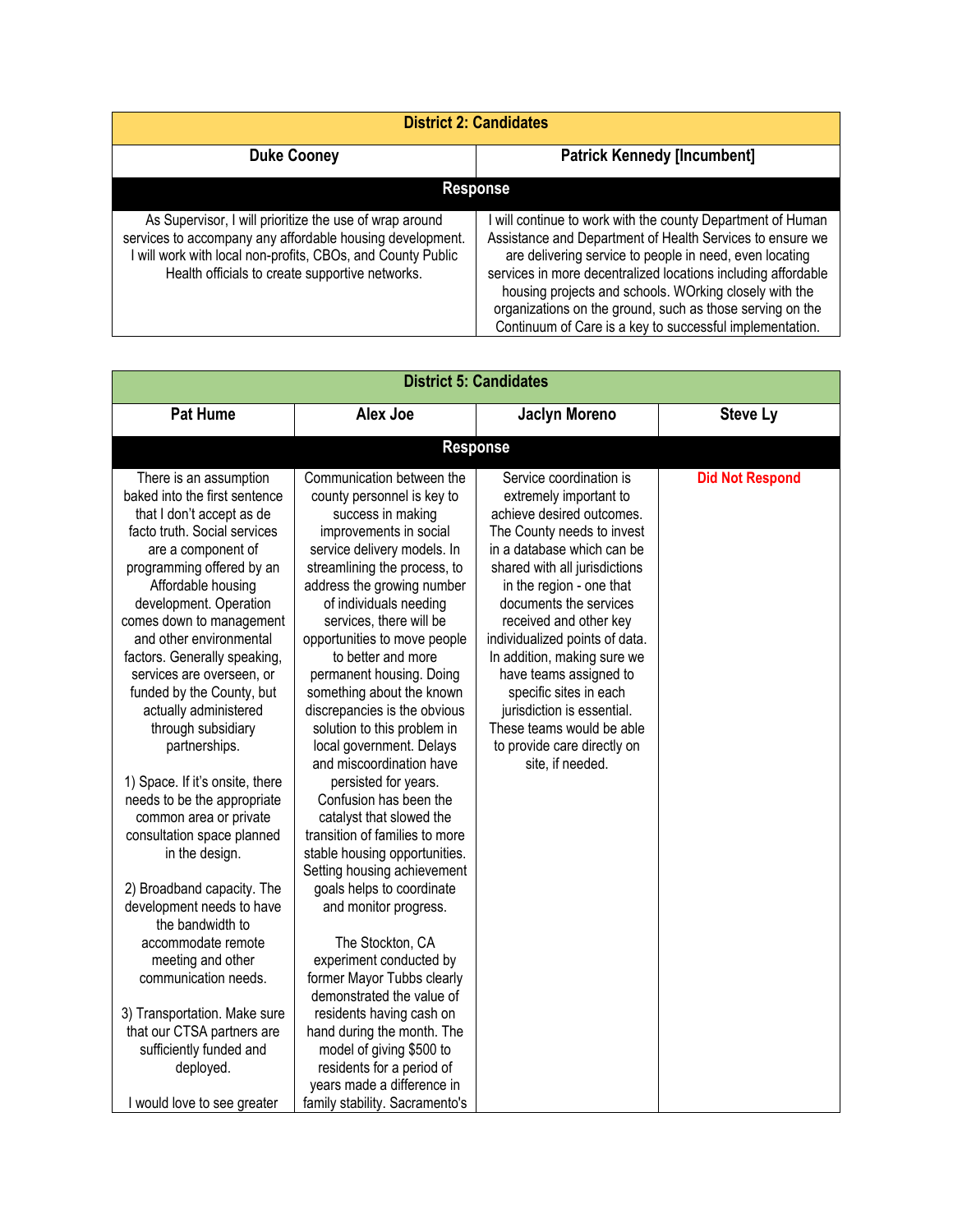| cooperation between the         | use of this model will work      |  |
|---------------------------------|----------------------------------|--|
| county and ALL the cities in    | for families to allow growth in  |  |
| the County - especially the     | the direction of systems of      |  |
| District 5 cities of Elk Grove, | affordability with the result of |  |
| Rancho Cordova, Galt,           | bringing families out of         |  |
| Isleton and the                 | impoverished housing             |  |
| unincorporated communities      | conditions.                      |  |
| like Rosemont and Wilton.       |                                  |  |
|                                 | Of course, the argument will     |  |
|                                 | follow that this is tax-payer    |  |
|                                 | money and should not be          |  |
|                                 | given to anyone. People will     |  |
|                                 | use this argument to declare     |  |
|                                 | any program of increasing        |  |
|                                 | the service delivery of social   |  |
|                                 | services to the needy as         |  |
|                                 | detrimental to the city. This    |  |
|                                 | thinking contributes to          |  |
|                                 | systemic disfunction that is     |  |
|                                 | the process from which the       |  |
|                                 | coordination deficits exist to   |  |
|                                 | delay affordable housing         |  |
|                                 | development within the city.     |  |

*7. Affordable housing developments frequent incite opposition among neighborhood residents. Will you advocate for affordable housing in your district in the face of such opposition?* 

| <b>District 1: Candidate</b>  |
|-------------------------------|
| <b>Phil Serna [Incumbent]</b> |
| <b>Response</b>               |
| <b>Did Not Respond</b>        |

| <b>District 2: Candidates</b>                                                                                                                                                                                                                                           |                                    |  |  |
|-------------------------------------------------------------------------------------------------------------------------------------------------------------------------------------------------------------------------------------------------------------------------|------------------------------------|--|--|
| <b>Duke Cooney</b>                                                                                                                                                                                                                                                      | <b>Patrick Kennedy [Incumbent]</b> |  |  |
| <b>Response</b>                                                                                                                                                                                                                                                         |                                    |  |  |
| I commit to standing true to my values and advocating for<br>housing as a human right in the face of any opposition. There<br>will also be those who oppose change. The need for<br>affordable housing must outway the initial discomfort from<br>those with privilege. | I have and I will.                 |  |  |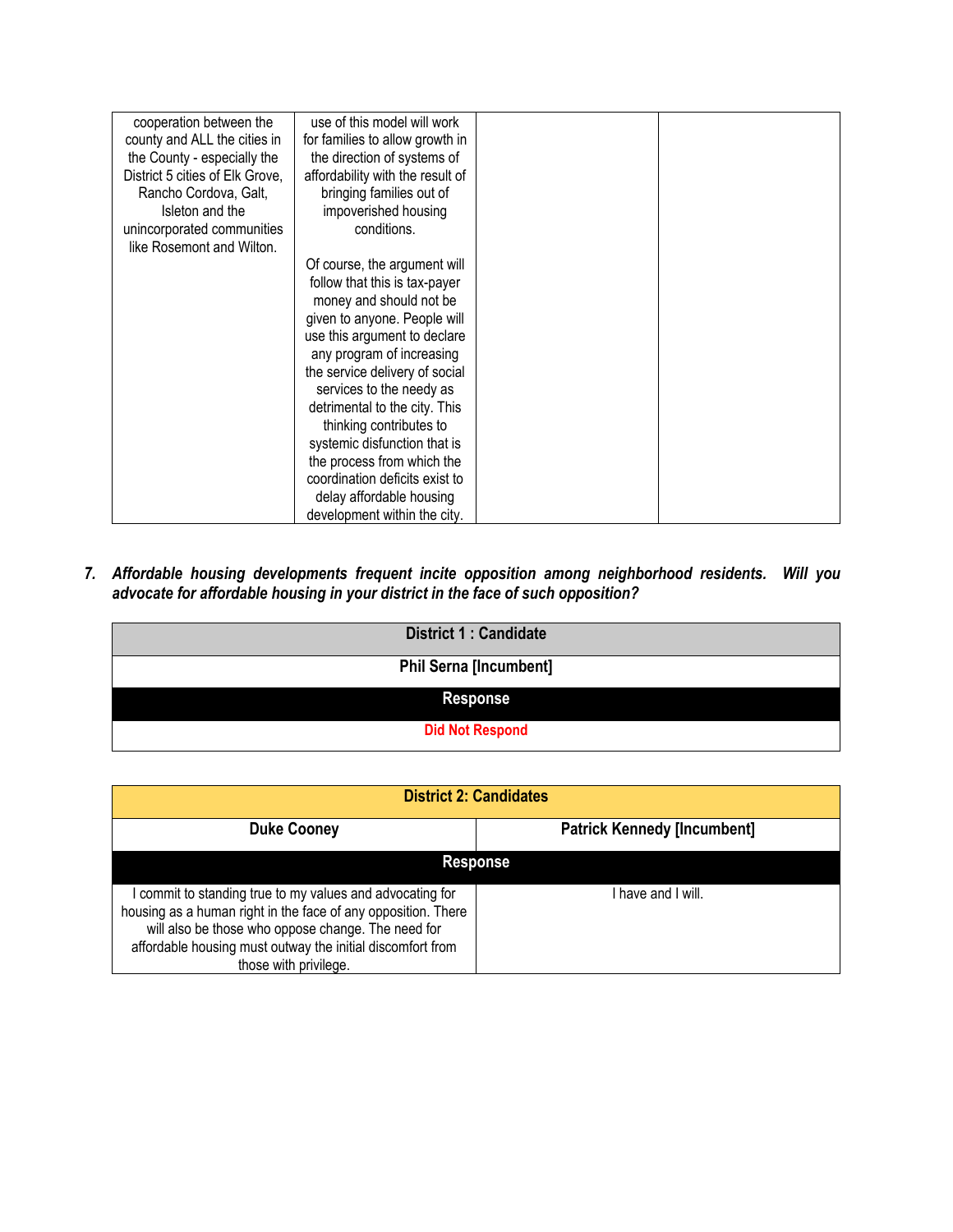| <b>District 5: Candidates</b>                                                                                                                                                                                                                                                                                                                                                                                                                                                                                                                                                                  |                                                                                                                                                                                                                                                                                  |                      |                        |
|------------------------------------------------------------------------------------------------------------------------------------------------------------------------------------------------------------------------------------------------------------------------------------------------------------------------------------------------------------------------------------------------------------------------------------------------------------------------------------------------------------------------------------------------------------------------------------------------|----------------------------------------------------------------------------------------------------------------------------------------------------------------------------------------------------------------------------------------------------------------------------------|----------------------|------------------------|
| <b>Pat Hume</b>                                                                                                                                                                                                                                                                                                                                                                                                                                                                                                                                                                                | Alex Joe                                                                                                                                                                                                                                                                         | <b>Jaclyn Moreno</b> | <b>Steve Ly</b>        |
|                                                                                                                                                                                                                                                                                                                                                                                                                                                                                                                                                                                                | <b>Response</b>                                                                                                                                                                                                                                                                  |                      |                        |
| Residents oppose projects<br>when government forces<br>projects in to neighborhoods<br>without regard to the<br>character of the<br>neighborhood. When my<br>family built affordable<br>housing, we worked with the<br>community to site and scope<br>projects appropriately.<br>I will work with communities.<br>builders, and advocates to<br>encourage appropriate<br>housing and housing<br>choices. Furthermore, as a<br>member of Elk Grove's<br>Affordable Housing<br>Committee, I have<br>recommended the approval<br>of projects delivering<br>hundreds of units to the<br>community. | Yes. Bring in the czar. The<br>czar will have the opportunity<br>to report to leadership the<br>successes achieved and the<br>areas of support needed to<br>succeed in advocacy efforts<br>for affordable housing<br>opportunities in the district<br>and the county in general. | Yes.                 | <b>Did Not Respond</b> |

*8. Housing being the top issues in local county and government as well as nationwide what's more important for our city right now? Is building new homes better at utilizing our resources or do you feel that rehabbing vacant homes, commercial space or old storefronts be just as critical to meeting our end goal?*

| <b>District 1: Candidate</b>  |
|-------------------------------|
| <b>Phil Serna [Incumbent]</b> |
| <b>Response</b>               |
| <b>Did Not Respond</b>        |

| <b>District 2: Candidates</b>                                                                                                                                                                                                                                                                                                                                                                   |                                                                            |  |  |
|-------------------------------------------------------------------------------------------------------------------------------------------------------------------------------------------------------------------------------------------------------------------------------------------------------------------------------------------------------------------------------------------------|----------------------------------------------------------------------------|--|--|
| <b>Duke Cooney</b>                                                                                                                                                                                                                                                                                                                                                                              | <b>Patrick Kennedy [Incumbent]</b>                                         |  |  |
|                                                                                                                                                                                                                                                                                                                                                                                                 | <b>Response</b>                                                            |  |  |
| Lack of opportunity is the single biggest housing issue facing<br>my community. No matter how many housing units are<br>constructed and labeled affordable our community still<br>struggles to transition from renter to homeowner. Our focus<br>must be on transforming the current housing system to better<br>support homeownership education, direct assistance, and<br>financial literacy. | There is no one solution to this crisis. It will take all of the<br>above. |  |  |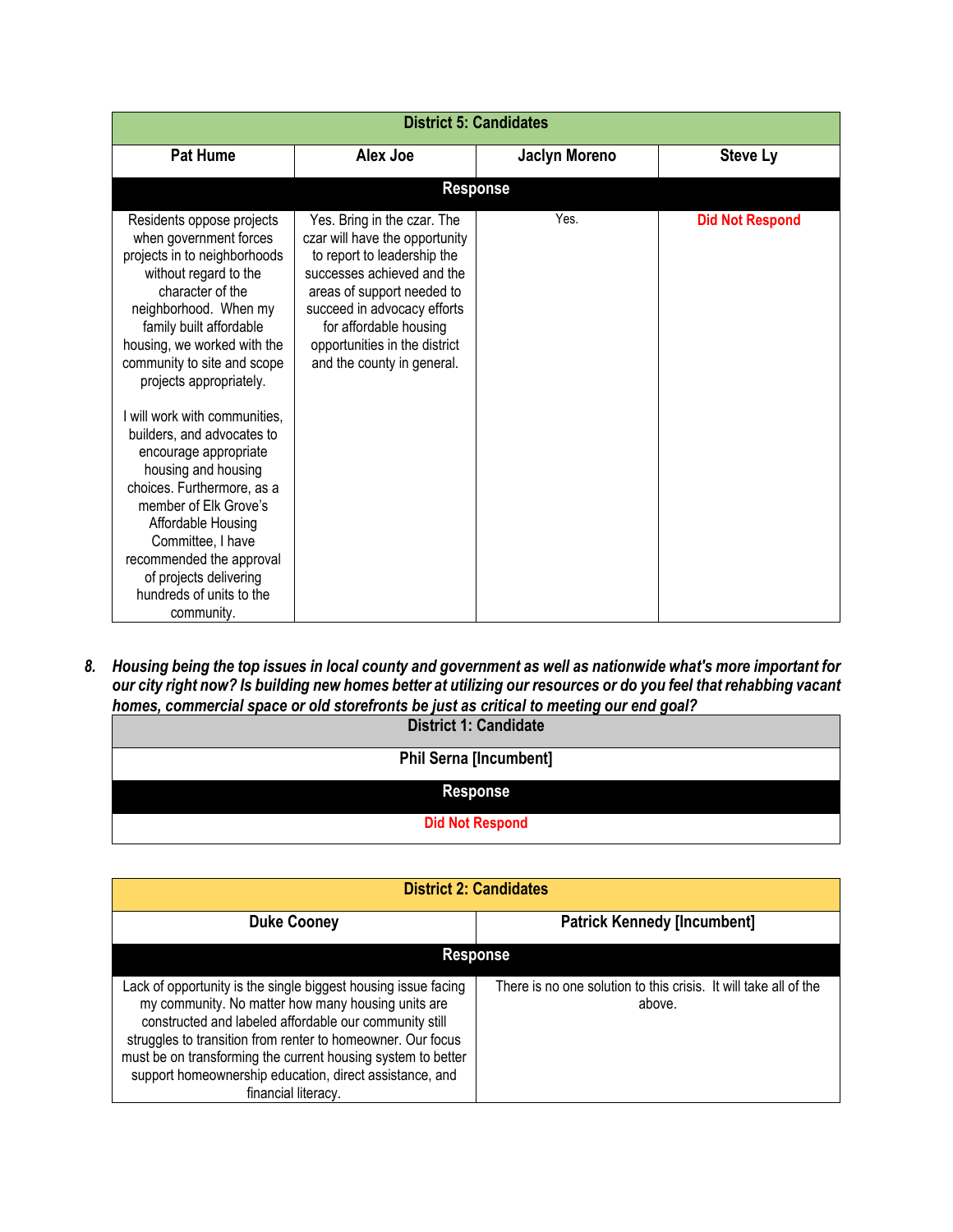|                                                                                                                                                                                                                                                                                                                                                                                                                                                                                                                                                                                                                                                                                                                                                                                                                                                                                                                                                                                                                                                                                                                                                                                                                                                                          | Regulating vacant commercial properties must also be a tool<br>to support affordable housing. Sacramento County has a<br>problem with commercial interests buying properties and not<br>utilizing them. They must be held accountable to the<br>communities the land is held within.                                                                                                                                                                                                                                                                                                                                                                                                                                                                                                                                                                                                                                 |                                                                                                                                                                                                                                                                                                                                                                                                                                                                                                                                                                                                                                                                                                                                                                                                                                             |                        |
|--------------------------------------------------------------------------------------------------------------------------------------------------------------------------------------------------------------------------------------------------------------------------------------------------------------------------------------------------------------------------------------------------------------------------------------------------------------------------------------------------------------------------------------------------------------------------------------------------------------------------------------------------------------------------------------------------------------------------------------------------------------------------------------------------------------------------------------------------------------------------------------------------------------------------------------------------------------------------------------------------------------------------------------------------------------------------------------------------------------------------------------------------------------------------------------------------------------------------------------------------------------------------|----------------------------------------------------------------------------------------------------------------------------------------------------------------------------------------------------------------------------------------------------------------------------------------------------------------------------------------------------------------------------------------------------------------------------------------------------------------------------------------------------------------------------------------------------------------------------------------------------------------------------------------------------------------------------------------------------------------------------------------------------------------------------------------------------------------------------------------------------------------------------------------------------------------------|---------------------------------------------------------------------------------------------------------------------------------------------------------------------------------------------------------------------------------------------------------------------------------------------------------------------------------------------------------------------------------------------------------------------------------------------------------------------------------------------------------------------------------------------------------------------------------------------------------------------------------------------------------------------------------------------------------------------------------------------------------------------------------------------------------------------------------------------|------------------------|
|                                                                                                                                                                                                                                                                                                                                                                                                                                                                                                                                                                                                                                                                                                                                                                                                                                                                                                                                                                                                                                                                                                                                                                                                                                                                          | <b>District 5: Candidates</b>                                                                                                                                                                                                                                                                                                                                                                                                                                                                                                                                                                                                                                                                                                                                                                                                                                                                                        |                                                                                                                                                                                                                                                                                                                                                                                                                                                                                                                                                                                                                                                                                                                                                                                                                                             |                        |
| <b>Pat Hume</b>                                                                                                                                                                                                                                                                                                                                                                                                                                                                                                                                                                                                                                                                                                                                                                                                                                                                                                                                                                                                                                                                                                                                                                                                                                                          | Alex Joe                                                                                                                                                                                                                                                                                                                                                                                                                                                                                                                                                                                                                                                                                                                                                                                                                                                                                                             | <b>Jaclyn Moreno</b>                                                                                                                                                                                                                                                                                                                                                                                                                                                                                                                                                                                                                                                                                                                                                                                                                        | <b>Steve Ly</b>        |
|                                                                                                                                                                                                                                                                                                                                                                                                                                                                                                                                                                                                                                                                                                                                                                                                                                                                                                                                                                                                                                                                                                                                                                                                                                                                          |                                                                                                                                                                                                                                                                                                                                                                                                                                                                                                                                                                                                                                                                                                                                                                                                                                                                                                                      | <b>Response</b>                                                                                                                                                                                                                                                                                                                                                                                                                                                                                                                                                                                                                                                                                                                                                                                                                             |                        |
| Unfortunately, you are<br>talking specifically about the<br>City of Sacramento - which<br>unfortunately ignores the<br>issues of 3/4 of the<br>population of our county who<br>don't live in the City of<br>Sacramento.<br>When we get past the<br>sloganeering, the issue is<br>more nuanced. For example,<br>Rancho Cordova has a<br>larger proportionate share of<br>lower-income housing than<br>any other city in the region<br>(much larger than the City of<br>Sacramento) and they have<br>the second largest jobs<br>base. What is needed in<br>Rancho Cordova is retail and<br>recreation facilities and<br>higher-end housing to match<br>the jobs. Elk Grove has a<br>solid balance of housing, but<br>needs jobs-producing<br>commercial development<br>and destination facilities so<br>more of our residents don't<br>have to travel to earn an<br>income. The whole region<br>needs a greater supply of<br>diverse housing stock to<br>address differing needs and<br>reduce the demand.<br>Ultimately, the answer to<br>your question is: both.<br>However, it isn't about how<br>we use our resources, but<br>rather how we create the<br>environment for the private<br>sector to make the<br>appropriate investments in<br>the appropriate places to | There is a high success rate<br>in making several forms of<br>housing available for<br>residents in a given city or<br>county. The Sacramento<br>model could easily be one<br>that uses new construction,<br>remodeled homes,<br>rehabbing and retrofitting<br>vacant homes as an<br>appropriate approach. this<br>lengthens the spread of<br>dollars used in the process.<br>Potential methods could<br>include rail containers as<br>used in some cities to create<br>communities. The city of<br>Sacramento announced the<br>creation of a tiny home<br>community coming on line by<br>the fall of 2022. This is the<br>type of help needed to<br>enable progress in moving<br>the unhoused to better living<br>conditions. This progressive<br>move must be combined<br>with transportation supports,<br>job training, and employment<br>opportunities to make the<br>transition a better path to<br>permanence. | We need to work hard on<br>encouraging the<br>development of mixed-<br>income, multi-use infill<br>projects that provide key<br>missing-middle housing<br>while also doing what we<br>can to rehab, improve, and<br>densify existing spaces.<br>However, it's more difficult<br>than it might appear to<br>convert non-residential<br>space into housing. If a<br>space is being renovated to<br>accommodate residents<br>instead of retail or office<br>space, it often is more<br>financially sensible to rebuild<br>the property from the ground<br>up. I don't think we should<br>limit our development<br>options, and I do think that<br>rehabbing existing spaces<br>will be a critical component<br>of our overall housing<br>strategy - but it can't be the<br>sole focus of the County as<br>we seek to improve housing<br>stock. | <b>Did Not Respond</b> |